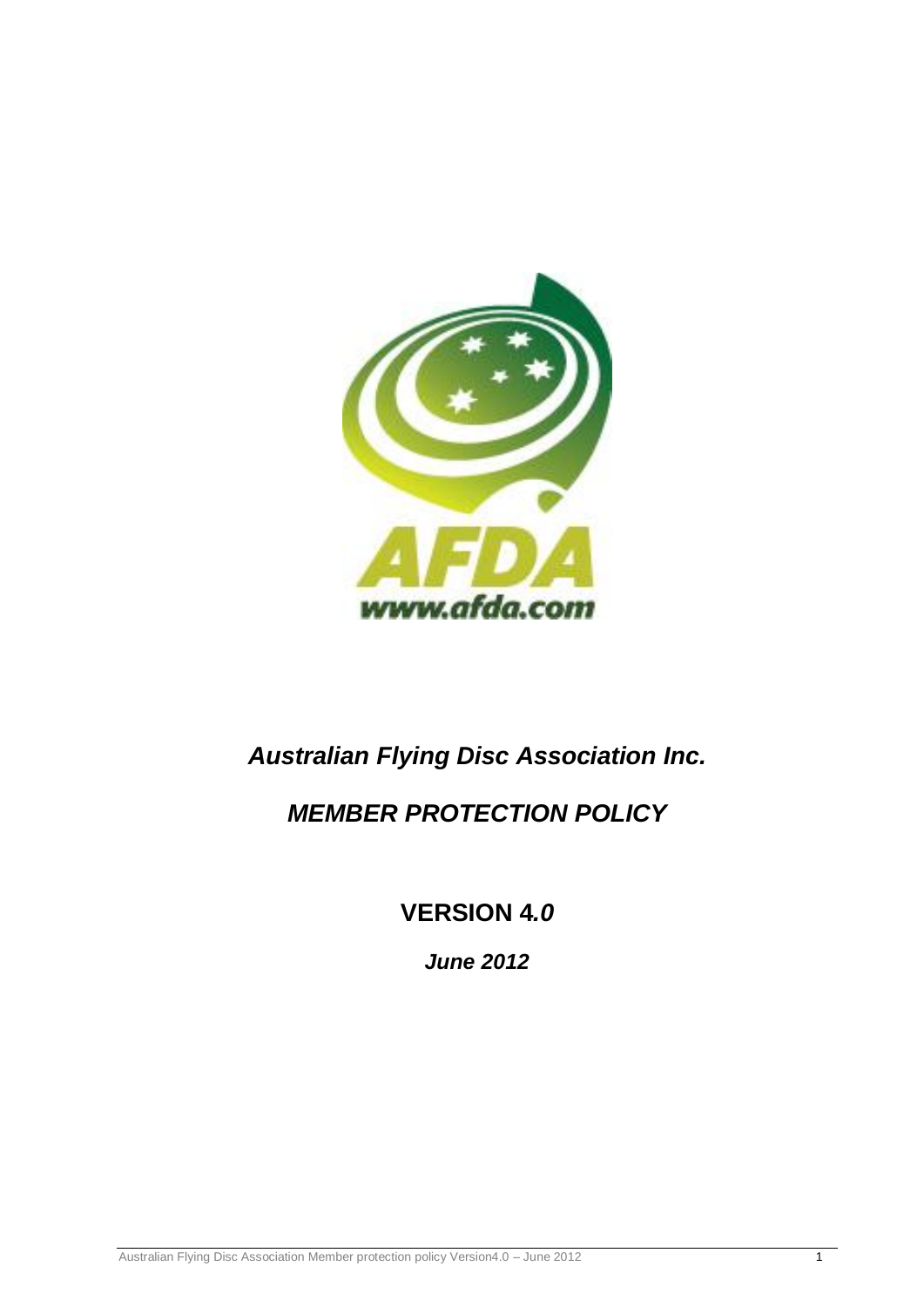# **CONTENTS PAGE**

Review History

Preface

## **PART A – MEMBER PROTECTION POLICY**

- *1. The AFDA*'s Core Values
- 2. Purpose of Policy
- 3. Who this Policy Applies To
- 4. Code of Conduct
- 5. Organisational Responsibilities
- 6. Individual Responsibilities
- 7. Policy Position Statements
	- 7.1 Child Protection Policy
	- 7.2 Taking Images of Children
	- 7.3 Anti-Discrimination & Harassment Policy
	- 7.4 Sexual Relationships Policy
	- 7.5 Pregnancy Policy
	- 7.6 Gender Identity Policy
	- 7.7 Alcohol Policy
	- 7.8 Smoking Policy
	- 7.9 Cyber Bullying/Safety
	- 7.10 Social Network Policy
	- 7.11 Other Relevant Policies
- 8. Complaints Procedures
	- 8.1 Complaints
	- 8.2 Vexatious Complaints & Victimisation
	- 8.3 Mediation
	- 8.4 Tribunals
- 9. What is a Breach of this Policy
- 10. Forms of Discipline
- 11. Dictionary

## **PART B – ATTACHMENTS: CHILD PROTECTION REQUIREMENTS**

- B1. Child Protection Requirements (generic)
- B2. Member Protection Declaration
- B3. WORKING WITH CHILDREN CHILD PROTECTION REQUIREMENTS<br>B3.1 OLD Blue Card Requirements
- **QLD Blue Card Requirements**
- B3.2. NSW Child Protection Requirements
- B3.3. WA Child Protection Requirements
- B3.4. VIC Child Protection Requirements
- B3.5 SA Child Protection Requirements
- B3.6. NT Child Protection Requirements
- B3.7. ACT Child Protection Requirements
- B3.8 TAS Child Protection Requirements

#### **PART C – ATTACHMENTS: COMPLAINT HANDLING PROCEDURES**

- C1. Overview of Complaints Procedure
- C2. Mediation
- C3. Investigation Procedure General
- C4. Investigation Procedure Child Abuse
- C5. Hearings & Appeals Tribunal Procedure
- C6. Disciplinary Measures

#### **PART D – ATTACHMENTS: ROLE-SPECIFIC CODES OF CONDUCT**

D1. Coach Code of Conduct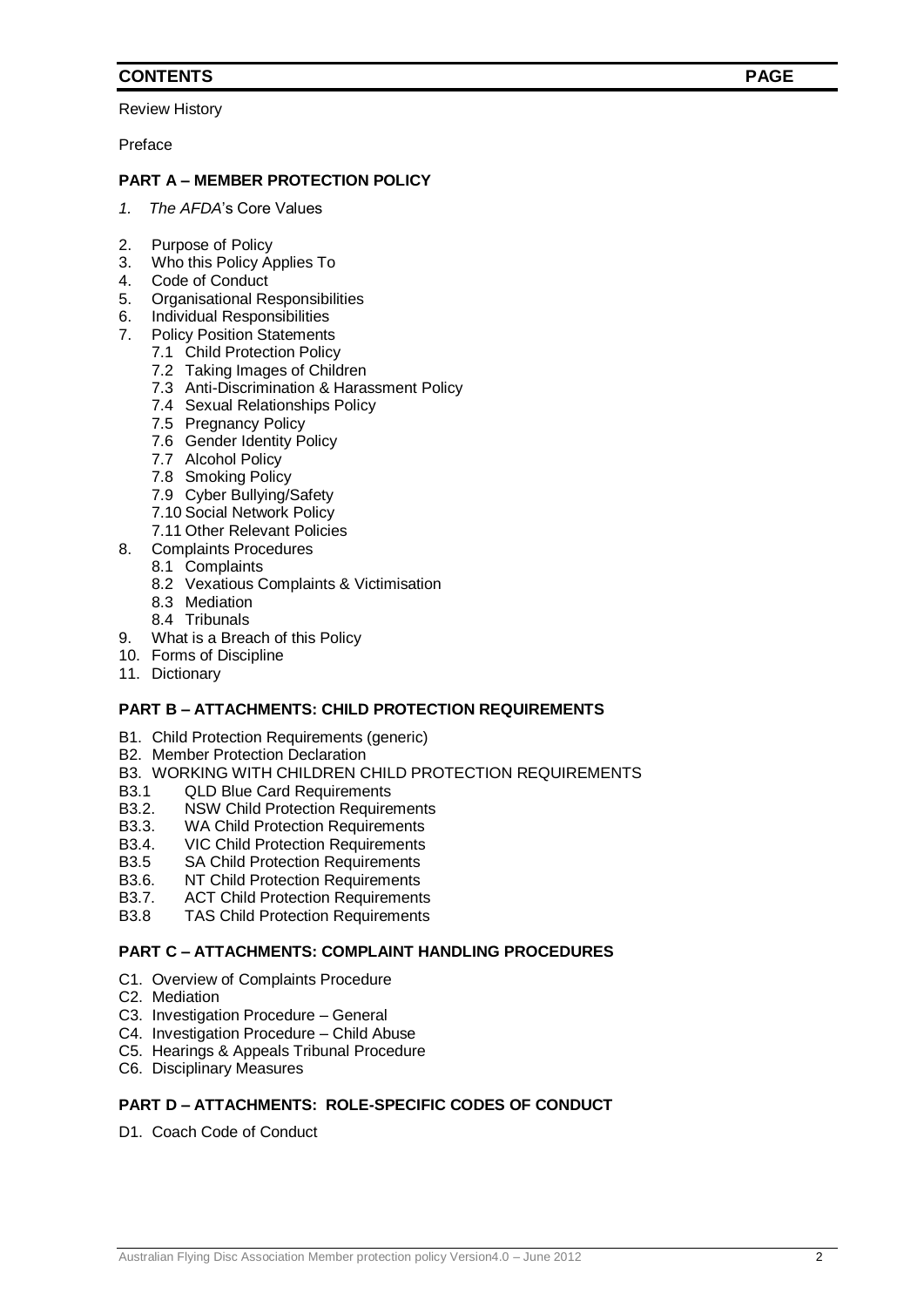# **PART E – ATTACHMENTS: REPORTING DOCUMENTS/FORMS**

- E1 Record of Informal Complaint
- E2 Record of Formal Complaint
- E3 Record of Child Abuse Allegation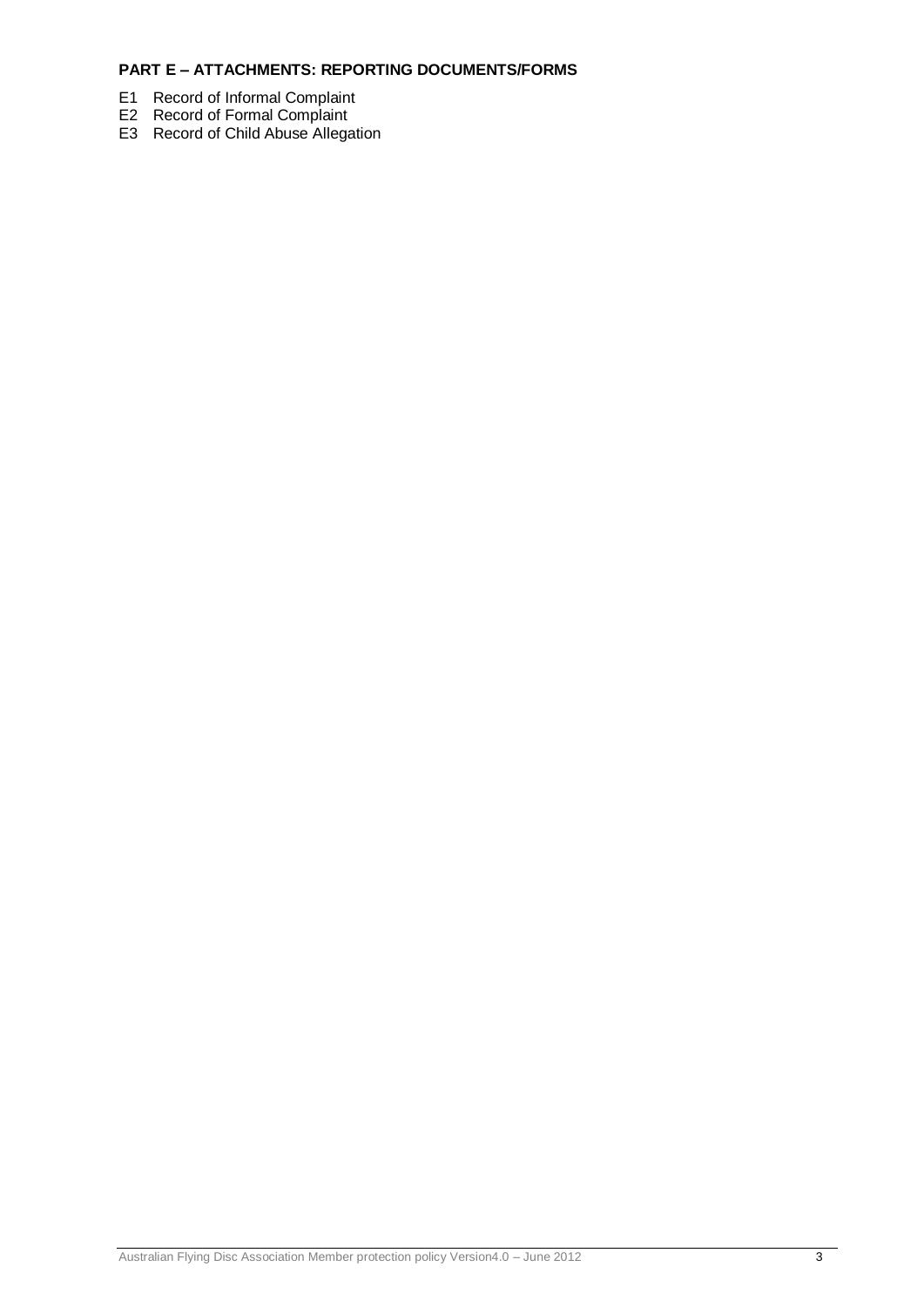# **REVIEW HISTORY OF** *THE AFDA* **MEMBER PROTECTION POLICY**

| <b>Version</b> | <b>Date reviewed</b> | Date endorsed                        | <b>Content reviewed/purpose</b>                                                                                                                       |
|----------------|----------------------|--------------------------------------|-------------------------------------------------------------------------------------------------------------------------------------------------------|
| One            |                      | Effective from 1<br><b>July 2004</b> |                                                                                                                                                       |
| Two            | 18 March 2007        |                                      | Template rewritten to reduce legalese and<br>make it easier for sporting organisations<br>review and revise their policies                            |
| Three          | 4 November 2009      |                                      | • ASC Update<br>• Revised and condensed working with children<br>check/child protection attachment to reflect<br>amendments to child protection laws. |
| Three          | 30 June 2012         |                                      | <b>ASC Update</b><br>Revised working with children check/child<br>protection attachment to reflect amendments<br>to child protection laws.            |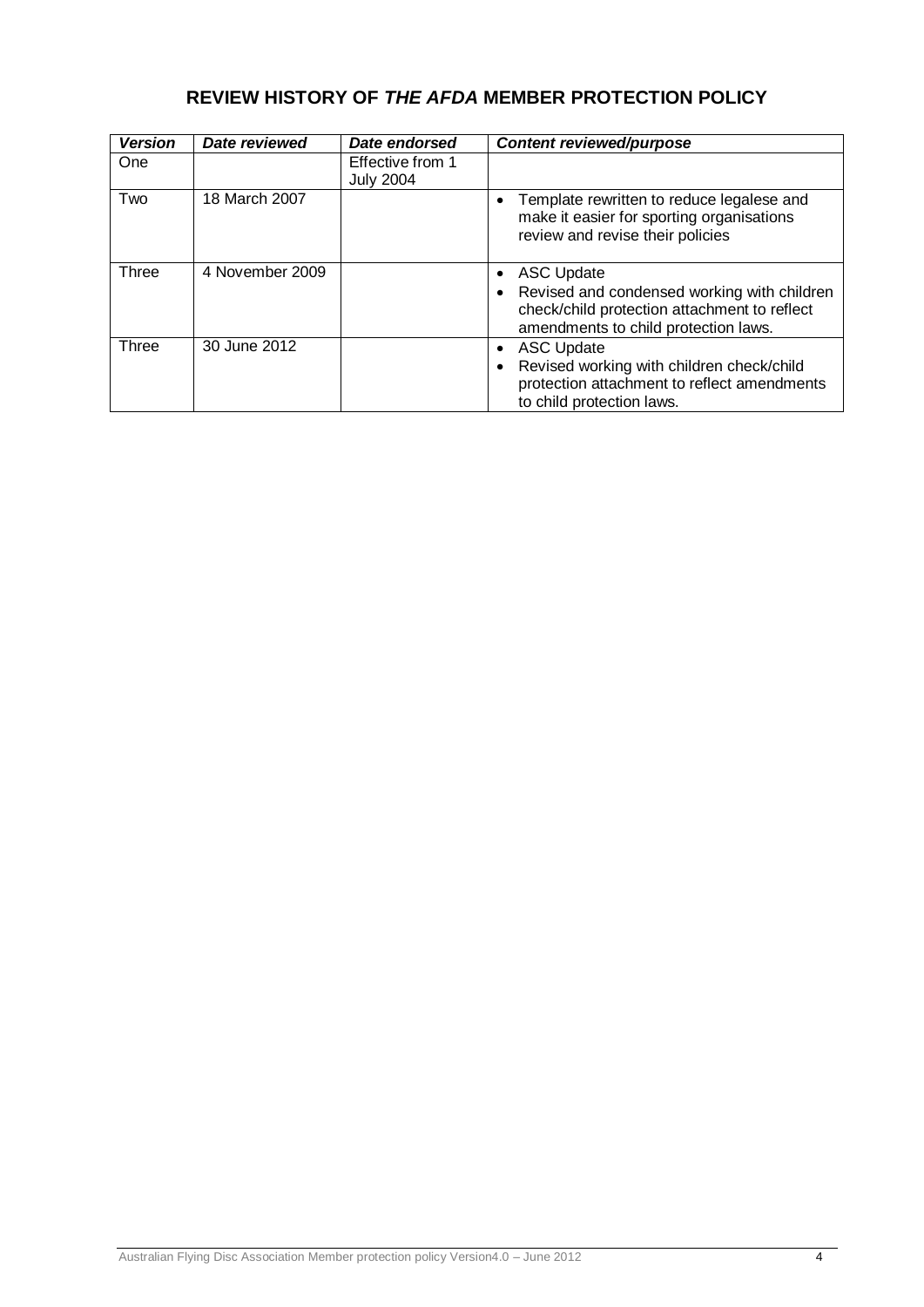# **PREFACE**

The AFDA is committed to the safety and welfare of all of its players, and views this policy as an integral part of that protection. This policy outlines the position of the AFDA on member protection issues. It provides codes of conduct that form the basis for appropriate and ethical behaviour at all AFDA and AFDA affiliate events, and to enhance the ability of AFDA and AFDA affiliates to provide clear procedures to members when dealing with harassment and inappropriate behaviour disputes.

This policy also seeks to prevent some forms of abuse, and provides guidelines for how this can be achieved. This policy applies not only to all AFDA members and its affiliates, but also to coaches, spectators, parents/guardians and administrators.

Jamie Bozza President Australian Flying Disc Association June 2012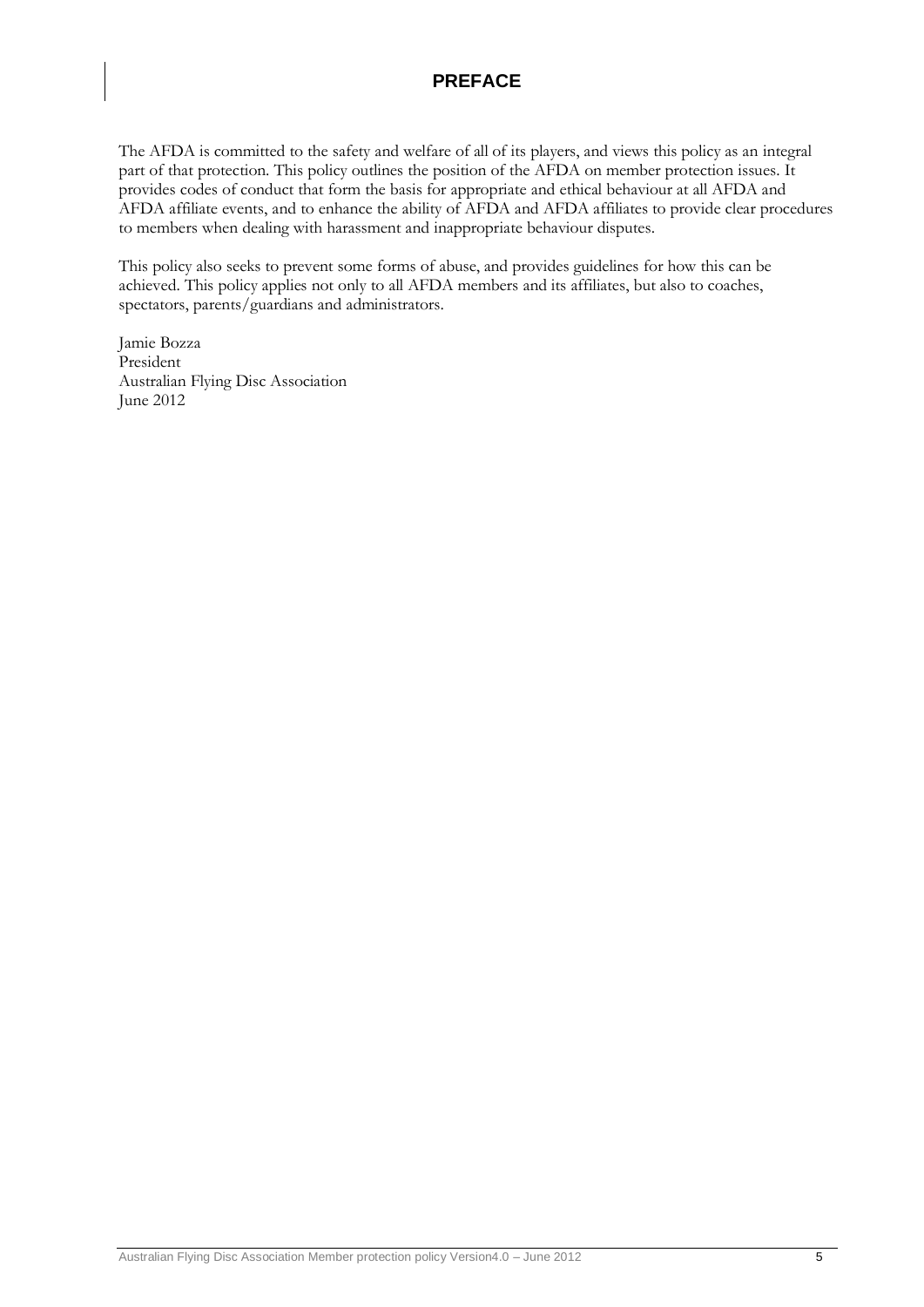

#### **AUSTRALIAN FLYING DISC ASSOCIATION INC.**

# **PART A: MEMBER PROTECTION POLICY**

## **1. The AFDA's Core Values**

The AFDA Vision for 2009-2012 is "To improve the well-being of Australians through participation in flying disc sports."

The AFDA's goals during this period are:

- To promote participation in flying disc sports
- To retain the "Spirit of the Game" as the foundation of all flying disc play
- To achieve quality service to members via a soundly managed organisation
- To facilitate the development of members as players, coaches and administrators making good people better!

## **2. Purpose of this policy**

This Member Protection Policy (policy) aims to ensure our core values, good reputation and positive behaviours and attitudes are maintained. It assists us in ensuring that every person involved in our sport is treated with respect and dignity, and is safe and protected from abuse. This policy also ensures that everyone involved in our sport is aware of his or her legal and ethical rights and responsibilities. This policy also reflects our support and implementation of the sport industry principles and values outlined in **The Essence of Australian Sport** – principles of fairness, respect, responsibility and safety.

The policy attachments provide the procedures that support our commitment to eliminating discrimination, harassment, child abuse and other forms of inappropriate behaviour from our sport. As part of this commitment, the AFDA will take disciplinary action against any person or organisation bound by this policy if they breach it.

This policy has been endorsed by the AFDA board. The policy starts on 1 April 2007 and will operate until replaced. This policy and/or its attachments may be amended from time to time by resolution of the Board. Copies of the policy and its attachments can be obtained from our website http://www.afda.com or by writing to PO Box 269, St Leonards NSW 1590, Australia.

#### **3. Who this Policy Applies To**

This policy applies to the following, whether they are in a paid or unpaid/voluntary capacity:

- Individuals sitting on boards, committees and sub-committees;
- Employees and volunteers;
- Support personnel (e.g. managers, physiotherapists, psychologists, masseurs, sport trainers);
- Coaches and assistant coaches;
- Athletes and players;
- Tournament and league officials;
- Members, including life members;
- Member associations:
- Affiliated clubs and associated organisations;
- Peak associations and the national body;
- Any other person or organisation that is a member of or affiliated to the AFDA;
- Parents, guardians, spectators and sponsors to the full extent that is possible.

This policy will continue to apply to a person even after they have stopped their association or employment with the AFDA if disciplinary action, relating to an allegation of child abuse against that person, has commenced.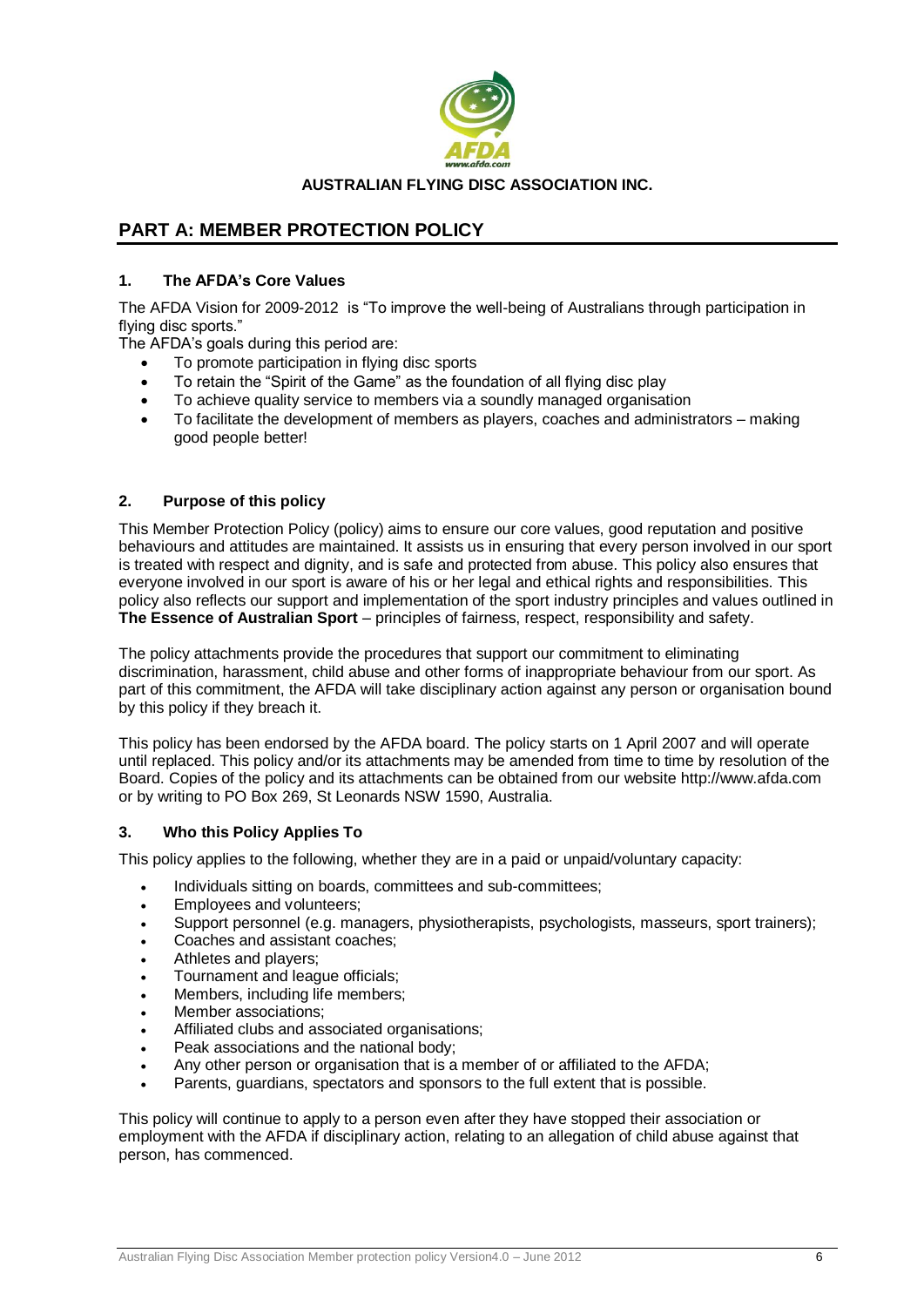## 4. **Code Of Conduct**

The AFDA requires every individual and organisation bound by this policy to:

- 4.1 Be ethical, fair and honest in all their dealings with other people and the AFDA;
- 4.2 Treat all persons with respect and courtesy and have proper regard for their dignity, rights and obligations;
- 4.3 Always place the safety and welfare of children above other considerations;
- 4.4 Comply with the AFDA's constitution, rules and policies including this member protection policy;
- 4.5 Operate within the rules and spirit of the sport;
- 4.6 Comply with all relevant Australian laws (Federal and State), particularly anti-discrimination and child protection laws;
- 4.7 Be responsible and accountable for their conduct; and<br>4.8 Abide by the relevant Role-Specific Codes of Conduct
- 4.8 Abide by the relevant Role-Specific Codes of Conduct outlined in Part D of this policy.

#### **5. Organisational Responsibilities**

The AFDA, affiliated state and territory associations and their affiliates:

- 5.1 Adopt, implement and comply with this policy;
- 5.2 Publicise and promote this policy and the consequences for breaching it;
- 5.3 Promote appropriate standards of conduct at all times;
- 5.4 Promptly deal with any breaches of or complaints made under this policy in an impartial, sensitive, fair, timely and confidential manner and in accordance with the mechanisms provided in this policy;
- 5.5 Apply this policy consistently without fear or favour;
- 5.6 Recognise and enforce any penalty imposed under this policy;
- 5.7 Ensure that a copy of this policy is available or accessible to the persons to whom this policy applies; and
- 5.8 Appoint or have access to appropriately trained people to receive and handle complaints and allegations (e.g. Member Protection Information Officers (MPIOs) and/or Complaint Managers) and display the names and contact details in a way that is readily accessible.
- 5.9 The AFDA will monitor and review this policy at least every two years.

#### **6. Individual Responsibilities**

Individuals bound by this policy are responsible for:

- 6.1 Making themselves aware of the policy and complying with the standards of conduct outlined in this policy;
- 6.2 Consenting to a national criminal history check if the individual holds or applies for a role that involves working with people under the age of 18 years.
- 6.3 Complying with all other requirements of this policy;
- 6.4 Co-operating in providing a discrimination, child abuse and harassment free sporting environment;
- 6.5 Understanding the possible consequences of breaching this policy.

#### **7. Policy Position Statements**

#### 7.1 **Child Protection Policy**

Every person and organisation bound by this policy must always place the safety and welfare of children above all other considerations.

The AFDA acknowledges that our staff, members and volunteers provide a valuable contribution to the positive experiences of our juniors. The AFDA aims to ensure this continues and to protect the safety and welfare of its junior participants. Several measures will be used to achieve this such as:

- Prohibiting any form of abuse against children;
- Providing opportunities for our juniors to contribute to and provide feedback on our program development;
- Carefully selecting and screening people whose role requires them to work with children in the course of their role/s with the association. (Screening procedures are outlined in Part B of this policy);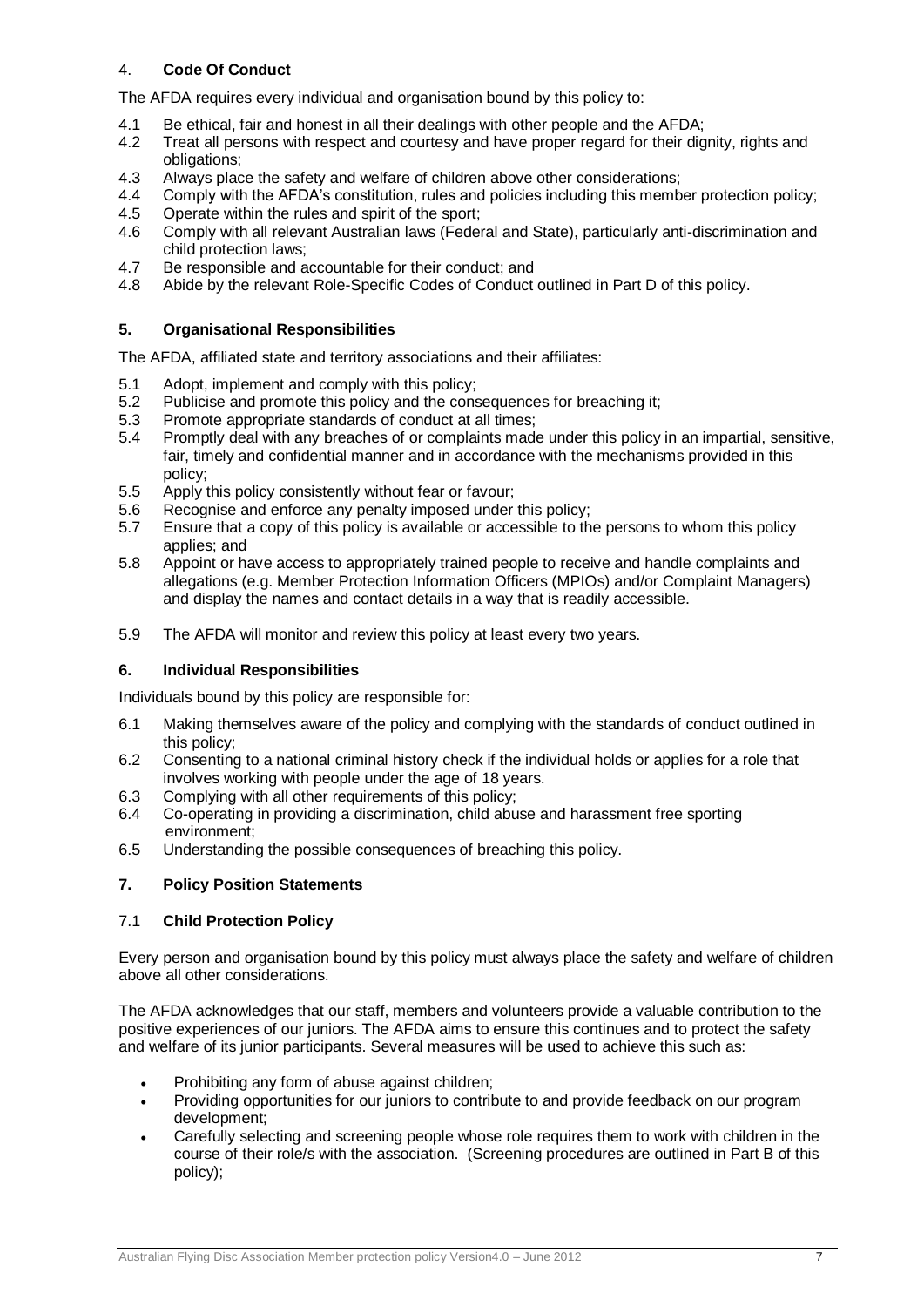- Ensuring our codes of conduct, particularly for roles associated with junior sport, are promoted, enforced and reviewed;
- Providing procedures for raising concerns or complaints (our complaints procedure is outlined in Part C of this policy); and
- Providing education and/or information to those involved in our sport on child abuse and child protection.

The AFDA requires that any child who is abused or anyone who reasonably suspects that a child has been or is being abused by someone within our sport, to report it immediately to the police or relevant government agency and a member of the AFDA board of directors*..* Descriptions of the sorts of activity which may be abuse are in the Dictionary at clause 11.

All allegations of child abuse will be dealt with promptly, seriously, sensitively and confidentially. A person will not be victimised for reporting an allegation of child abuse and the privacy of all persons concerned will be respected. Our procedures for handling allegations of child abuse are outlined in attachment C4of this policy*.*

If anyone bound by this policy reasonably suspects that a child is being abused by his or her parent/s, they are advised to contact the relevant government department for youth, family and community services in their state/territory.

#### **7.2 Taking Images of Children**

Images of children can be used inappropriately or illegally. The AFDA requires that individuals and associations, wherever possible, obtain permission from a child's parent/guardian before taking an image of a child that is not their own and ensure that the parent knows the way the image will be used. We also require the privacy of others to be respected and disallow the use of camera phones, videos and cameras inside changing areas, showers and toilets.

If the AFDA uses an image of a child it will avoid naming or identifying the child or it will, wherever possible, avoid using both the first name and surname. We will not display personal information such as residential address, email address or telephone numbers without gaining consent from the parent/guardian. We will not display information about hobbies, likes/dislikes, school, etc as this information can be used as grooming tools by pedophiles or other persons. We will only use appropriate images of a child, relevant to our sport and ensure that the child is suitably clothed in a manner that promotes the sport, displays its successes, etc. Where possible we will seek permission to use these images.

We require our members, member associations and clubs to do likewise.

#### 7.3 **Anti-Discrimination and Harassment Policy**

The AFDA aims to provide a sport environment where all those involved in its activities are treated with dignity and respect, and without harassment or discrimination.

The AFDA recognises that all those involved in its activities cannot enjoy themselves, perform to their best, or be effective or fully productive if they are being treated unfairly, discriminated against or harassed because of their age, disability, family responsibilities, gender identity, homosexuality or sexual orientation, irrelevant medical or criminal record, marital status, political belief, pregnancy or breastfeeding, race, religion, sex, social origin and/or trade union membership/activity.

The AFDA prohibits all forms of harassment and discrimination based on personal characteristics listed in the Dictionary. Discrimination and harassment are extremely distressing, offensive, humiliating and/or threatening and create an uncomfortable and unpleasant environment. In most circumstances discrimination and harassment are against the law.

Descriptions of some of the types of behaviour which could be regarded as harassment or discrimination are provided in the Dictionary at clause 11.

If any person feels they are being harassed or discriminated against by another person or organisation bound by this policy, please refer to our complaints procedure outlined in attachment C1 of this policy. This will explain what to do about the behaviour and how the the AFDA will deal with the problem.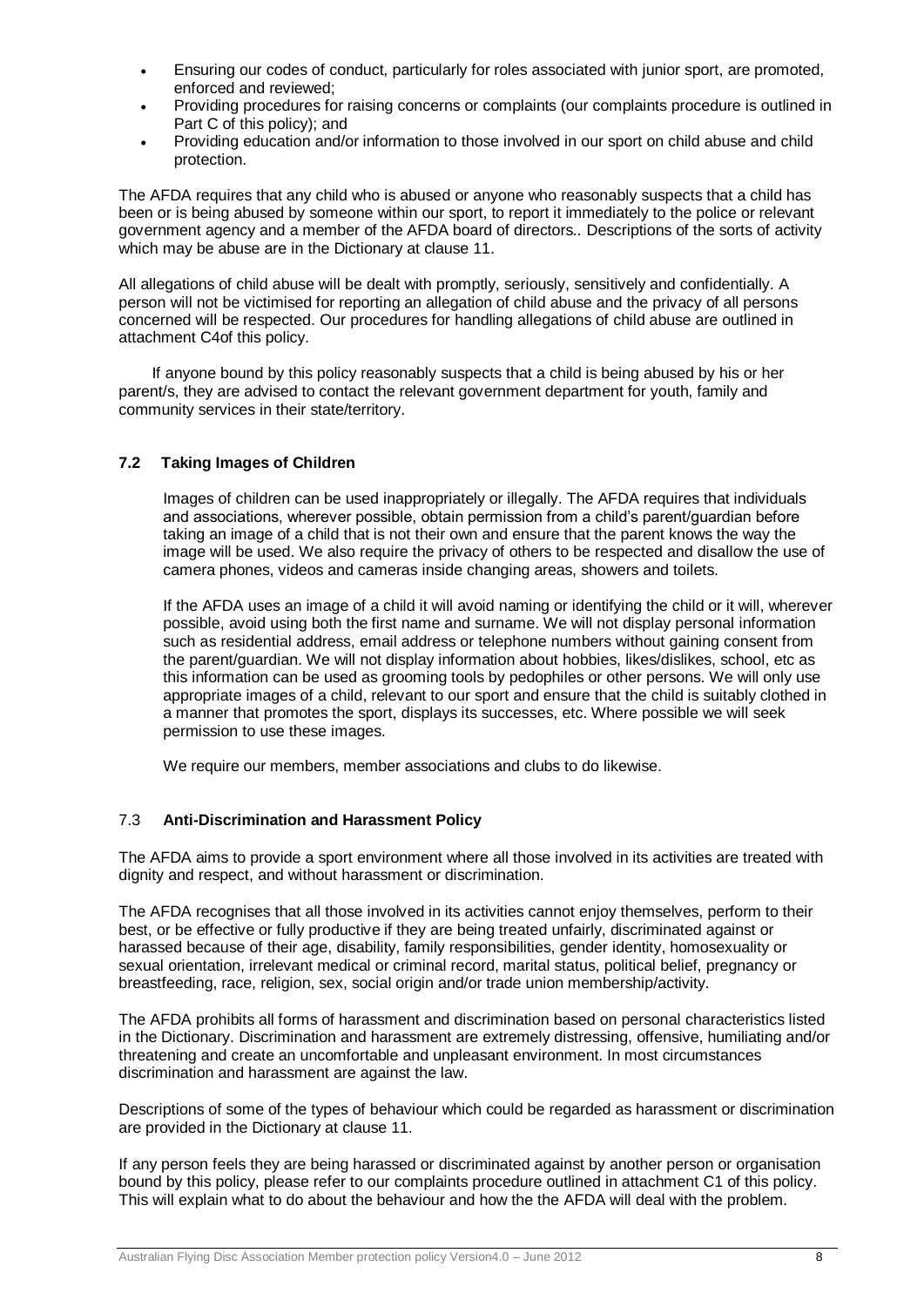#### *7.4* **Sexual** *Relationships Policy*

The AFDA takes the view that intimate relationships (whether or not of a sexual nature) between coaches and players, while not necessarily constituting harassment, can have harmful effects on the individual player involved, on other players, and on the sport's public image. Such relationships may be perceived to be exploitative because there is usually a disparity between coaches and players in terms of authority, maturity, status and dependence. Given the risk that the relative power of a coach could be a factor in the development of such relationships, coaches at all levels should be cautious before entering into relationships with players. In the event that a player attempts to initiate an inappropriate intimate relationship, the coach must take personal responsibility for discouraging such approaches, explaining the ethical basis for such actions. The coach may wish to approach an AFDA MPIO or other designated person if they feel harassed.

The law is always the minimum standard for behaviour within the AFDA and therefore sex with a child is a criminal offence.

## **7.5 Pregnancy Policy**

The AFDA is committed to providing an inclusive sporting environment for pregnant women involved in its activities. The AFDA has developed a specific policy regarding the participation of pregnant women in its activities, which can be obtained from, our website http://www.afda.com or by writing to: AFDA 1 Eccles St, Ermington, NSW, 2115.

#### *7.6* **Gender** *Identity Policy*

The AFDA is committed to providing an inclusive sporting environment where transgender or transsexual people involved in its activities are able to contribute and participate. The AFDA expects everyone who is bound by this policy to treat people who identify as transgender or transsexual fairly and with dignity and respect. This includes acting with sensitivity and respect where a person is undergoing gender transition. We will not tolerate any unlawful discrimination or harassment against a person who identifies as transgender or transsexual or who is thought to be transgender or transsexual.

Descriptions of some of the types of behaviour which could be regarded as transgender or transsexual discrimination or harassment are provided in the Dictionary at clause 11.

If any person feels they are being harassed or discriminated against by another person or organisation bound by this policy, please refer to our complaints procedure outlined in attachment C1 of this policy. This will explain what to do about the behaviour and how the AFDA will deal with the problem.

The AFDA recognises that the exclusion of transgender or transsexual people from participation in sporting events has significant implications for their health, well-being and involvement in community life. In general the AFDA will facilitate transgender or transsexual persons participating in our sport of the sex with which they identify.

The AFDA also recognises there is debate over whether a male to female transgender person obtains any physical advantage over other female participants. This debate is reflected in the divergent discrimination laws across the country. If issues of performance advantage arise, the AFDA will seek advice on the application of those laws in the particular circumstances.

The AFDA is aware that the International Olympic Committee (IOC) has established criteria for selection and participation in the Olympic Games. Where a transgender or transsexual person intends competing at an elite level, we will encourage them to obtain advice about the IOC's criteria, which may differ from the position taken by the AFDA.

The AFDA notes that drug testing procedures and prohibitions also apply to people who identify as transgender or transsexual. A person receiving treatment involving a Prohibited Substance or Method, as described on the World Anti-Doping Agency's Prohibited List, should apply for a standard Therapeutic Use Exemption*.*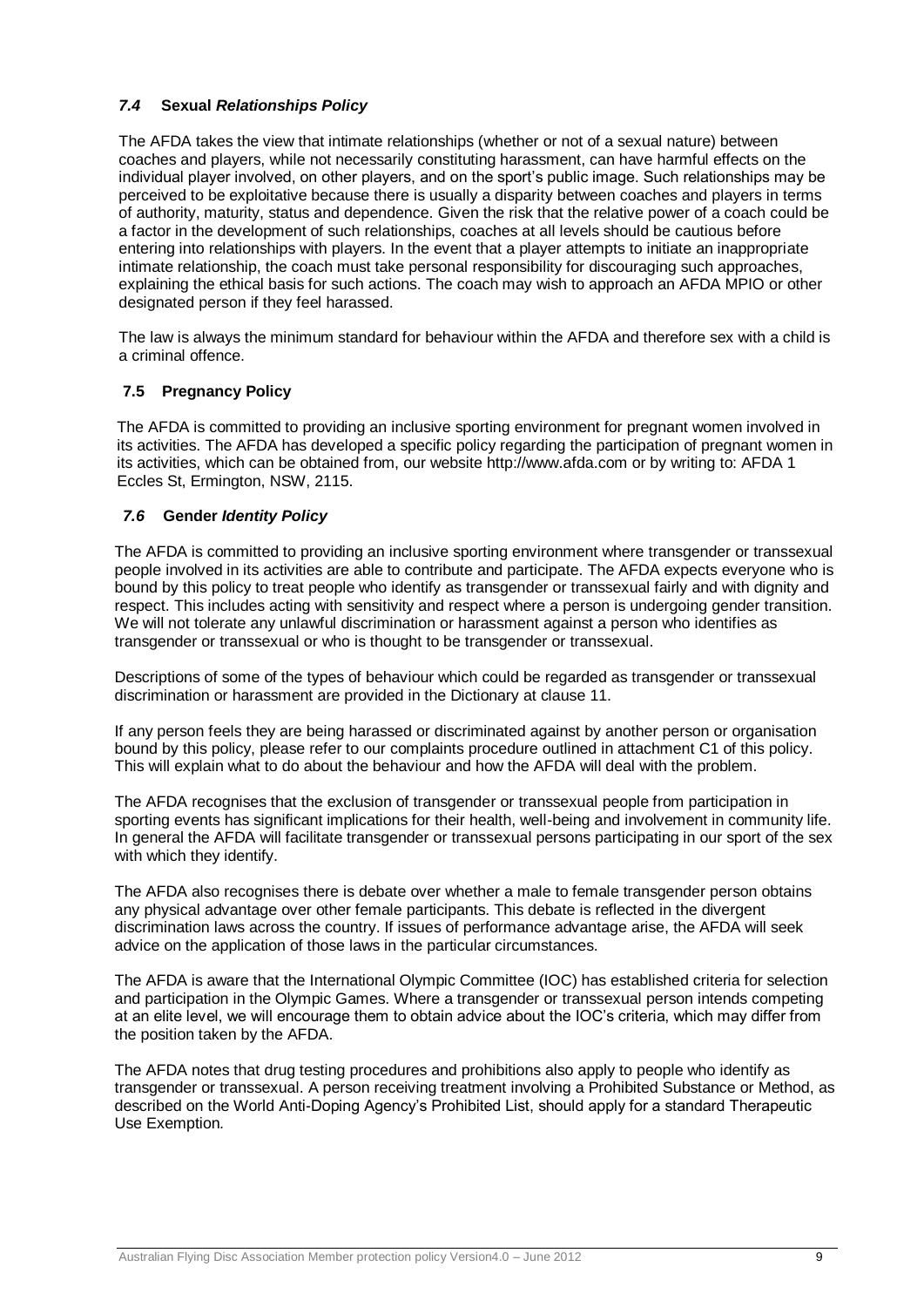#### *7.7 Alcohol Policy*

*AFDA recommends that State Associations and their member Clubs adhere to strict guidelines regarding the responsible consumption of alcohol. Generally, alcohol should not be available nor be consumed at a sporting event at which children under 18 are participants in the sport. Responsible service and consumption of alcohol should apply to any alcohol to be consumed after the competition has concluded, including light alcohol and soft drinks always being available; wherever possible, food being available to be consumed when alcohol is available; transport policies, and Board/Committee Members being in attendance to ensure appropriate practices are followed. Guidance can be obtained from the "Alcohol Management Policy" available at [http://www.goodsports.com.au/goodsports/pages/sample-policies.html.](http://www.goodsports.com.au/goodsports/pages/sample-policies.html)* 

# *7.8 Smoking Policy*

*The following policies should be applied to sporting and social events:*

- *No smoking shall occur at or near any sporting event or competition involving persons under the age of 18. This policy shall apply to coaches, players, trainers, officials and volunteers;*
- *Social functions shall be smoke free, with smoking permitted at designated outdoor smoking areas;*
- *Coaches, officials, trainers, volunteers and players will refrain from smoking and remain smoke free while involved in an official capacity for any of the AFDA, SSO, Club or representative team, on and off the field.*

#### *7.9 Cyber Bullying/Safety*

*Bullying and harassment in all forms is regarded by AFDA as unacceptable in this sport. Given the emergence of new telephone and internet social networks, the opportunity for unwanted and improper comments and statements has dramatically increased. Messages or statements made in these ways using these means of communication are largely instantaneous, and can easily be abused. Others may also manipulate a person by encouraging a statement to be made on twitter or facebook, for example, when the writer may be upset or vulnerable. Bullying has the potential to cause great anxiety and distress to the person who has been the target of any comments or statements. In some cases, bullying is regarded as a criminal offence punishable by imprisonment, amongst other things. Frustration at a referee, team-mate, coach, or sporting body should never be communicated on social network channels, but rather by way of reasoned and logical verbal and written statements and where appropriate, complaints, to the relevant controlling club, league or peak sporting body.* 

#### *7.10 Social Networking Websites Policy*

*AFDA acknowledges the emergence of new technology and communication mediums (new media), and wishes to enable such new media to be used to benefit the sport and its participants, and to applaud achievements. This can occur due to the immediate nature of communication to a wise audience using channels such as facebook, twitter, and SMS. However, participants within the sport need to be very mindful of a few key matters that could lead to inappropriate use of new media, at times unintended, and at other times without a proper understanding that once comments are made or published, they are in public for a long time, and hard to take back (retract). Cautions [NSO] recommends:*

- *Do not include personal information of yourself or others in social media channels;*
- *Do not use offensive, provocative or hateful language;*
- *Use your best judgment – do not publish something that makes you the slightest bit uncomfortable, and never write/publish if you are feeling emotional or upset (or are intoxicated);*
- *Always ask for a person's permission before posting their picture on a social networking forum;*
- *Never comment on rumours, do not deny or affirm them or speculate about rumours; and*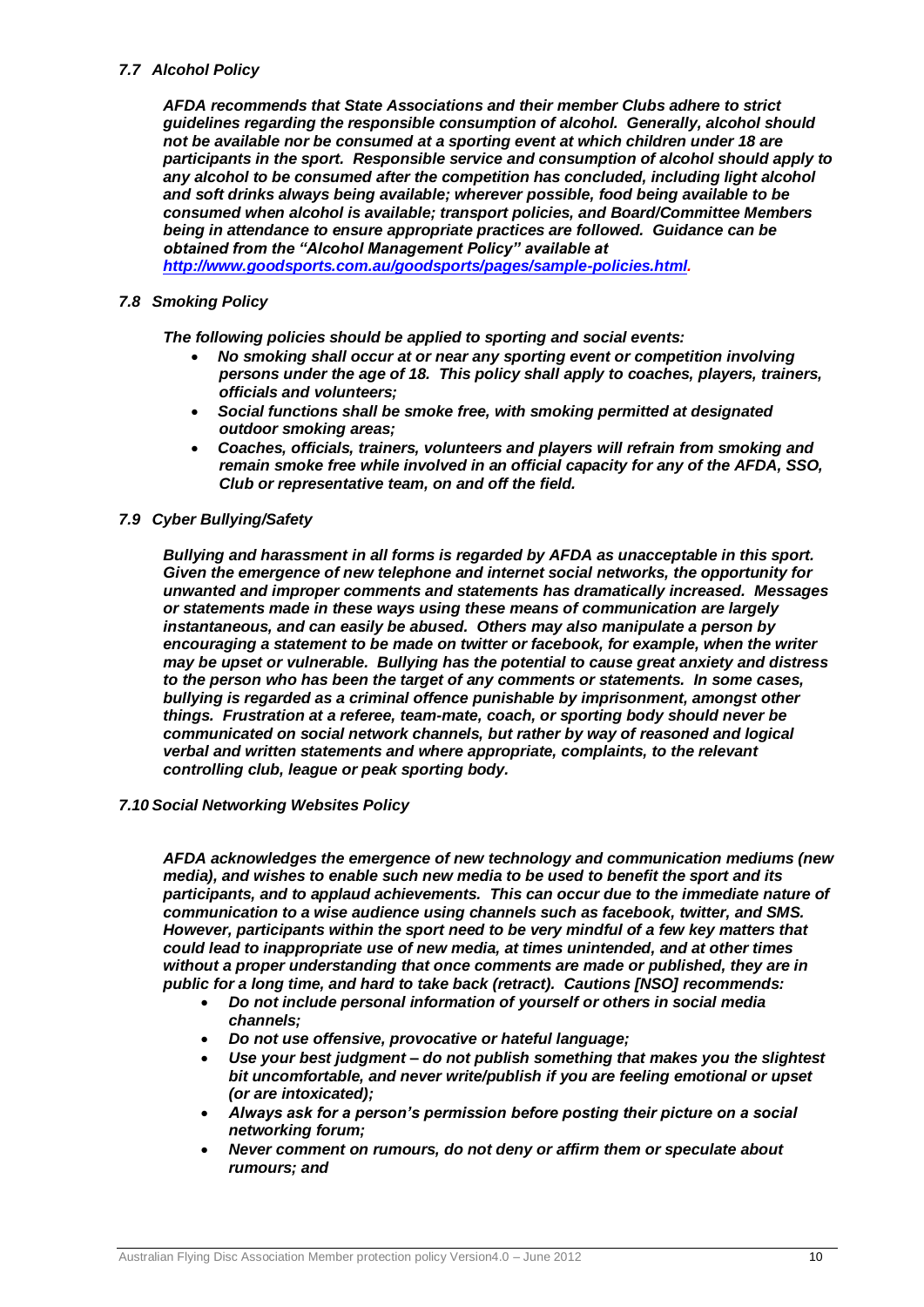*Always use social network forums to add value and promote the sport in a positive way.*

## **7.11 Other relevant policies**

Other AFDA relevant policies can be found at: http://www.afda.com*.*

Some of the policies that contribute to the welfare of all those involved in our activities include:

- Privacy Policy
- Risk Management Policy
- Anti-doping Policy
- Blood Rules Policy
- Spirit protocol
- Tribunal policy
- Appeals Policy
- Sun Protection Policy
- Hot Weather Policy
- Lightning Policy
- Member Compassionate Fund Policy
- Membership agreement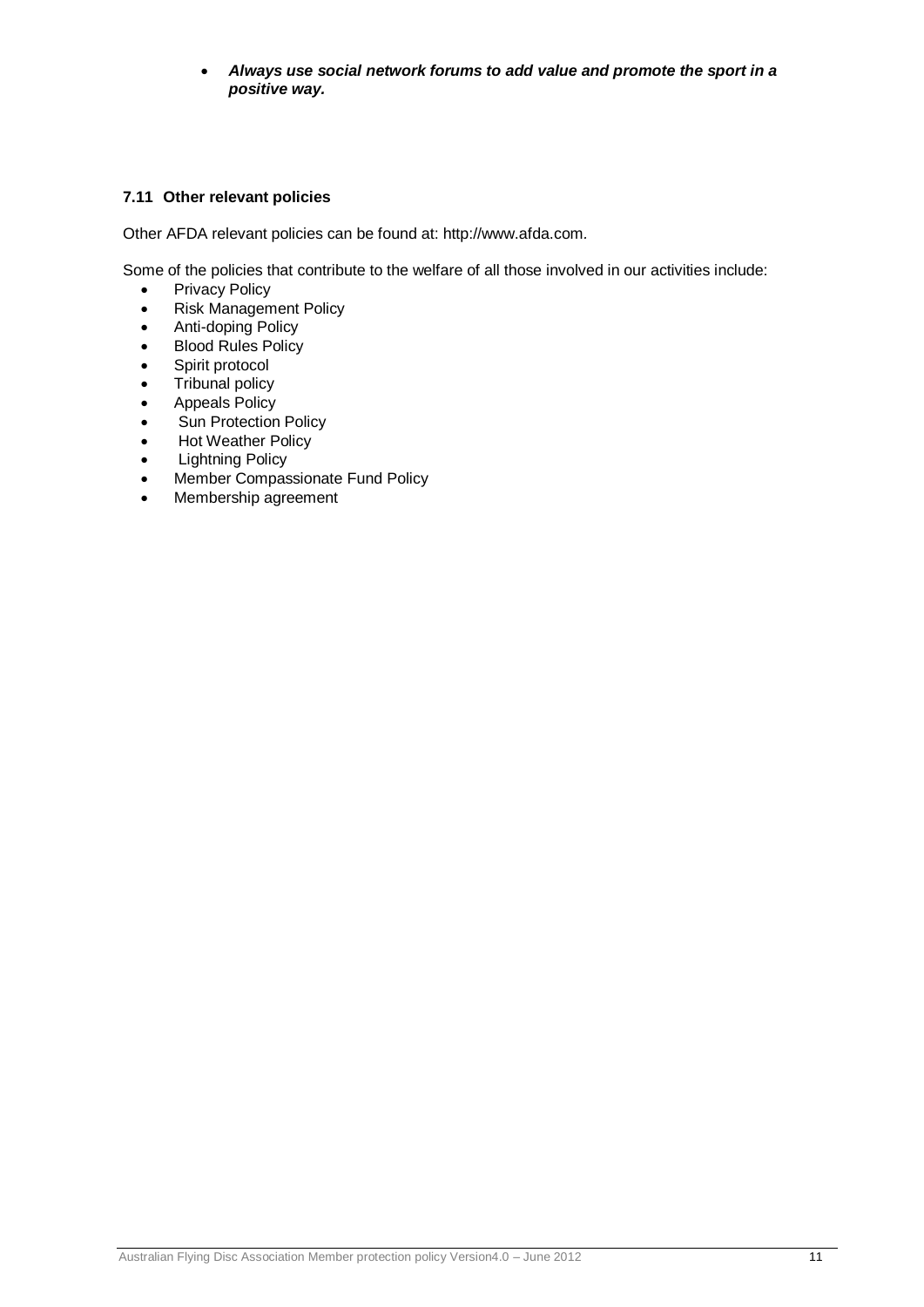## **8. Complaints Procedures**

#### 8.1 **Complaints**

The AFDA aims to provide an easy to use, confidential and trustworthy procedure for complaints based on the principles of natural justice. Any person may report a complaint (complainant) about a person/s or organisation bound by this policy if they reasonably believe that a person/s or a sporting organisation has breached this policy. A complaint should be reported to the President of the AFDA or a MPIO.

A complaint may be reported as an informal or formal complaint. The complainant decides whether the complaint will be dealt with informally or formally unless the President of the AFDA or a MPIO considers that the complaint falls outside the parameters of this policy and would be better dealt with another way.

All complaints will be dealt with promptly, seriously, sensitively and confidentially. Our complaint procedures are outlined in attachment C1 of this policy.

## 8.2 **Vexatious Complaints & Victimisation**

The AFDA aims to ensure our complaints procedure has integrity and is free of unfair repercussions or victimisation. If at any point in the complaint process the President of the AFDA or a MPIO considers that a complainant has **knowingly** made an untrue complaint or the complaint is vexatious or malicious, the matter may be referred to the president of the AFDA for appropriate action which may include disciplinary action against the complainant.

The AFDA will also take all necessary steps to make sure that people involved in a complaint are not victimised by anyone for coming forward with a complaint or for helping to sort it out. Disciplinary measures will be imposed on anyone who victimises another person for making a complaint.

#### 8.3 **Mediation**

The AFDA aims to sort out complaints with the minimum of fuss wherever possible. In many cases, complaints can be sorted out by agreement between the people involved with no need for disciplinary action. The people involved in a formal complaint - the complainant and the person complained about (respondent) - may also seek the assistance of a neutral third person or a mediator. Lawyers are able to negotiate on behalf of the complainant and/or respondent.

Mediation may occur either before or after an investigation of a complaint. If a complainant wishes to try and resolve the complaint with the assistance of a mediator, the President of the AFDA or a MPIO will, in consultation with the complainant, arrange for a mediator to mediate the complaint. More information on the mediation process is outlined in attachment C2 of this policy.

# 8.4 **Tribunals**

A hearings tribunal may be formed to hear a formal complaint that has been referred by the President of the AFDA or a MPIO or an alleged breach of the policy. Our tribunal hearings procedure is outlined in attachment C5 of this policy.

A respondent may lodge one appeal only to the appeal tribunal in respect of a decision of a hearing tribunal. The decision of the appeal tribunal is final and binding on the people involved to the appeal. Our appeals process is outlined in attachment C5 of this policy.

Every organisation bound by this policy will recognise and enforce any decision made, and form of discipline imposed, by an appeals tribunal under this policy.

# **9. What is a Breach of this policy**

It is a breach of this policy for any person or organisation to which this policy applies, to have been found to have:

- 9.1 Done anything contrary to this policy;
- 9.2 Breached the Code of Conduct and Role-Specific Codes of Conduct;
- 9.3 Brought the sport or the AFDA into disrepute;
- 9.4 Failed to follow AFDA policies and procedures for the protection, safety and welfare of children;
- 9.5 Appointed or continued to appoint a person to a role that involves working with children and young people contrary to this policy;
- 9.6 Discriminated against or harassed any person;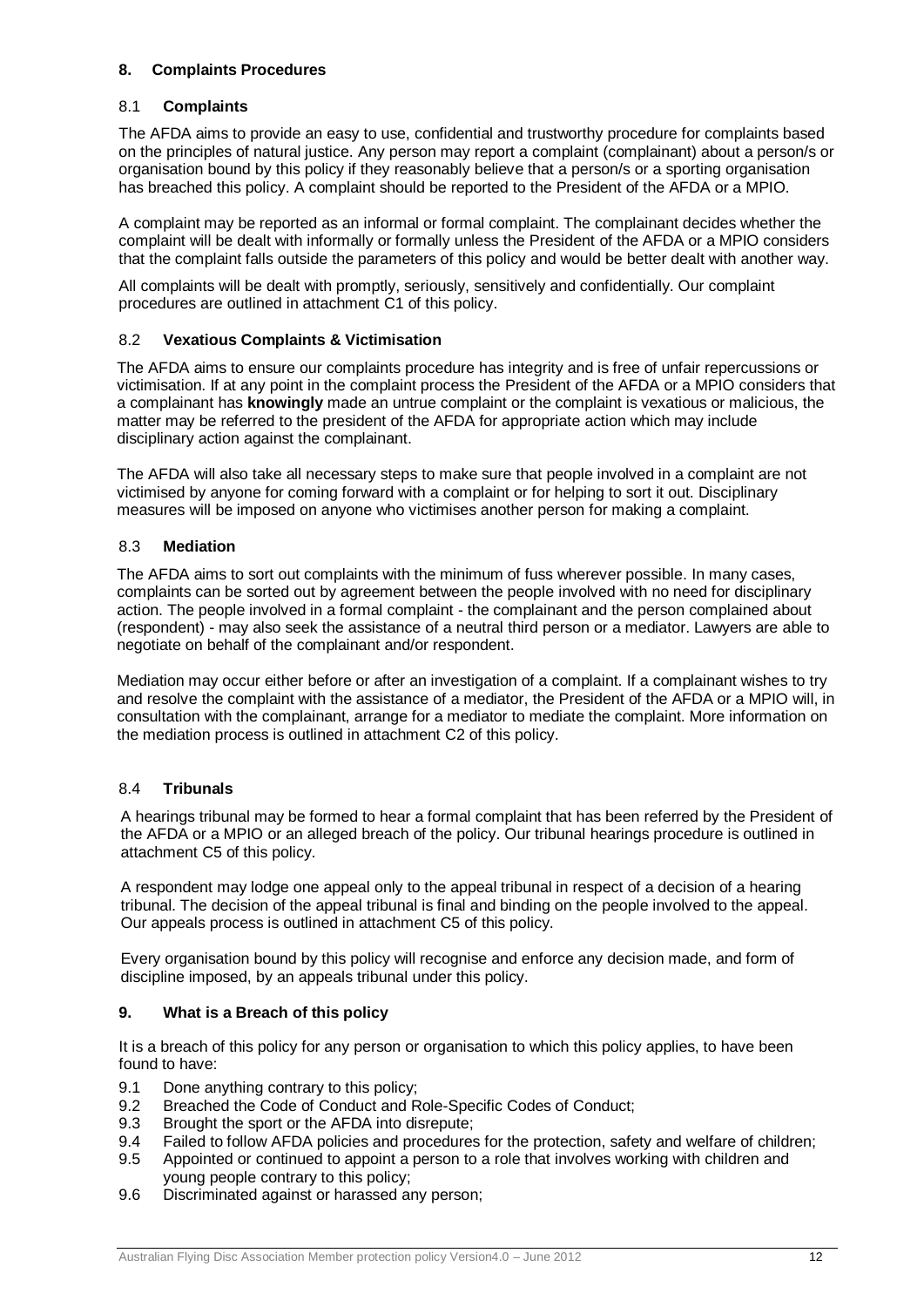- 9.7 Victimised another person for reporting a complaint;
- 9.8 Engaged in a sexually inappropriate relationship with a person that the person supervises, or has influence, authority or power over;
- 9.9 Disclosed to any unauthorised person or organisation any AFDA information that is of a private, confidential or privileged nature;
- 9.10 Made a complaint they **knew** to be untrue, vexatious, malicious or improper;
- 9.11 Failed to comply with a penalty imposed after a finding that the individual or organisation has breached this policy;
- 9.12 Failed to comply with a direction given to the individual or organisation during the discipline process.

#### **10. Forms of Discipline**

If an individual or organisation to which this policy applies breaches this policy, one or more forms of discipline may be imposed. These may include making a verbal or written apology, paying a fine, being suspended or de-registered or having a person's appointment or employment terminated. More information on the range of disciplinary measures and the factors that will be considered before imposing discipline is at attachment C6 of this policy*.*

#### **11. Dictionary**

This Dictionary sets out the meaning of words used in this policy and its attachments without limiting the ordinary and natural meaning of the words. State/Territory specific definitions and more detail on some of the words in this dictionary can be sourced from the relevant State/Territory child protection commissions or equal opportunity and anti-discrimination commissions.

**Abuse** is a form of harassment and includes physical abuse, emotional abuse, sexual abuse, neglect, and abuse of power. Examples of abusive behaviour include bullying, humiliation, verbal abuse and insults.

**Affiliated club** means those clubs or organisations (howsoever described), which are a member of, or affiliated to the AFDA or a Member Association. .

**Child** means a person who is under the age of 18 years (see also definition of young person)

**Child abuse** relates to children at risk of harm (usually by adults, sometimes by other children) and often by those they know and trust. It can take many forms. Children may be harmed by both verbal and physical actions and by people failing to provide them with basic care. Child abuse may include:

- Physical abuse by hurting a child or a child's development (e.g. hitting, shaking or other physical harm; giving a child alcohol or drugs; or training that exceeds the child's development or maturity).
- Sexual abuse by adults or other children where a child is encouraged or forced to watch or engage in sexual activity or where a child is subject to any other inappropriate conduct of a sexual nature (e.g. sexual intercourse, masturbation, oral sex, pornography including child pornography or inappropriate touching or conversations).
- Emotional abuse by ill-treating a child (e.g. humiliation, taunting, sarcasm, yelling, negative criticism, name calling, ignoring or placing unrealistic expectations on a child).
- Neglect (e.g. failing to give food, water, shelter or clothing or to protect a child from danger or foreseeable risk of harm or injury).

**Complaint** means a complaint made under clause *[ ]* of this policy.

**Complainant** means the person making a complaint.

**Discrimination** means treating or proposing to treat someone less favourably than someone else because of a particular characteristic in the same or similar circumstances in certain areas of public life (this is Direct Discrimination). The law also covers **Indirect Discrimination.** This is imposing or intending to impose an unreasonable requirement, condition or practice that is the same for everyone, but which has an unequal or disproportionate effect on individuals or groups with particular characteristics. The characteristics covered by discrimination law across Australia are:

Age;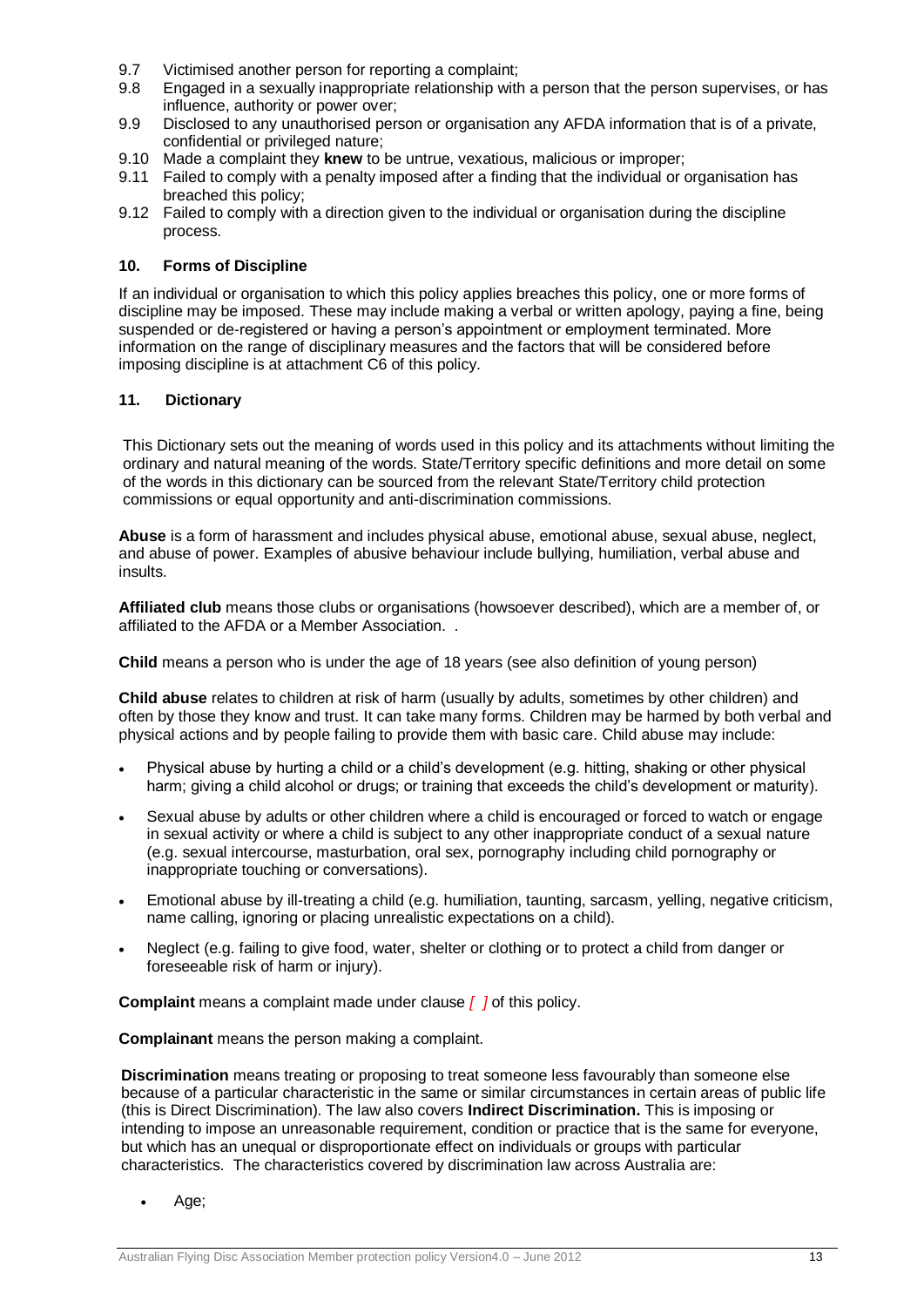- Disability;
- Family/carer responsibilities;
- Gender identity/transgender status;
- Homosexuality and sexual orientation;
- Irrelevant medical record;
- Irrelevant criminal record;
- Political belief/activity;
- Pregnancy and breastfeeding;
- Race;
- Religious belief/activity;
- Sex or gender;
- Social origin:
- Trade union membership/activity.

Some States and Territories include additional characteristics such as physical features or association with a person with one or more of the characteristics listed above.

#### **Examples of Discrimination**

**Age:** A club refuses to allow an older person to coach a team simply because of their age.

**Breastfeeding:** A member of the club who is breastfeeding her baby in the club rooms is asked to leave.

**Disability:** A junior player is overlooked because of her mild epilepsy.

**Family responsibilities:** A club decides not to promote an employee because he has a child with a disability even though the employee is the best person for the job.

**Gender Identity:** A transgender contract worker is harassed when employees refuse to call her by her female name.

**Homosexuality:** An athlete is ostracised from her team after she tells a team mate that she is a lesbian.

**Marital Status:** A player is deliberately excluded from team activities and social functions because she is single.

**Pregnancy:** A woman is dropped from her squad when she becomes pregnant.

**Race:** An Italian referee is not permitted to referee games with a high proportion of Italian players on one team because of his race.

**Sex:** Specialist coaching is only offered to male players in a mixed team.

**Harassment** is any type of behaviour that the other person does not want and does not return and that is offensive, abusive, belittling or threatening. The behaviour is unwelcome and of a type that a reasonable person would recognise as being unwelcome and likely to cause the recipient to feel offended, humiliated or intimidated.

Unlawful harassment includes the above but is either sexual or targets a person because of their race, sex, pregnancy, marital status, sexual orientation or other characteristic (see characteristic list under discrimination).

It does not matter whether the harassment was intended: the focus is on the impact of the behaviour. The basic rule is if someone else finds it harassing then it could be harassment. Harassment may be a single incident or repeated. It may be explicit or implicit, verbal or non-verbal.

Under this policy discrimination and harassment are not permitted in employment (including volunteer and unpaid employment); when providing sporting goods and services including access to sporting facilities; when providing education and accommodation; the selection or otherwise of any person for competition or a team (domestic or international); the entry or otherwise of any player or other person to any competition and the obtaining or retaining membership of clubs and organisations (including the rights and privileges of membership).

Some exceptions to state and federal anti-discrimination law apply. Examples include: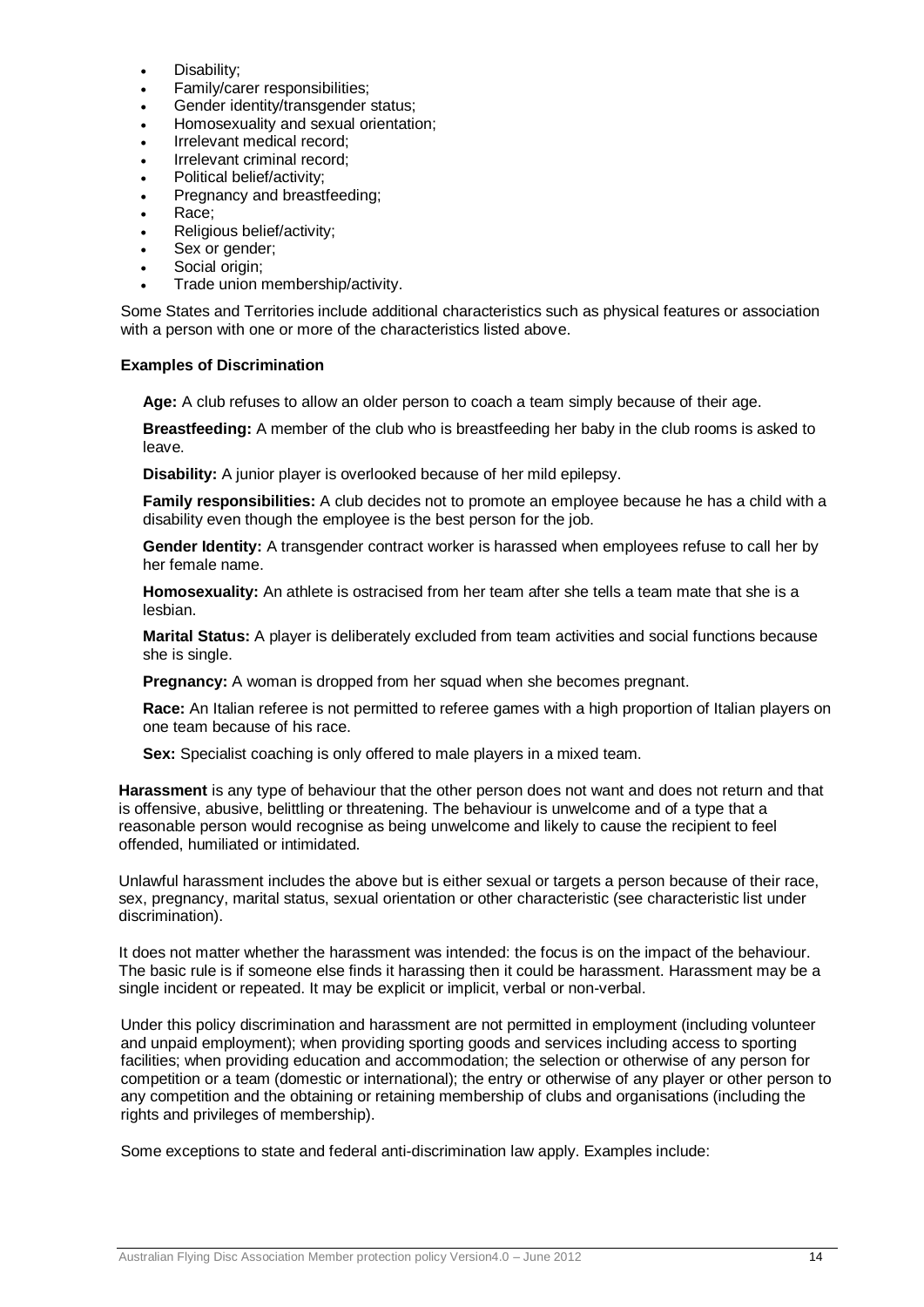- holding a competitive sporting activity for females only who are 12 years of age or over where strength, stamina or physique is relevant or
- not selecting a participant if the person's disability means he or she is not reasonably capable of performing the actions reasonably required for that sporting activity.

Requesting, assisting, instructing, inducing or encouraging another person to engage in discrimination or harassment may also be against the law.

It is also against discrimination law to victimise a person who is involved in making a complaint of discrimination or harassment. Example: a player is ostracised by her male coach for complaining about his sexist behaviour to another club official or for supporting another player who has made such a complaint.

Public acts of racial hatred which are reasonably likely in the circumstances to offend, insult, humiliate or intimidate are also prohibited. This applies to spectators, participants or any other person who engages in such an act in public. Some states and territories also prohibit public acts that vilify on other grounds such as homosexuality, gender identity, HIV/AIDS, religion and disability – see vilification.

**Junior** means a person under the age of eighteen (18) years who is participating in an activity of the AFDA*.*

**Mediator** means a person appointed to mediate complaints made under this policy. It is preferable that the mediator has relevant skills, qualifications and/or training in mediation.

**Member** means any person who has participated in an AFDA event in the previous 12 months is considered to be a member of the AFDA at that point in time.

**Member associations** means those entities which are affiliated with the AFDA, including state associations and other regional associations and sports-specific associations

**Member protection** is a term used by the Australian sport industry to describe the practices and procedures that protect members – both individual members such as players, coaches and officials, and the member organisations such as clubs, state associations, other affiliated associations and the national body. Member protection involves:

- protecting those that are involved in sport activities from harassment, abuse, discrimination and other forms of inappropriate behaviour
- adopting appropriate measures to ensure the right people are involved in an organisation, particularly in relation to those involved with juniors, and
- providing education.

**Member Protection Information Officer** (MPIO) means a person trained to be the first point of contact for a person reporting a complaint under, or a breach of, this policy. The MPIO provides confidential information and moral support to the person with the concern or who is alleging harassment or a breach of this policy. They help the complainant deal with any emotions they may have about what has happened and operate as a sounding board as the complainant decides what they want to do. The MPIO may accompany the complainant in anything they decide to do, if it feels appropriate and they are happy to do it.

**Natural justice** incorporates the following principles:

- a person who is the subject of a complaint must be fully informed of the allegations against them
- a person who is the subject of a complaint must be given full opportunity to respond to the allegations and raise any maters in their own defence
- all parties need to be heard and all relevant submissions considered
- irrelevant matters should not be taken into account
- no person may judge their own case
- the decision maker/s must be unbiased, fair and just
- the penalties imposed must not outweigh the 'crime'

**Police check** means a national criminal history record check conducted as a prudent pre-employment or pre-engagement background check on a person.

**Policy** and **this policy** mean this Member Protection Policy.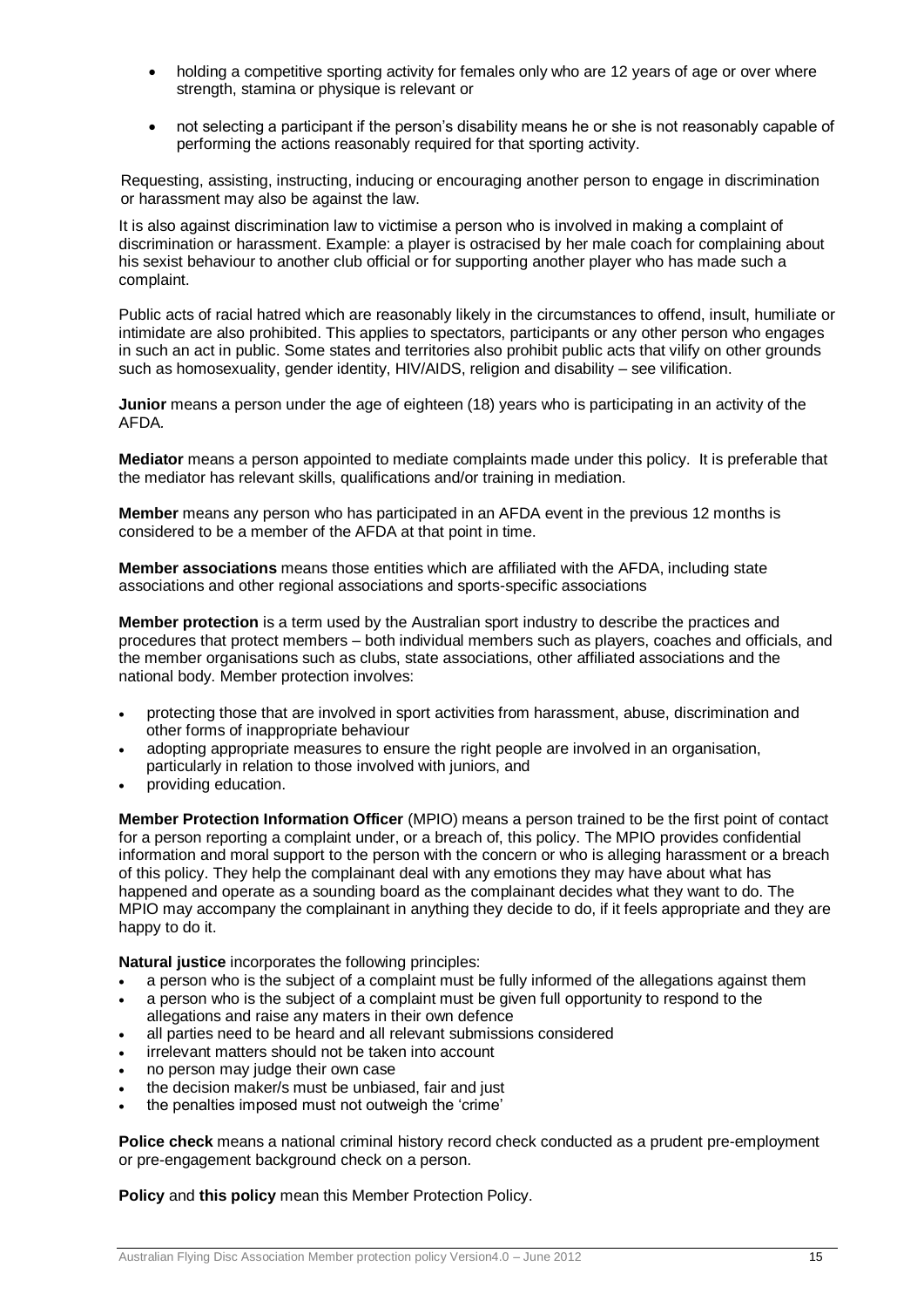**Respondent** means the person who is being complained about.

**Role-specific codes of conduct** means standards of conduct required of certain roles (e.g. coaches).

**Sexual harassment** means unwanted, unwelcome or uninvited behaviour of a sexual nature which makes a person feel humiliated, intimidated or offended. Sexual harassment can take many different forms and may include unwanted physical contact, verbal comments, jokes, propositions, display of pornographic or offensive material or other behaviour that creates a sexually hostile environment.

Sexual harassment is not behaviour based on mutual attraction, friendship and respect. If the interaction is between consenting adults, it is not sexual harassment.

**Sexual offence** means a criminal offence involving sexual activity or acts of indecency including but not limited to (due to differences under state/territory legislation):

- Rape
- Indecent assault
- Sexual assault
- Assault with intent to have sexual intercourse
- Incest
- Sexual penetration of child under the age of 16
- Indecent act with child under the age of 16
- Sexual relationship with child under the age of 16
- Sexual offences against people with impaired mental functioning
- Abduction and detention
- Procuring sexual penetration by threats or fraud
- Procuring sexual penetration of child under the age of 16
- **Bestiality**
- Soliciting acts of sexual penetration or indecent acts
- Promoting or engaging in acts of child prostitution
- Obtaining benefits from child prostitution
- Possession of child pornography
- Publishing child pornography and indecent articles.

**Victimisation** means subjecting a person or threatening to subject a person to any detriment or unfair treatment because that person has or intends to pursue their rights to make a complaint under government legislation (e.g. anti-discrimination) or under this policy, or for supporting another person to make a complaint.

**Vilification** involves a person or organisation doing public acts to incite hatred towards, serious contempt for, or severe ridicule of a person or group of persons having any of the attributes or characteristics within the meaning of discrimination. Public acts that may amount to vilification include any form of communication to the public and any conduct observable by the public.

**Young People/person** means people in the 13 – 18 year age group.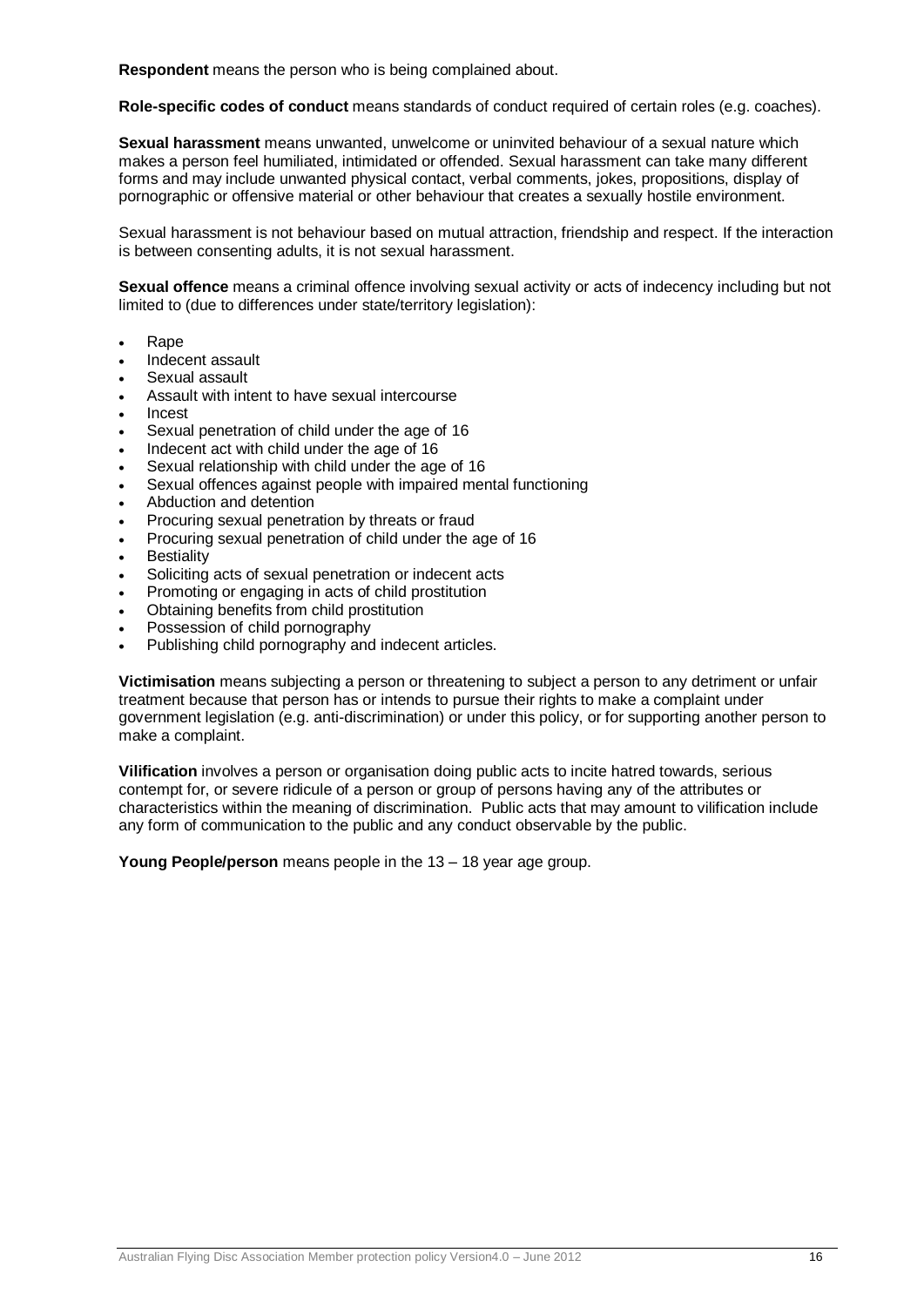# **PART B: AFDA SCREENING / WORKING WITH CHILDREN CHECK REQUIREMENTS**

#### **Background**

Child protection is about keeping children safe from harm/abuse. Child abuse is illegal, and all states and territories have their own systems and laws that cover screening and/or the reporting and investigation of cases of child abuse.

Working with Children Check (WWCC) laws aim to prevent people who pose a risk from working with children as paid employees or volunteers. In New South Wales, Queensland, Western Australia, Victoria and South Australia laws require individuals involved in areas such as sport and recreation to undertake a check to determine their suitability to work (in a paid or volunteer capacity) with children. This is done by checking certain criminal history and other matters. In some states this also involves reviewing relevant findings from disciplinary proceedings. There are also requirements placed on organisations.

The Northern Territory government has passed new law and screening will be compulsory from January 2010. The Australian Capital Territory and Tasmania are currently reviewing their screening laws. New requirements and amendments will be added to this policy as they are introduced.

Please be aware that state and territory WWCC requirements may also apply to individuals who visit states with screening laws. For example, if a state association or club takes players U18 into New South Wales for training camps, competition or other activities, those travelling with the teams must comply with NSW law.

The state WWCC requirements apply regardless of our national, state or club Member Protection Policy.

As part of the AFDA's commitment to protecting the safety and welfare of children and young people involved in AFDA activities, the AFDA requires the following measures to be met.

- Provide opportunities for juniors to contribute to and provide feedback on program development;
- Provide education and/or information on child abuse and child protection to those involved in our sport such as coaches, juniors, parents and officials; and
- Where applicable meet the requirements outlined in:
	- B1. Child Protection Requirements (generic)
	- B2. Member Protection Declaration
	- B3. QLD Blue Card Requirements
	- B4. NSW Child Protection Requirements
	- B5. WA Child Protection Requirements
	- B6. VIC Child Protection Requirements
	- B7. SA Child Protection Requirements

#### **Note: Although the information contained in the following state specific attachments has been provided and/or endorsed by the relevant state government authority, it is not and should not be considered as legal advice.**

The following attachments provide:

- summary information on state and territory WWCC requirements and where to obtain more information and relevant forms
- our Member Protection Declaration (for all states/territories except NSW who must complete a Prohibited Employment Declaration provided by the NSW Commission for Children and Young People)
- our screening requirements for people residing in ACT and Tasmania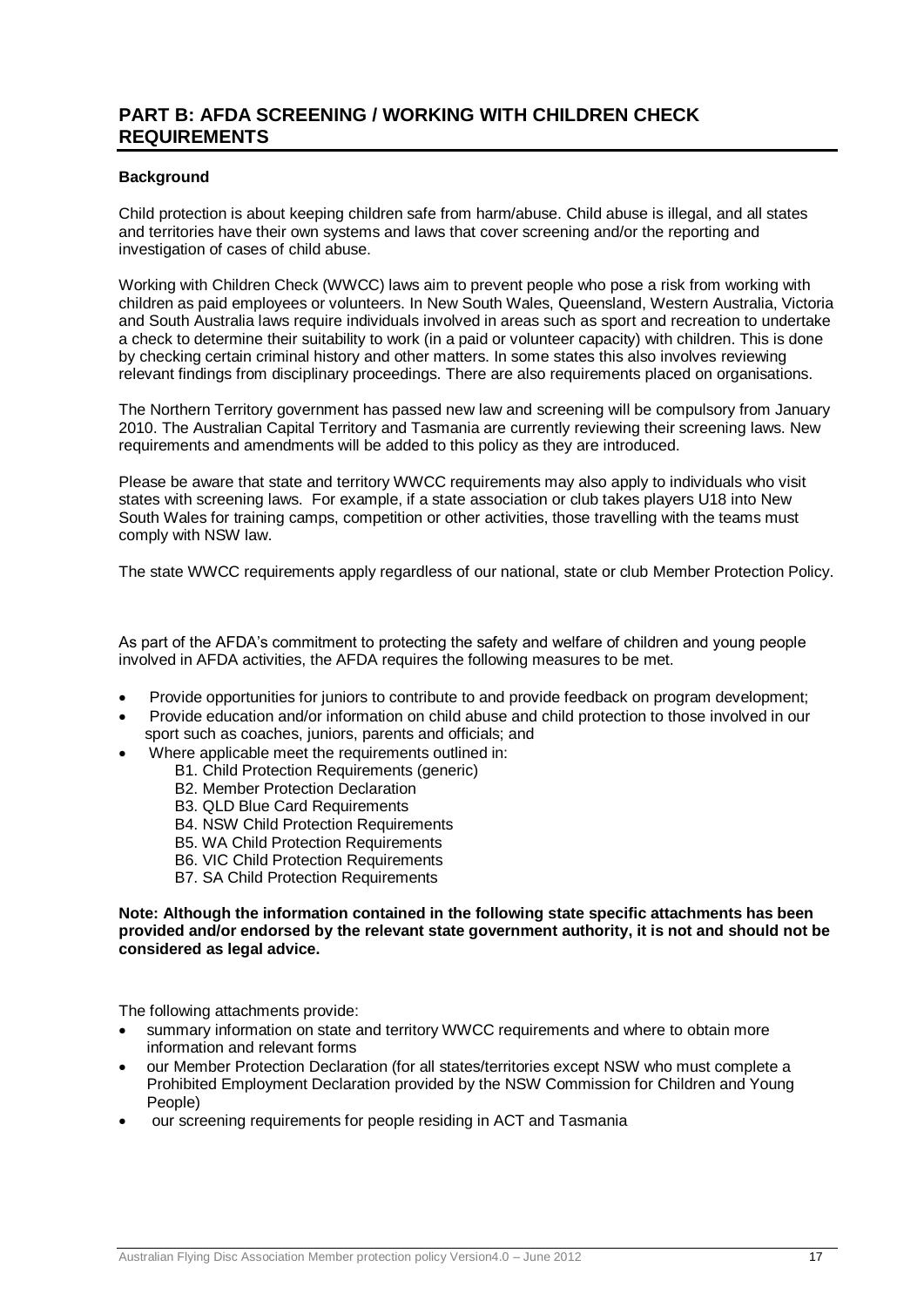This attachment sets out the screening process for people in the AFDA who work, coach, supervise or have regular unsupervised contact with people under the age of 18 years.

\_\_\_\_\_\_\_\_\_\_\_\_\_\_\_\_\_\_\_\_\_\_\_\_\_\_\_\_\_\_\_\_\_\_\_\_\_\_\_\_\_\_\_\_\_\_\_\_\_\_\_\_\_\_\_\_\_\_\_\_\_\_\_\_\_\_\_\_\_\_\_\_\_\_\_

The AFDA will, and also requires state associations and clubs to:

- 1. Identify positions that involve working, coaching, supervising or regular unsupervised contact with people under the age of 18 years.
- 2. Obtain a completed *Member Protection Declaration (*MPD) (Attachment C2) from all people who are identified in the above step and keep it in a secure place.
- 3. Provide an opportunity for a person to give an explanation if a MPD isn't provided or it reveals that the person doesn't satisfactorily meet any of the clauses in the MPD. We will then make an assessment as to whether the person may be unsuitable to work with people under the age of 18 years. If unsatisfied we will not appoint them to the role/position.
- 4. Where possible, check a person's referees (verbal or written) about his/her suitability for the role.
- 5. Ask the people identified in step 1 to sign a consent form for a national police check.
- 6. Possibly request (or ask the person to request) a national 'Part Exclusion' police check from our relevant police jurisdiction. This check excludes irrelevant records. If the police check indicates a relevant offence, we will provide an opportunity for the person to give an explanation, and then we will make an assessment as to whether the person may pose a risk to or be unsuitable to work with people under the age of 18 years. If unsatisfied we will not appoint them to the role/position.
- 7. Make an assessment as to whether the person may be unsuitable to work with people under the age of 18 years if the person does not agree to a national police check after explaining why it is a requirement under our policy. If unsatisfied, we will not appoint them.
- 8. Decide whether to offer the person the position taking into account the result of the police check and any other information the club has available to it. Where it is not practical to complete the police check prior to the person commencing in the position, we will complete the check as soon as possible, and if necessary, act immediately on the outcome.
- 9. Protect the privacy of any person who is checked and maintain confidentiality of any information obtained through the checking process.
- 10. Return information collected during screening (such as a completed MPD form, police records and referee reports) to the relevant person if that person is not appointed to the position, or otherwise be destroyed within 28 days of the date of the decision or the expiry of any appeal period, unless within that time the person requests that the documents be returned to them. For appointed persons, information will be kept on file in a secure location.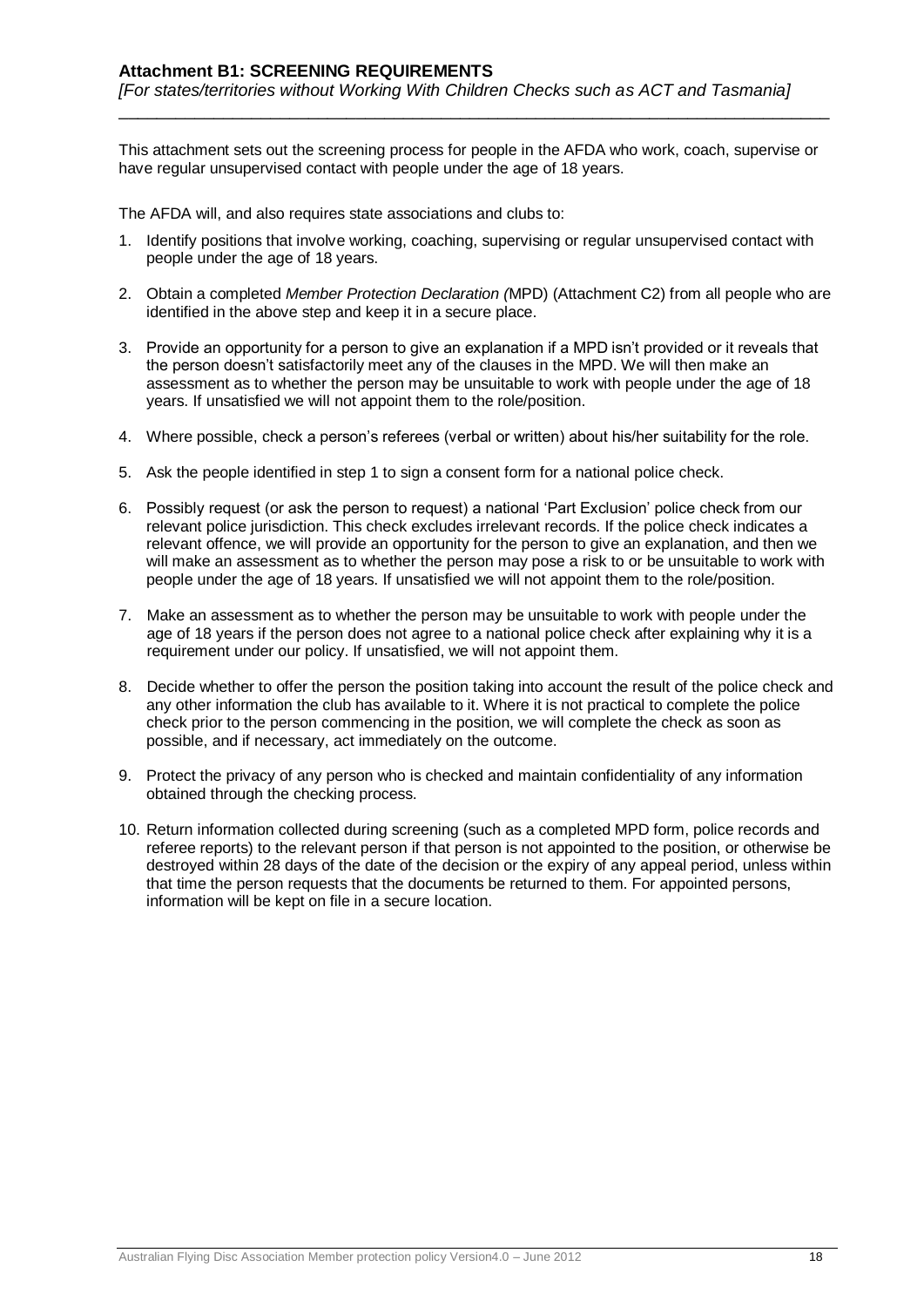# **Attachment B2: MEMBER PROTECTION DECLARATION**

The AFDA has a duty of care to all those associated with the sport and to the individuals and organisations to whom our Member Protection Policy applies. As a requirement of our Member Protection Policy, the AFDA must enquire into the background of those who undertake any work, coaching or regular unsupervised contact with people under the age of 18 years.

sincerely declare:

- 1. I do not have any criminal charge pending before the courts.
- 2. I do not have any criminal convictions or findings of guilt for sexual offences, offences related to children or acts of violence*.*
- 3. I have not had any disciplinary proceedings brought against me by an employer, sporting organisation or similar body involving child abuse, sexual misconduct or harassment, other forms of harassment or acts of violence.*.*
- 4. I am not currently serving a sanction for an anti-doping rule violation under an ASADA approved anti-doping policy applicable to me.
- 5. I will not participate in, facilitate or encourage any practice prohibited by the World Anti-Doping Agency Code or any other ASADA approved anti-doping policy applicable to me.
- 6. To my knowledge there is no other matter that the AFDA may consider to constitute a risk to its members, employees, volunteers, athletes or reputation by engaging me.
- **7.** I will notify the President of the organisation(s) engaging me immediately upon becoming aware that any of the matters set out in clauses *[1 to 6]* above has changed.

#### **Parent/Guardian Consent (in respect of a person under the age of 18 years)**

I have read and understood the declaration provided by my child. I confirm and warrant that the contents of the declaration provided by my child are true and correct in every particular.

Name:……………………………………………….…….

Date: ………………………………………. …………….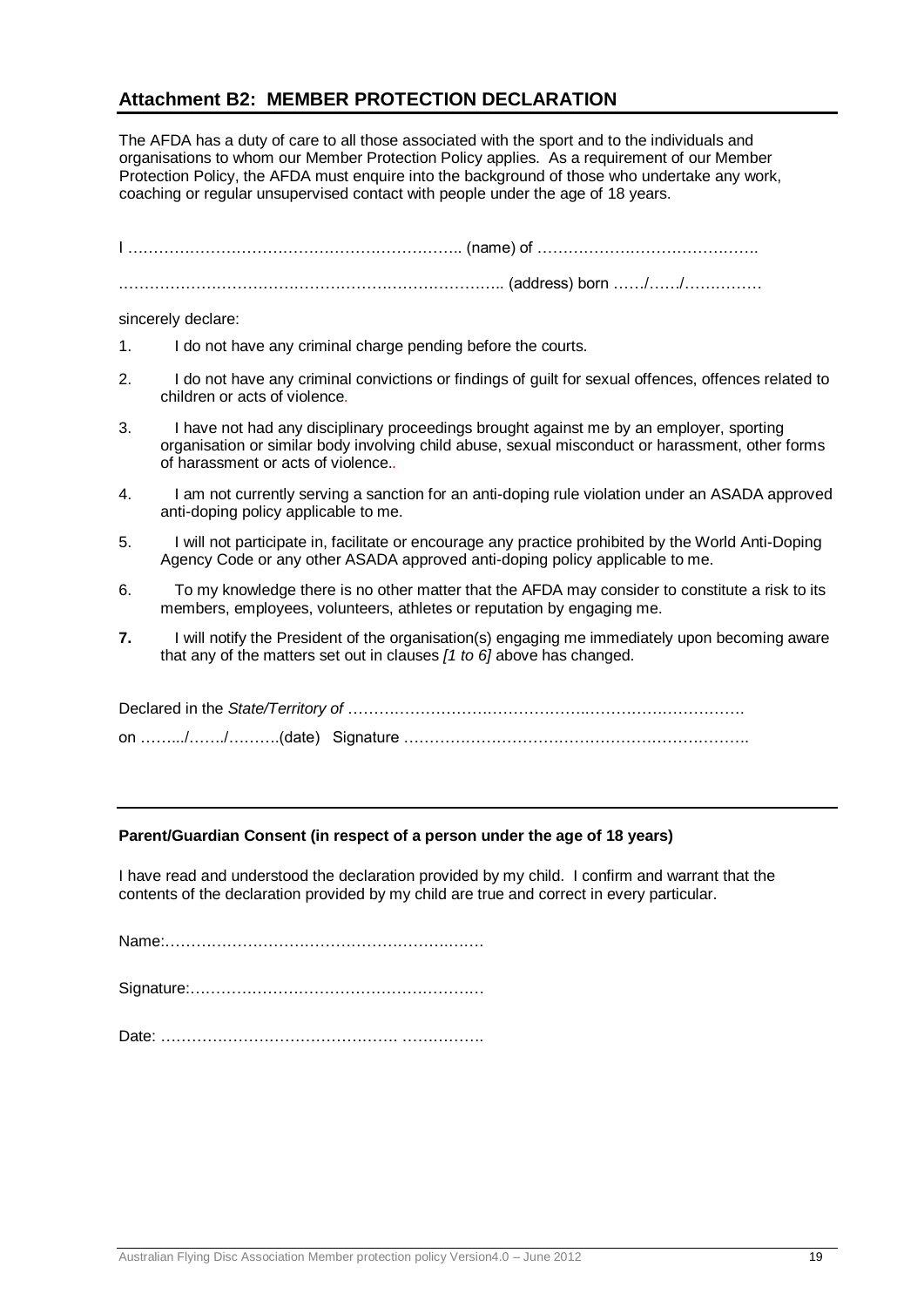# **Attachment B3: WORKING WITH CHILDREN CHILD PROTECTION REQUIREMENTS**

The following information was updated in April 2012. It is subject to change at any time.

#### **1. QUEENSLAND**

A person will need a Working with Children Check ("WWC Check"), also known as a **blue card**, if they propose to work in a paid or voluntary capacity or to carry on a business in a child-related area regulated by the *Commission for Children and Young People and Child Guardian Act 2000*,for at least:

- Eight consecutive days; or
- Once a week for each week during a period of four weeks; or
- Once a fortnight for each fortnight during a period of eight weeks; or
- Once a month for each month during a period of six months.

Once a person is checked and approved, they are issued with a blue card. Volunteers and paid employees employed in a sporting organisation generally fall under the 'churches, clubs and associations' category of regulated employment. Volunteers and paid employees employed in private businesses may fall under the 'sport and active recreation' category of regulated employment. The check is a detailed national criminal history check including charges and investigations relating to children.

Police Officers and registered teachers do not need to apply for a blue card when providing child related services that fall outside of their professional duties They should however apply to the Commission for an exemption card.

People such as those with previous convictions involving children are disqualified from applying for or renewing a blue card (refer to website below for details).

As a result of changes and improvements to the blue card system as at the 1<sup>st</sup> of April, 2011 and 1<sup>st</sup> July, 2011 more people will be screened and have their criminal histories monitored. State Government employees and volunteers who work with Children will now be screened through the Commission. It will be compulsory for employers/organisations to notify the Commission if they employ someone who already holds a blue card.

A blue card remains current for two years. Existing card holders will be notified by the Queensland Commission for Children and Young People and Child Guardian before their card expires. It is important to note that Blue Cards issued for applicants received after 1 April 2010 will now be valid for three years, instead of two. Volunteers who are under 18 years of age do not require a Blue Card; however, employees under 18 years of age do require a blue card. In addition to obligations regarding the blue card, **employers** must develop and implement a written child protection risk management strategy and review it each year.

For more information on the blue card, including current forms:

- Visit: [www.ccypcg.qld.gov.au](http://www.ccypcg.qld.gov.au/) or
- Call: 1800 113 611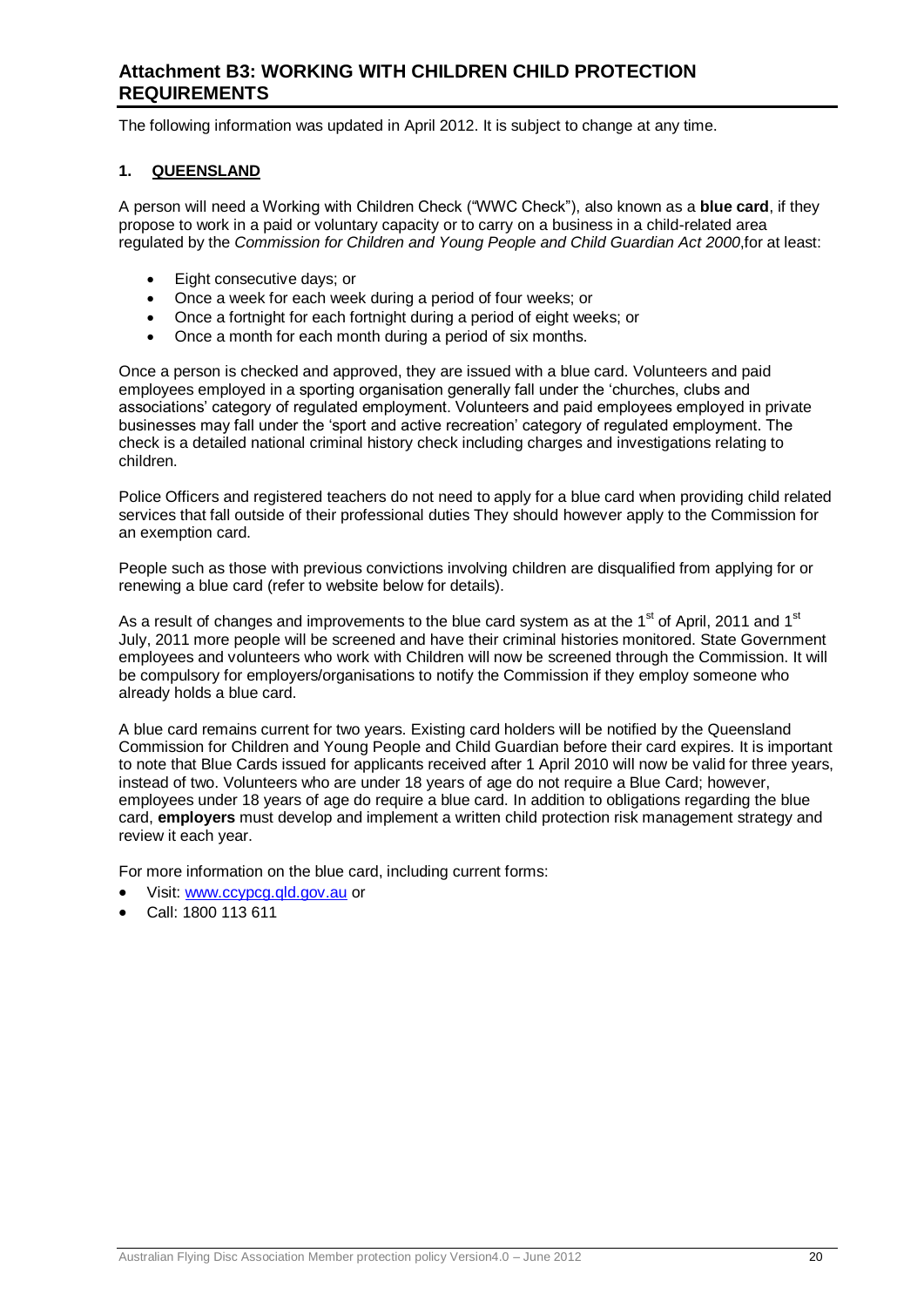#### **2. NEW SOUTH WALES**

The *Commission for Children and Young People Act 1998* (NSW) provides minimum standards for those who work with children. All organisations within NSW that employ people in child-related employment (in a paid or unpaid capacity) must meet the requirements of the Working With Children Check ("WWC Check") Child related employment is defined as work which primarily involves direct unsupervised contact with children. Applicants applying for paid positions need to sign a Background Check Consent Form, and then submit a Background Check Request Form to the approved screening agency for them to conduct the WWC Check. The WWC Check involves two elements:

- 1. Excluding people with convictions for serious sex and violence crimes against children; and
- 2. Background checking for preferred applicants for primary child-related employment, ministers of religion and authorised carers

If you need to do the WWC Check, you will need to register with the appropriate Approved Screening Agency. Approved Screening Agencies are the agencies appointed by the Government to carry out the WWCC. As of the 1<sup>st</sup> of March 2010 the Approved Screening Agency functions at Sport and Recreation were moved to the NSW Commission for Children and Young People.

Sporting organisations are responsible for managing the WWC Check process. Individuals cannot apply for a WWC Check directly. Sporting organisations should register with the **NSW Commission for Children and Young People** providing a contact who will receive the information on the background checks. It is important to note that there are new online WWC Check forms and also clearer online employer guidelines.

Under the relevant NSW Child Protection Legislation all paid and unpaid applicants for child-related employment need to sign a Prohibited Employment Declaration, which confirms that they are not a prohibited person. No one should be employed in child-related employment who refuses to sign the Prohibited Employment Declaration.

Background checks are currently not available for volunteers. Volunteers must certify they are not convicted of serious sex or violence offences that prohibit them from child-related employment. From May 2010, it has been compulsory for self-employed people in child-related employment to hold a certificate which confirms that they are not a prohibited person.

People not eligible for the WWC Checks can apply for a National Police Check through NSW Police (visit: www.police.nsw.gov.au/).

Any relevant employment proceedings should be reported to the Commission for Children and Young People for any paid and unpaid employees. A relevant employment proceeding involves any inappropriate conduct with or in the presence of a child or children.

The Act does not stipulate an age at which WWC Checks become mandatory for employees in childrelated employment, so all employees in such settings, including people under 18 years of age, are required to obtain a WWC Check.

A WWC Check is valid for employment in that position within the organisation. Short-term employees (where that person is being employed for periods of less than six months and returning for short periods throughout a 12 month period) only need to be checked **once** every 12 months. People returning from leave into the same child-related employment do not need to be re-checked. Existing employees are only checked if they are recruited to a new position with a different range of child-related contact, within the organisation.

For more information, including the required forms:

- Visit: [www.kids.nsw.gov.au](http://www.kids.nsw.gov.au/)
- [www.dsr.nsw.gov.au/children/resources.asp or 02 9006 3700](http://www.dsr.nsw.gov.au/children/resources.asp%20or%2002%209006%203700)
- [www.check.kids.nsw.gov.au/;](http://www.check.kids.nsw.gov.au/) or
- Call: 02 9286 7219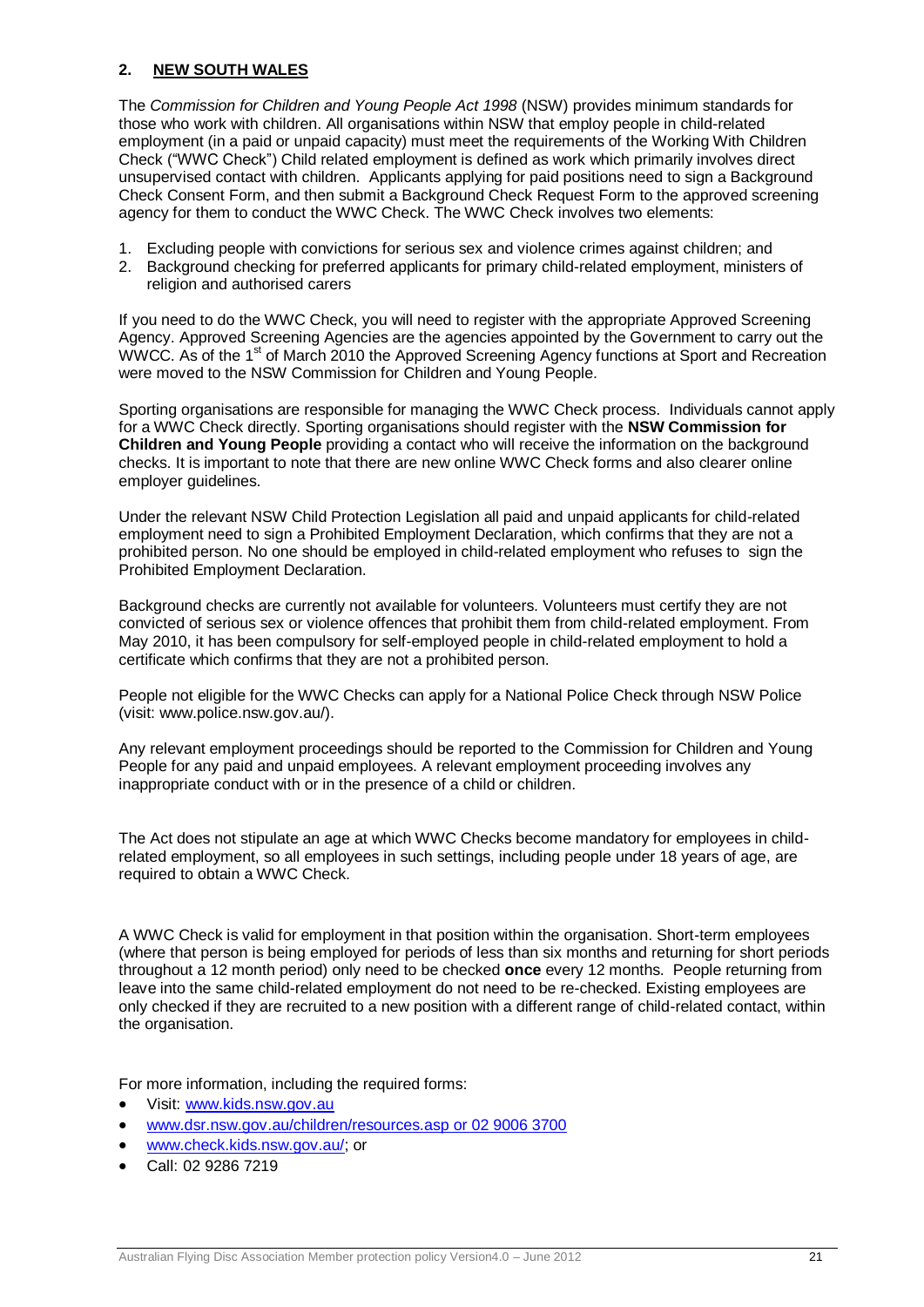## **3. WESTERN AUSTRALIA**

The Working With Children Check ("WWC Check") is a compulsory and rigorous criminal record check for certain people who carry out 'child-related work' in Western Australia (WA). The *Working with Children (Criminal Record Checking) Act 2004* (the Act) aims to protect children from harm by providing a high standard of compulsory national criminal record check for people wishing to work in paid or unpaid child-related work or volunteer child-related work in WA.

A person is considered to be working in 'child-related work' if their usual duties and work involves, or is likely to involve contact with a child in connection with specified categories of work (see the website below for further details). It includes child-related work carried out by paid employees, volunteers, unpaid people and the self-employed. Parents volunteering in connection with their child's activity are exempt (although this does not apply to overnight camps); however they should still be required to complete the non-WWC Check screening process. There are other exemptions, for example, volunteers under 18 years of age. Further details about exemptions can be found on the website below. Only those considered to be working in child-related work under the Act may apply.

Applicants will be issued with either:

- An Assessment Notice in the form of a WWC Check Card enabling them to be in all types of childrelated work for three years unless there are new offences of concern.
- An Interim Negative Notice, which prohibits them from child-related work until a final decision is made on their application.
- A Negative Notice, which prohibits them from carrying out child-related work (including voluntary work)

It is an offence for employers, volunteer organisations and education providers to engage in child – related work without a WWC Check Card. It is also an offence for employees, volunteers and students to carry out child-related work without doing so. The Act provides a five day grace period in most cases to provide reasonable flexibility and allow for unforeseen circumstances.

Additionally, WWC Checks are only concerned with child-related offences, therefore employers may require that employees or volunteers obtain both a WWC Check and a National Police Check, Information on obtaining a National Police Check can be obtained from the Western Australia Police at [www.police.wa.gov.au/.](http://www.police.wa.gov.au/)

For more information:

- Visit: [www.checkwwc.wa.gov.au;](http://www.checkwwc.wa.gov.au/) or
- Call:1800 883 979 (toll free)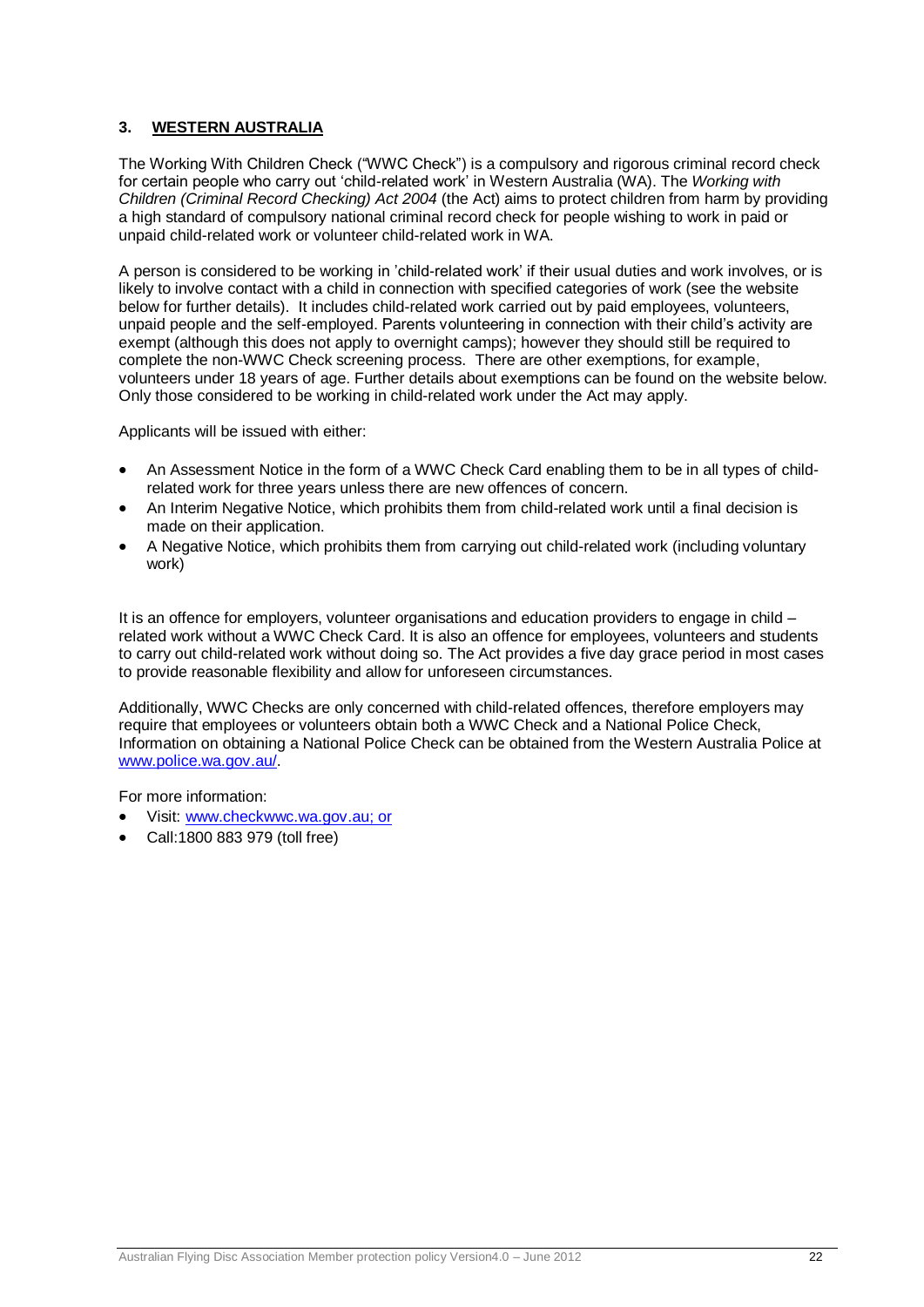# **4. VICTORIA**

The Working With Children Check ("WWC Check") creates a mandatory minimum checking standard across Victoria. The *Working with Children Act 2005* requires that some people who work or volunteer in child-related work require a WWC Check. WWC Checks are valid for five years and must be renewed if you intend to continue to undertake 'child-related work' after your WWC Check Card expires. Should you require a WWC Check Card you must apply for a WWC Check Card by the 30<sup>th</sup> of June 2011.

The check involves a national police records check and a review of relevant findings from prescribed professional disciplinary bodes (currently only the Victorian Institute of Teaching). There is an exemption for volunteers whose own children are involved in the particular activity; however they should still be required to complete the screening process.

A person who has no criminal or professional disciplinary history will be granted an *Assessment Notice.*  This notice will entitle the person to undertake child-related work in Victoria and is valid for five years (unless revoked). As of the 1<sup>st</sup> of December, 2010 the *Assessment Notice* became the WWC Check Card and not the A4-Style Assessment Notice. Cardholders can now show employers and organisations who employ them in 'child-related work', the card itself, as legal proof that they have passed the Check. A person deemed unsuitable to work or volunteer with children will be given a *negative notice* and cannot work in [child-related work](http://www.justice.vic.gov.au/CA2569020010922A/page/Business+Units-Working+With+Children+Check?OpenDocument&1=0-Business+Units~&2=0-Working+With+Children+Check~&3=~#what#what) in Victoria.

Card holders do not need to apply for a new WWC Check Card when they change their employer or volunteer organisation, unless they are moving from volunteer status to paid work status.

People under 18 years of age do not require a WWC Check Card.

Police Checks can also be obtained via Victoria Police at<http://www.police.vic.gov.au/>

For more information:

- Visit: [www.justice.vic.gov.au/workingwithchildren;](http://www.justice.vic.gov.au/workingwithchildren) or
- Call:1300 652 879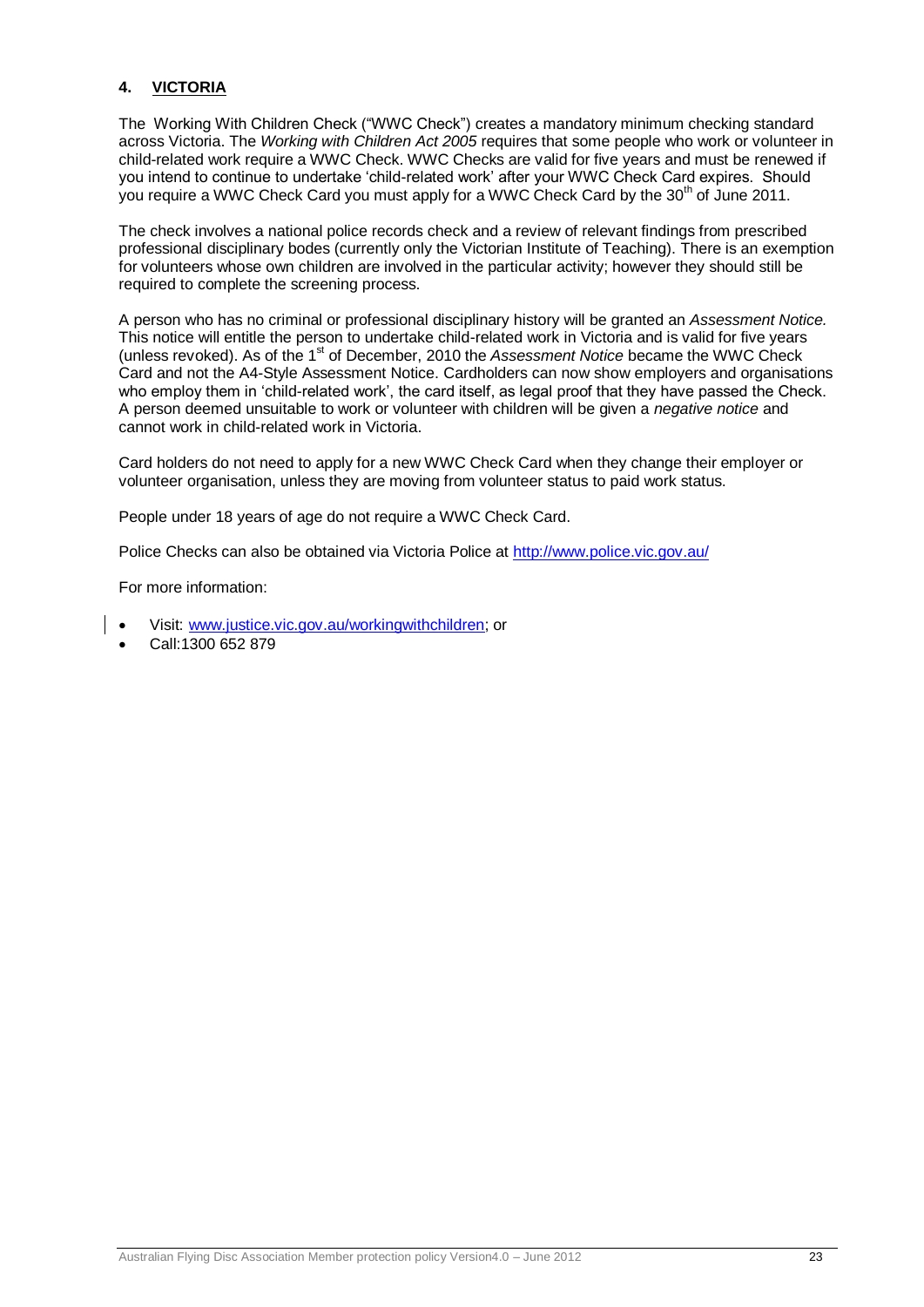# **5. SOUTH AUSTRALIA**

In South Australia the requirement to conduct criminal history assessments for people working with children is being phased-in over three years.

For recreation and sporting organisations this requirement commences from 1 January 2012 and is to be completed by 31 December 2013.

The obligation to conduct the Criminal History Assessment rests with the organisation providing the service. Organisations who provide services wholly or partly for children in South Australia therefore must comply with this requirement, so must include these requirements in their MPP documentation

The AFDA may conduct a criminal history assessment themselves or apply to a third party (such as the state sporting body for an assessment and letter of clearance).

#### **Assessments required for prescribed positions**

All staff and volunteers who occupy a prescribed position (as set out under section 8B (8) of the South Australian *Children's Protection Act 1993)* are required to undergo a criminal history assessment once every three years unless an exemption applies. (see below)

Criminal history assessments are also required prior to the appointment of new staff or volunteers to prescribed positions.

This includes all people who regularly work with or around children in an unsupervised capacity or have access to children's records.

#### **Procedure for conducting criminal history assessments**

*Note: The Children's Protection Act 1993 enables organisations to decide the manner in which they will conduct criminal history assessments. Please choose the option below that reflects the method of assessment that your organisation has adopted.*

#### **Option 1**

A National Police Check (NPC) from South Australia Police will be required for all persons taking on a role in a prescribed position prior to their appointment and then at three yearly intervals or as requested by the board.

For many volunteers the cost for this application will be covered under the Volunteer Organisation Authorisation number (VOAN) through the governing body/SSO.

South Australia Police require the explicit written consent of the applicant prior to the release of criminal history information. The NPC application form is available from [http://www.police.sa.gov.au/sapol/services/information\\_requests/national\\_police\\_certificate.jsp](http://www.police.sa.gov.au/sapol/services/information_requests/national_police_certificate.jsp)

On receipt of the NPC the applicant must present the letter for viewing and recording to AFDA.

Where a person has no disclosable criminal history, the assessment is successfully completed and no further action in respect to an assessment is required.

Where an individual does have a criminal history, the AFDA must assess this information in accordance with Standard 5 of the *Standards for dealing with information obtained about the criminal history of employees and volunteers who work with children***.** <http://www.dcsi.sa.gov.au/pub/Default.aspx?tabid=281>

Each assessment is conducted on its individual merits and with consideration to the inherent requirements of the position. As required by **the** *Standards for dealing with information obtained about the criminal history of employees and volunteers who work with children***,** principles of procedural fairness and natural justice are applied throughout the decision-making process and the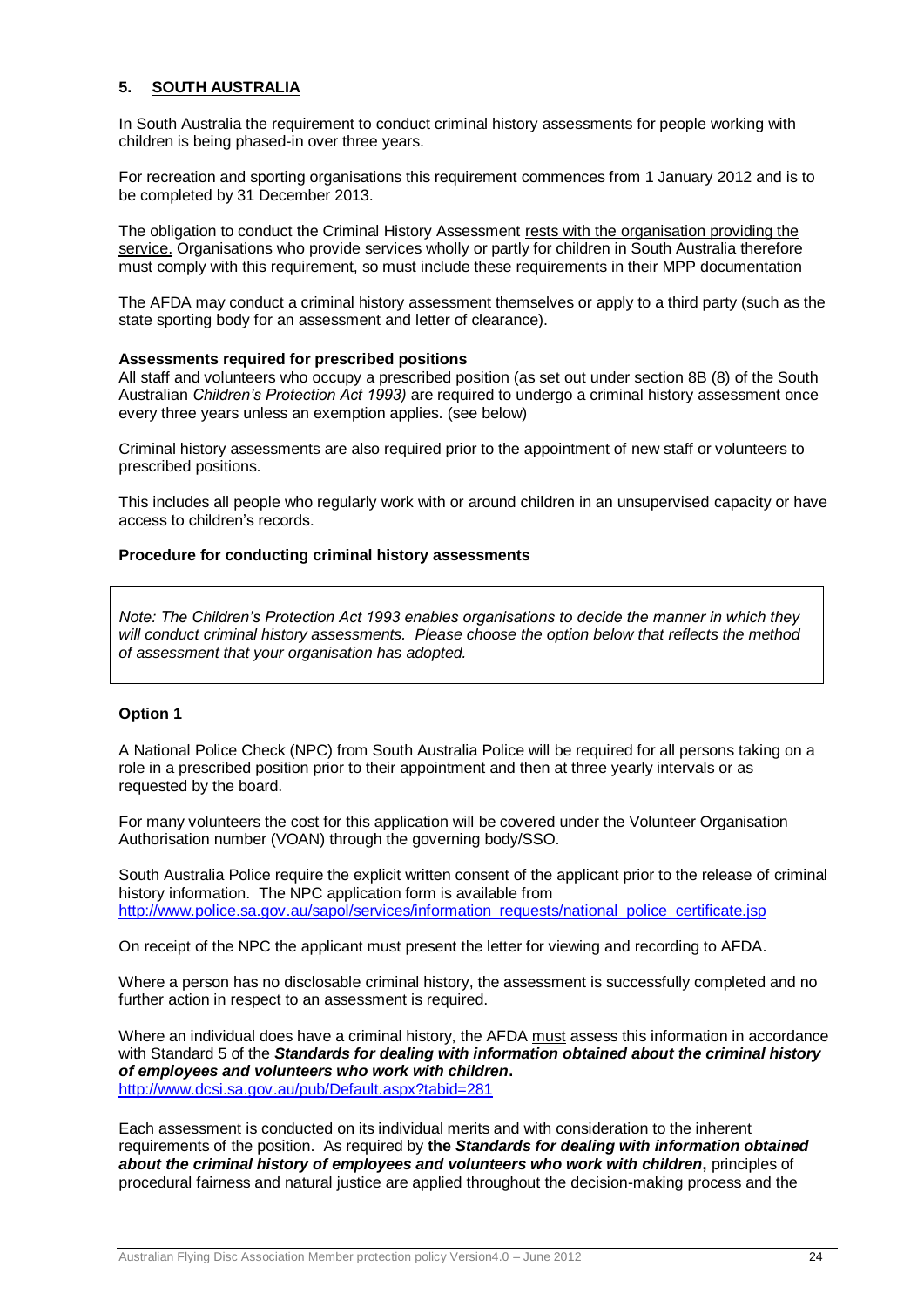individual is provided an opportunity to confirm or dispute the information contained within the report and to provide contextual information for consideration during the assessment process.

Criminal history information will not be retained once a decision has been made regarding the person's suitability to work with children. No criminal history information will be retained beyond three months.

In accordance with its legal requirements, the organisation will retain the following information regarding its decision:

- That a criminal history report was obtained
- How the criminal history information affected decision making processes
- Statutory declarations (where applicable)

The AFDA may obtain a further criminal history assessment for a staff member or volunteer at any time that they believe it necessary or desirable for the purpose of maintaining a child safe environment.

New applicants for employment, membership and volunteer positions will be provided with the opportunity to confirm or dispute the information contained within the National Police Certificate report and to provide contextual information if they wish before the assessment is conducted.

The AFDA will communicate to the applicant the decision not to employ or engage them or to accept their application for membership. They will not be provided with the reasons for this decision.

There will be no appeal to this decision.

## **Option 2**

A current letter of clearance from the Department for Communities and Social Inclusion (DSCI) Screening Unit is a requirement for all persons taking on a role in a prescribed position prior to their appointment and then at three yearly intervals.

The cost of obtaining a letter of clearance will be negotiated between the AFDA the club or applicant.

The AFDA may obtain a further criminal history assessment for an employee at any time that the AFDA believes it necessary or desirable for the purpose of maintaining a child safe environment.

The informed written consent of the applicant or employee is required prior to conducting a criminal history assessment. The Screening Unit's informed consent form is available from <http://www.dcsi.sa.gov.au/pub/Default.aspx?tabid=934>

 Information relating to a persons criminal history and the assessment process is managed securely and confidentially and in accordance with the *Standards for dealing with information obtained*  **about the criminal history of employees and volunteers who work with children** issued by the Chief Executive, Department for Families and Communities. <http://www.dcsi.sa.gov.au/pub/Default.aspx?tabid=281>

#### **Other evidence (optional)**

Where appropriate, the AFDA may utilise a number of forms of evidence (obtained within the last three years) to assess a person's suitability to work with children. This includes:

- A National Police Certificate that does not expressly state that it cannot be used as a clearance to work with children
- A letter of clearance to work with children from the Department for Families and Communities Screening Unit
- A valid and current interstate working with children check.

Acceptance of other forms of evidence is at the discretion of the and is subject to the person completing a 100-point check to confirm the true identity of the applicant.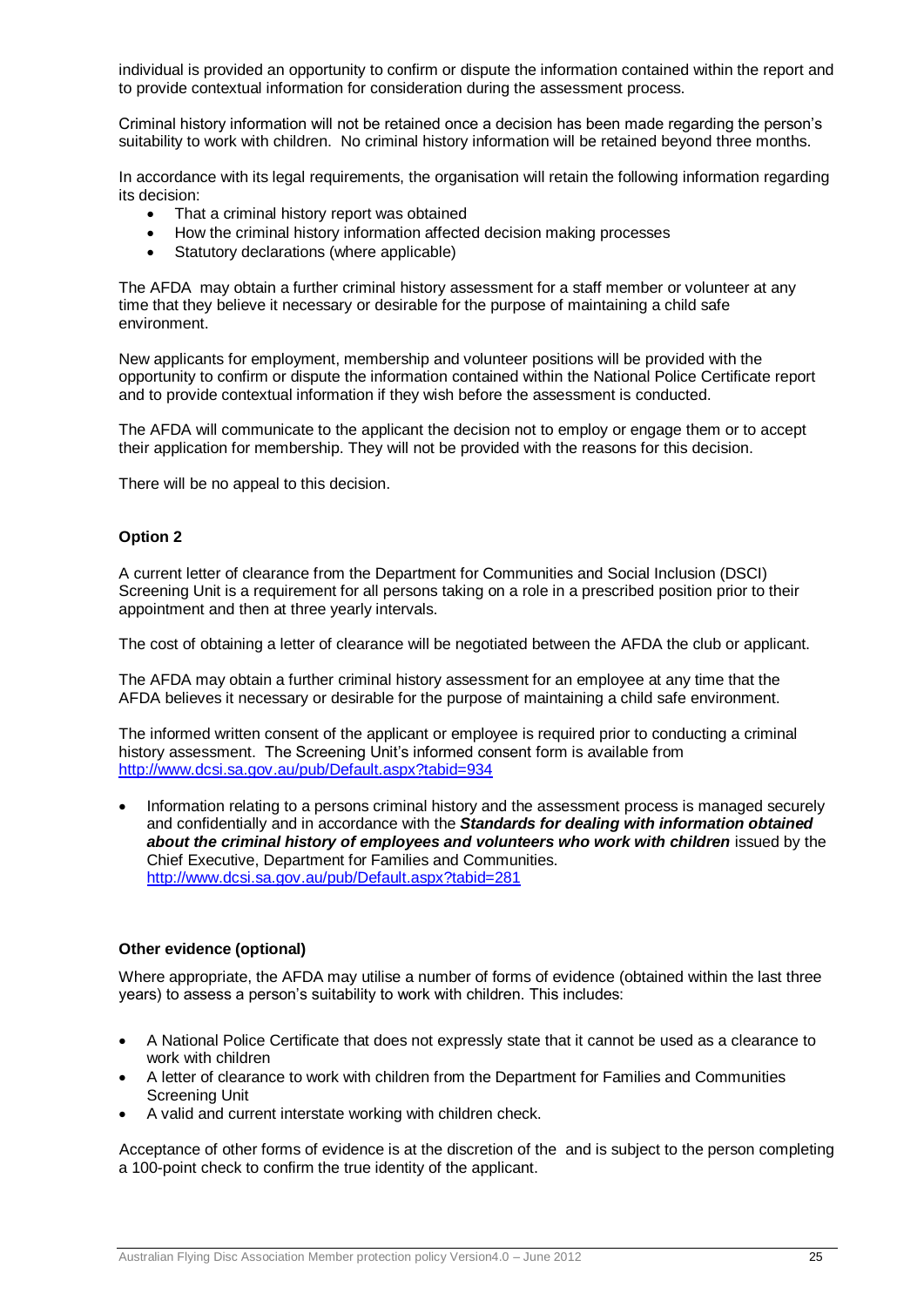This AFDA may also at its discretion seek a statutory declaration for any *employee(s)* or *volunteer(s)* who have been citizens or permanent residents of another country other than Australia since turning 18 years of age.

#### **Exemptions from the requirement to conduct criminal history assessments**

In accordance with guidelines the AFDA has agreed to exempt the following persons from the requirement to undertake a criminal history assessment, unless that person is also involved in a function or event conducted by the its affiliated associations or clubs which involves the care of children in overnight accommodation.

- A person volunteering in an activity in which their child ordinarily participates;
- A person who volunteers who is less than 18 years of age;
- A person working or volunteering for a short-term event or activity of less than 10 days duration or for no more than 1 day in any month;
- A person occupying a position in which all work involving children is undertaken in the physical presence of the child's parents or guardians and in which there is ordinarily no physical contact with the children;
- A person who undertakes, or a position that only involves, work that is primarily provided to adults or the community generally and is not provided to any child on an individual basis;
- An organisation that provides equipment, food or venues for children's parties or events but does not provide any other services to children;
- A person who has regular contact with a child as part of an employment relationship with that child (such as a person working alongside a child or supervising an employee who is a child);
- A person who is appointed as a police officer or is a registered teacher. (Police officers and teachers are already subject to comprehensive criminal history assessments as a prerequisite for employment).

For more information, visit:

- <http://www.dcsi.sa.gov.au/pub/Default.aspx?tabid=281>
- [http://www.recsport.sa.gov.au](http://www.recsport.sa.gov.au/)

# **6. NORTHERN TERRITORY**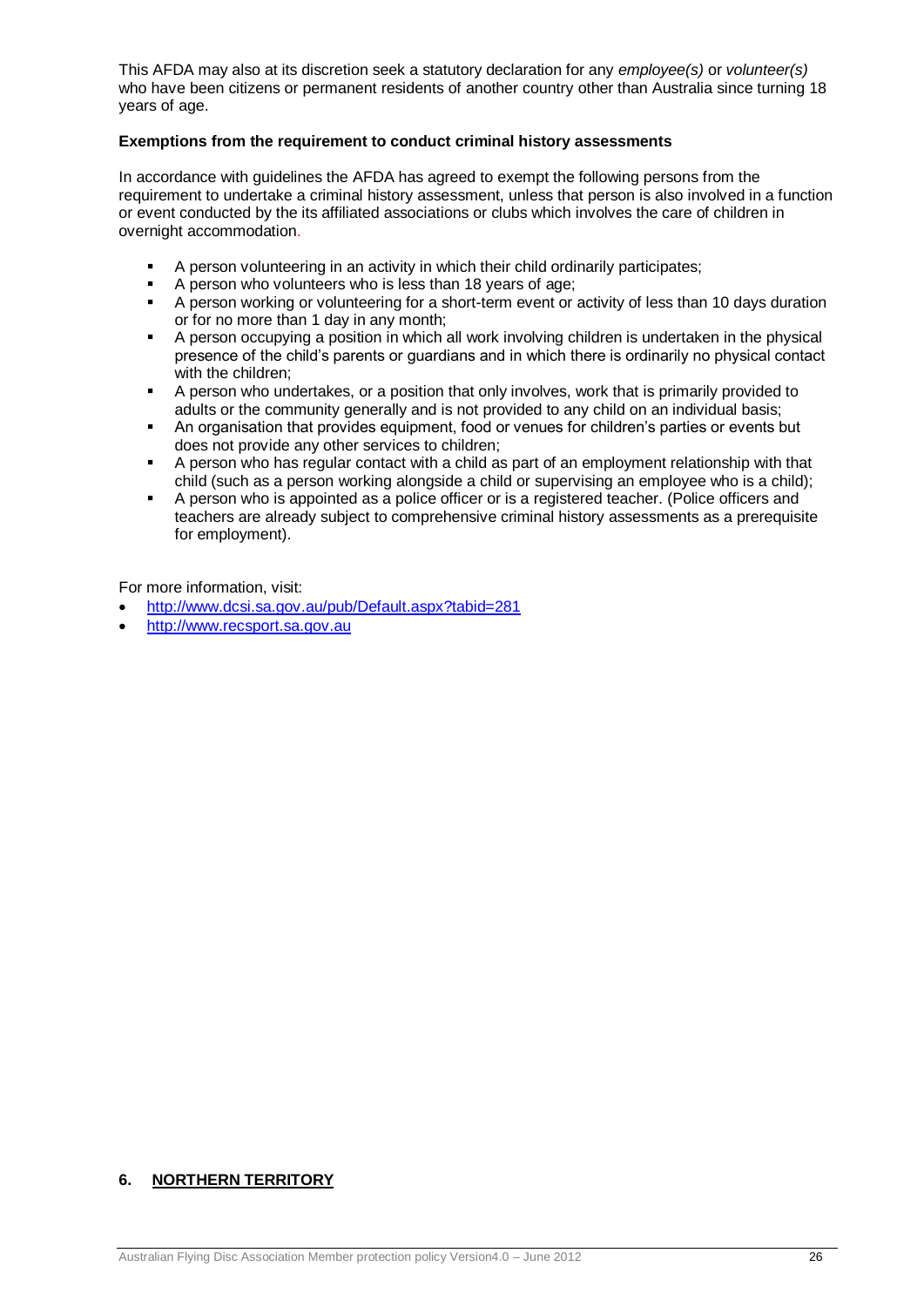The *Care and Protection of Children Act* 2007 (NT) highlights a number of initiatives the Northern Territory Government has designed to help keep children safe and prevent harm and exploitation of children, amongst other things.

From 1 July 2011, it will be mandatory for employees and volunteers aged 15 years and over who have contact or potential contact with children to hold a Working With Children Clearance Notice ("WWC Clearance Notice"). WWC Clearance Notices are designed to keep children safe by preventing those who pose a risk to the safety of children from working with them, in either paid or volunteer work. People who receive a WWC Clearance Notice will receive an Ochre Card which acts as proof that you hold a WWC Clearance Notice.

The Children Clearance Screening has three components:

- 1. A National Police Records Check;
- 2. Employment History; and
- 3. Other material

It is the responsibility of the person who wants to work or volunteer with children to apply for the WWC Clearance Notice and ensure that it remains valid.

From the 1<sup>st</sup> of July, 2011, penalties will apply to people who gain employment in "child related" work without a WWC Clearance Notice.

Individual organisations may also have their own policies that require people working with children and young people to undergo a Police Check. The Northern Territory Police Department provides information on obtaining Police Checks at [www.pfes.nt.gov.au.](http://www.pfes.nt.gov.au/)

For more information:

- Visit: [http://www.workingwithchildren.nt.gov.au;](http://www.workingwithchildren.nt.gov.au/) or
- Call: 1800 SAFE NT (1800 723 368)

# **7. AUSTRALIAN CAPITAL TERRITORY**

There is no formal legislation or relevant screening program in the ACT. Individual employers may require police checks at their discretion.

There are no legal statutes that require people working with children to undergo a police check. However, services contracted to the Government are required to employ "fit and proper" people. This is interpreted as a requirement to obtain a National Police Check. The Australian Federal Police provide National Police Checks for residents in the ACT.

For more information including forms and fees:

- Visit: [www.aifs.gov.au;](http://www.aifs.gov.au/) and
- [www.afp.gov.au/what-we-do/police-checks/national-police-checks.aspx](http://www.afp.gov.au/what-we-do/police-checks/national-police-checks.aspx)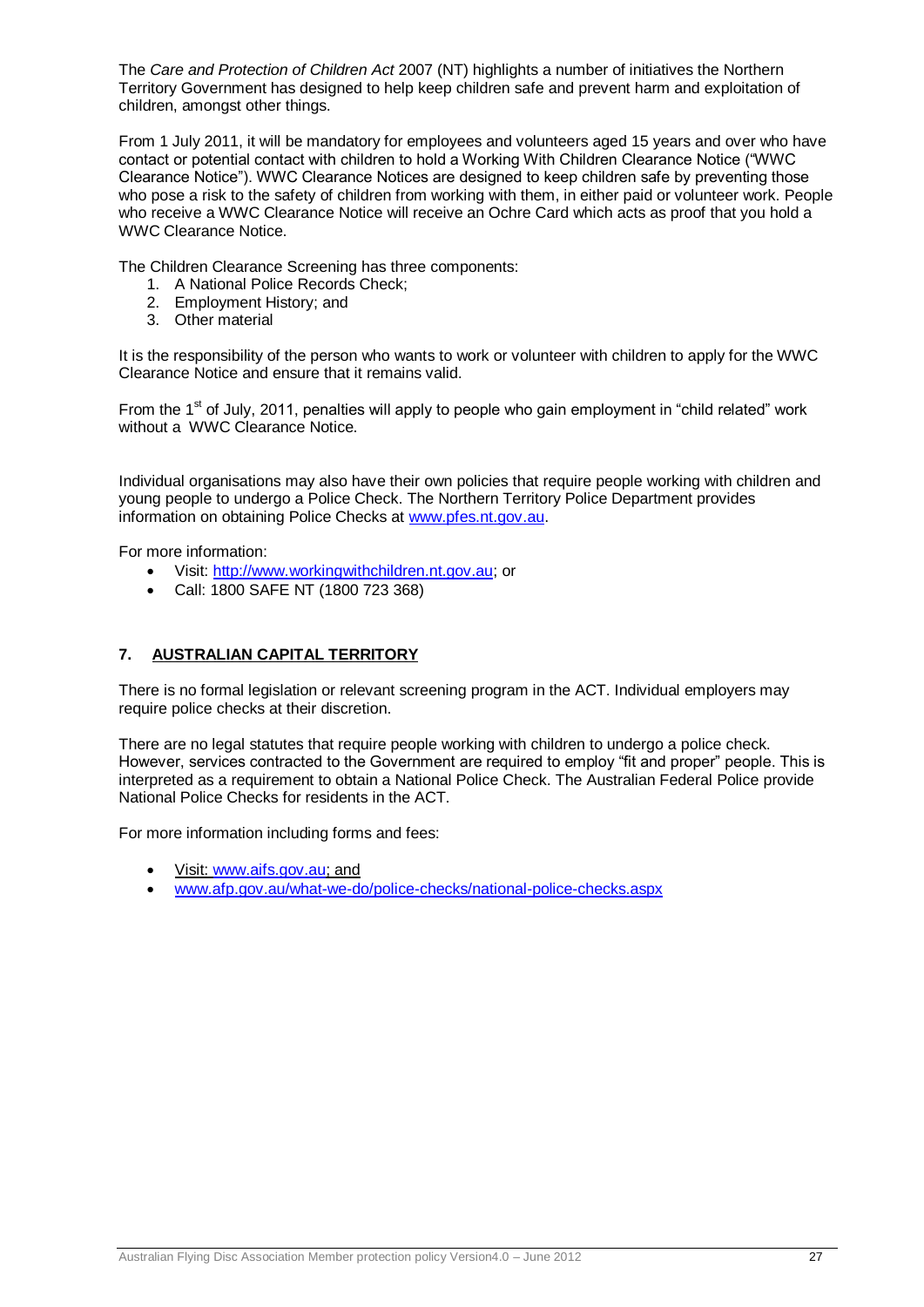## **8. TASMANIA**

Similar to the ACT, there is no formal legislation or relevant screening program in Tasmania. Individual employers may require police checks at their discretion.

A screening program does exist for persons engaged in the childcare industry. It is a requirement of the Department of Education that safety screening is undertaken for the following:

- Child care staff:
- Home base child carers; and
- Volunteers and students, including those under 18 years of age.

A Working with Children and other Vulnerable People Policy will be finalised and submitted for the consideration of the Government and it is anticipated that legislation will be introduced into the Tasmanian Parliament in 2011. It is expected that the working with children checks will be phased in over five years commencing in 2011.

Police Checks can be obtained from the Tasmanian Police Department at www.police.tas.gov.au.

For more information:

- Visit: [www.aifs.gov.au;](http://www.aifs.gov.au/) and
- www.education.tas.gov.au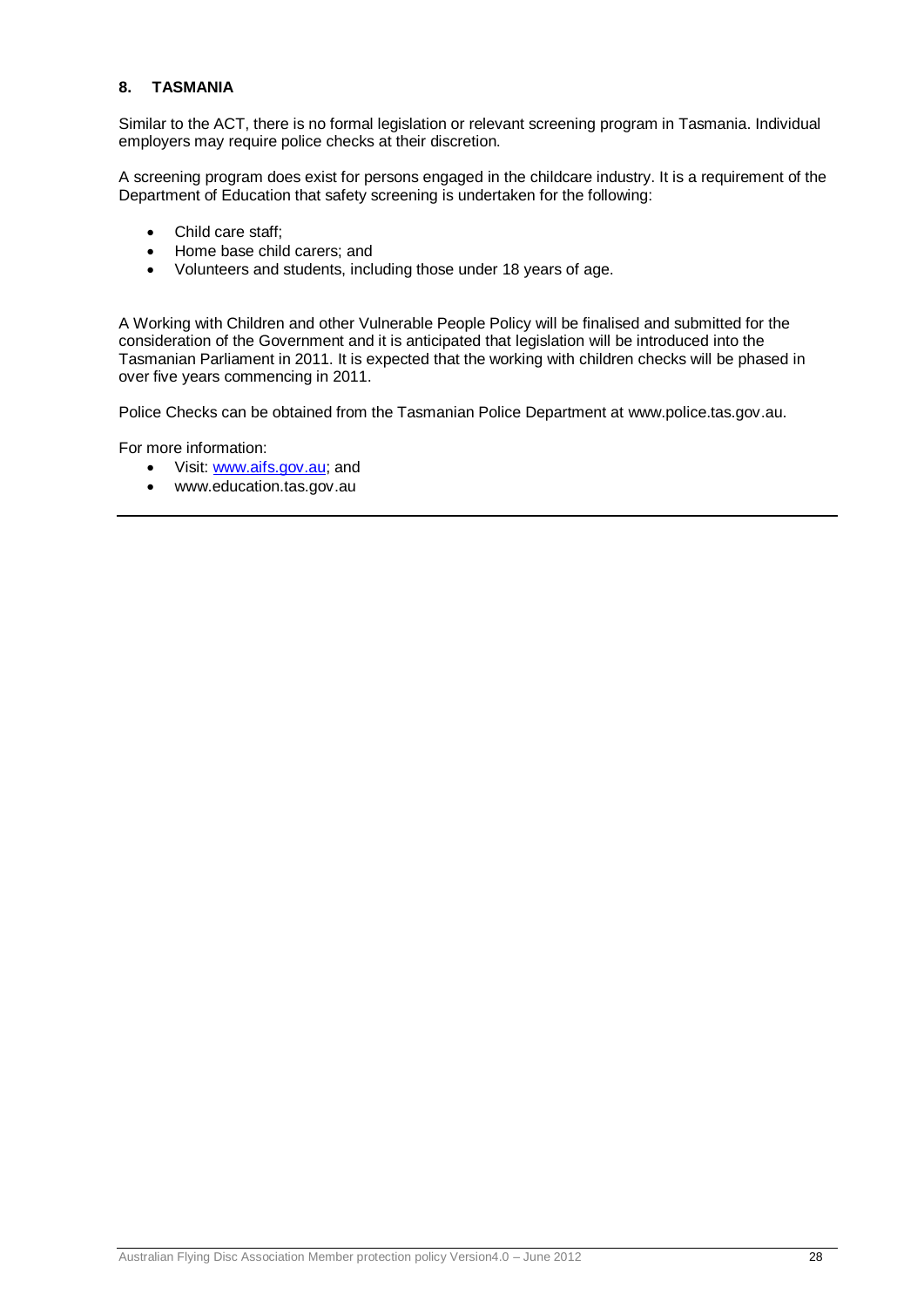# **PART C: PROCEDURES**

To ensure due process, consistency and that the principles of natural justice are followed in all aspects of handling or conducting complaints, allegations, investigations, tribunals and disciplinary measures related to the member protection policy, affiliated associations will follow and implement the following procedures:

- C1 Complaints Procedure
- C2 Mediation Procedure
- C3 Investigation Procedure
- C4 Investigation Procedure for allegations of child abuse
- C5 Hearings and Appeals Tribunal Procedure
- C6 Disciplinary Measures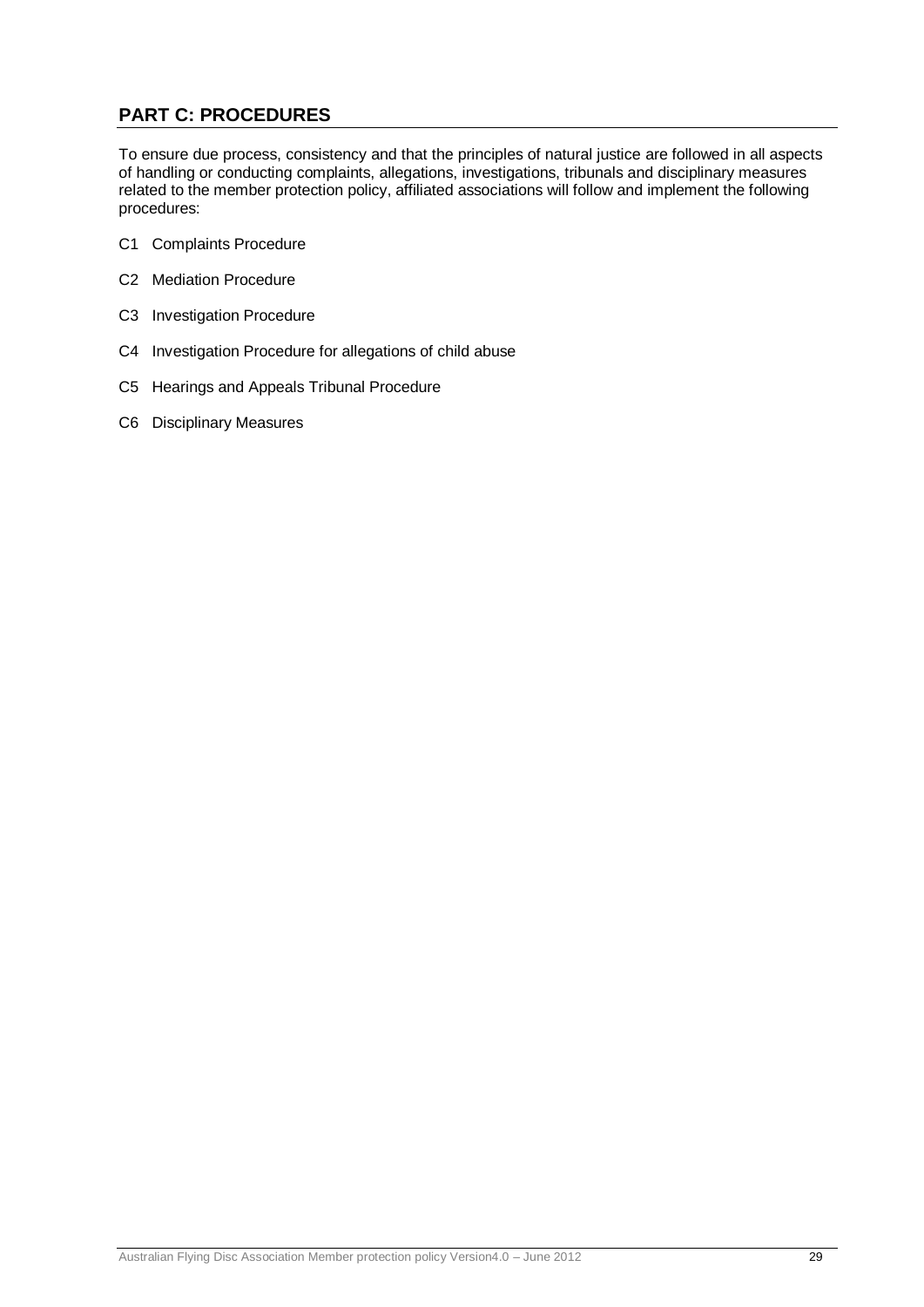# **Attachment C1: COMPLAINTS PROCEDURE**

A complaint can be about an act, behaviour, omission, situation or decision that someone thinks is unfair, unjustified, unlawful and/or a breach of this policy. Complaints will always vary. They may be about individual or group behaviour; they may be extremely serious or relatively minor; they may be about a single incident or a series of incidents; and the person about who the allegation is made may admit to the allegations or emphatically deny them.

Given all of the variables that can arise, the AFDA provides a step-by-step complaint procedure that people may use/enter at any stage. Individuals and organisations to which this policy applies may also pursue their complaint externally under anti-discrimination, child-protection or other relevant legislation.

If at any point in the complaint process the person managing the complaint considers that a complainant has **knowingly** made an untrue complaint or the complaint is vexatious or malicious, the matter will be referred to an AFDA tribunal for appropriate action. All complaints will be kept confidential and will not be disclosed to another person without the complainant's consent except if law requires disclosure or if disclosure is necessary to effectively deal with the complaint.

## **Step 1**

As a first step the complainant ("you") should try to sort out the problem with the person or people involved if you feel able to do so.

## **Step 2**

If:

- the first step is not possible/reasonable; or
- you are not sure how to handle the problem by yourself; or
- you just want to talk confidentially about the problem with someone and get some more information about what you can do; or
- the problem continues after you tried to approach the person or people involved; then

talk with one of the AFDA's ("our") Member Protection and Information Officers (MPIOs), a committee member of an affiliated association or to another person that you consider to be appropriate such as a coach or team manager. A list of MPIOs can be found on the Executive page of the AFDA website (http://www.afda.com).

The person listening to your complaint will:

- try to sort out the facts of the problem;
- ask what outcome/how you want the problem resolved and if you need support;
- provide possible options for you to resolve the problem;
- explain how our complaints procedure works;
- act as a support person if you so wish;
- refer you to an appropriate person to help you resolve the problem, if necessary;
- inform the relevant government authorities and/or police if required by law to do so; and
- maintain strict confidentiality.

It is likely that the person listening to your complaint will take notes. Such notes will be kept confidential and should be secured appropriately.

#### **Step 3**

After talking with the MPIO or other appropriate person, you may decide:

- there is no problem;
- the problem is minor and you do not wish to take the matter forward;
- to try and work out your own resolution (with or without a support person such); or
- to seek an informal mediated resolution with the help of a third person (such as a mediator or a Manager).

If you wish to remain anonymous, the AFDA can't assist you to resolve your complaint. We have to follow the principles of natural justice and be fair to both sides. This means that the AFDA or you may be required to provide the person/people you have complained about with full details of the complaint so they have a fair chance to respond to all the allegations.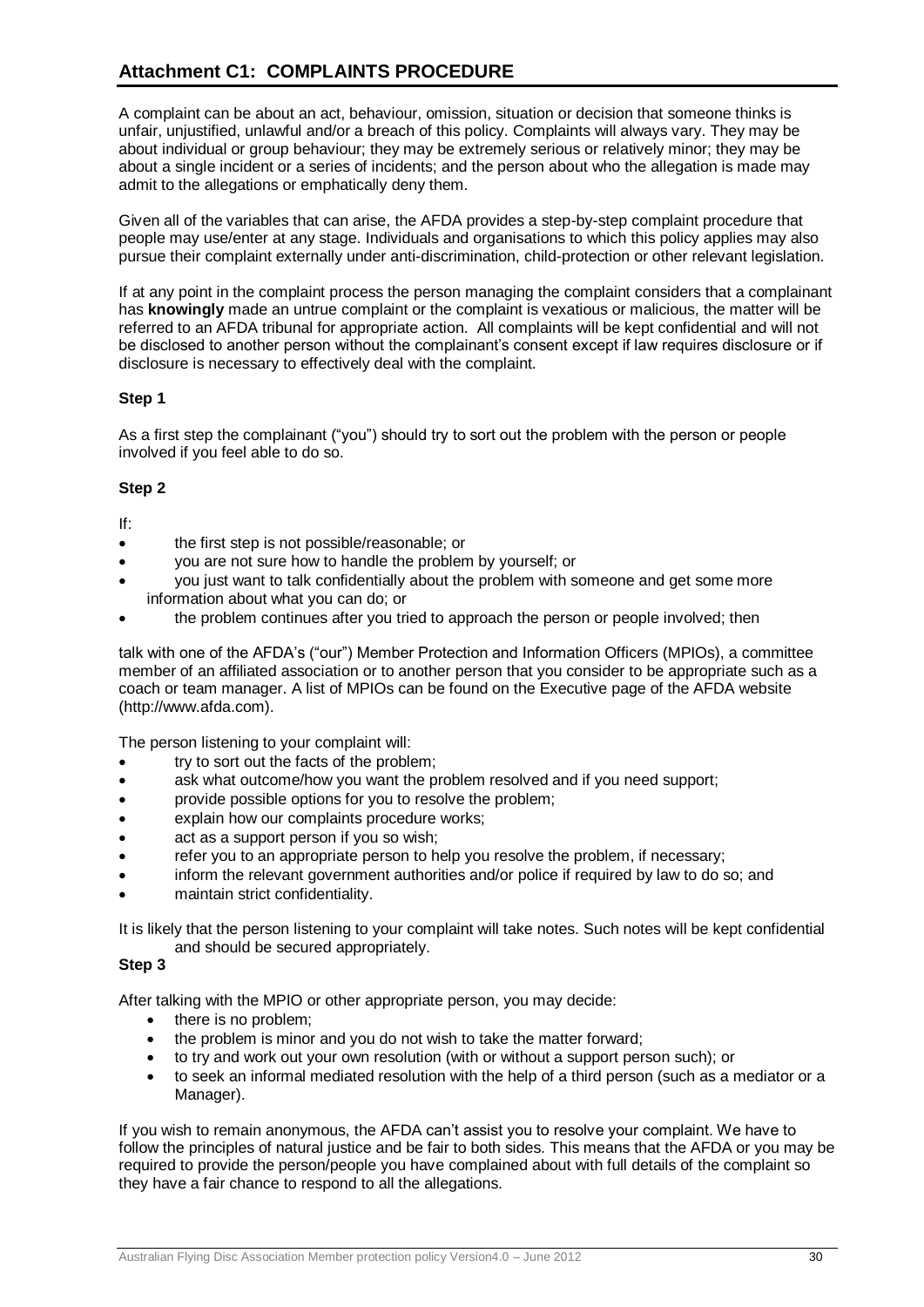## **Step 4**

If your complaint is not resolved to your satisfaction, you may:

- make a formal complaint in writing to the AFDA President.
- as at any other time, approach a relevant external agency such as an equal opportunity commission, for advice.

## **Step 5**

If you decide to make a formal complaint in writing under Step 4, the AFDA President will, on receiving the formal complaint and based on the material you have provided, decide whether:

- to refer you to the police or other appropriate authority; and/or
- to implement any interim administrative or other arrangements that will apply until the complaint process set out in these Procedures is completed.
- they are the most appropriate person to receive and handle the complaint;
- the nature and seriousness of the complaint warrants a formal resolution procedure. Some complaints may be of a minor and/or purely personal nature with no connection to the activities of the AFDA or affiliated associations*.* In these cases, the AFDA President may determine that the complaint does not warrant a formal resolution procedure and inform you in writing of this decision;
- if appropriate, to offer you the option of referring the complaint to a formal mediation process;

Note that none of the decisions under this step preclude you from approaching relevant external agencies such as an equal opportunity commission, for advice.

## **Step 5A**

If you are unsatisfied with the outcome of any mediation process enacted under step 5, you can request, in writing, that the person managing your complaint consider initiating an investigation and tribunal process to resolve the complaint. Upon receiving such a complaint, the person managing your complaint will decide whether:

- to appoint a person to investigate the complaint;
- to refer the complaint to a hearings tribunal;
- to refer you to the police or other appropriate authority; and/or
- to implement any interim administrative or other arrangements that will apply until the complaint process set out in these Procedures is completed.

In making the decision(s) outlined under steps 5 and 5A above, the AFDA President will take into account:

- whether they have had any personal involvement in the circumstances giving rise to the complaint and, if so, whether their ability to impartially manage the complaint is compromised or may appear to be compromised;
- whether, due to the nature of the complaint, specific expertise or experience may be required to manage the complaint;
- your wishes, and the wishes of the respondent, regarding the manner in which the complaint should be handled;
- whether, due to the nature of the complaint, the relationship between you and the respondent and any other relevant factors, the complaint should be referred (or should not be referred) to informal or formal mediation or to a hearings tribunal. Relevant factors may include an actual or perceived power imbalance between you and the respondent, the nature of any ongoing working relationship between you and the respondent, and the personal attributes of you and the respondent (for example, if one party does not speak English fluently, some of the possible complaints resolution mechanisms may not be appropriate);
- the nature and sensitivity of any information or other material that must be provided by you, the respondent, and any of the other people involved in the complaint;
- whether the facts of the complaint are in dispute; and
- the urgency of the complaint, including the likelihood and the consequences (if the complaint is ultimately proven) that you will be subject to further unacceptable behaviour while the complaint process set out in these Procedures is being conducted.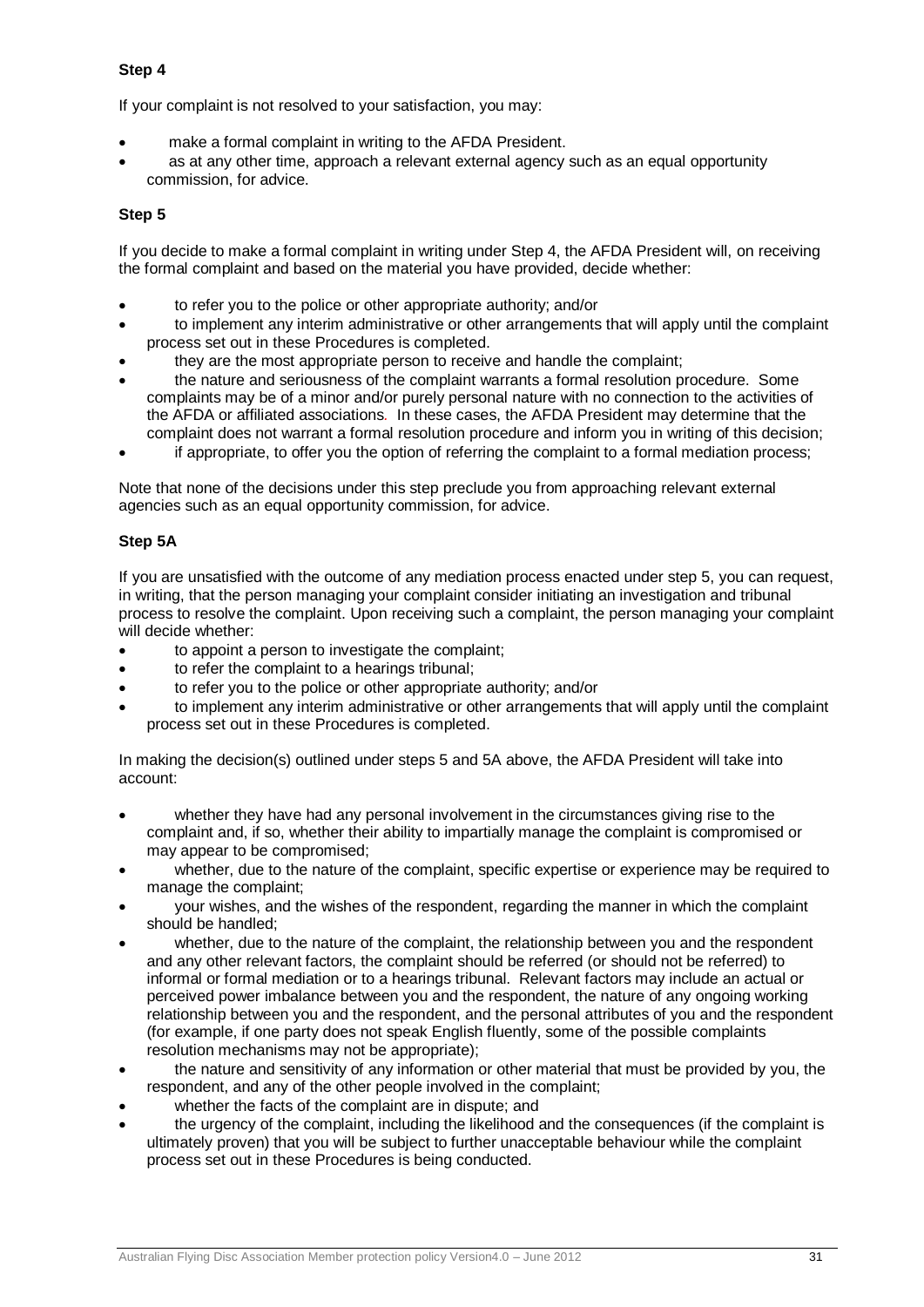If the AFDA President is the appropriate person to handle the complaint they will, to the extent that these steps are necessary:

- get full information from you (the complainant) about your complaint and how you want it resolved (if this information has not already been obtained through earlier steps);
- put the information they've received from you to the person/people you're complaining about and ask them to provide their side of the story;
- decide whether they have enough information to determine whether the matter alleged in your complaint did or didn't happen; and/or
- determine what, if any, further action to take. This action may include disciplinary action in accordance with Attachment C6, appointing a person to investigate the complaint, referring the complaint to an informal or a formal mediation session or a hearings tribunal and/or referring the complaint to the police or other appropriate authority.

If the AFDA President determines that they have or could be perceived to have a conflict of interest in relation to the complaint, they should notify the AFDA board. Upon receiving such a notification the board

## **Step 6**

If:

- a person is appointed to investigate the complaint under **Step 5**, the investigator will conduct the investigation and provide a written report to the AFDA President who will determine what, if any, further action to take. This action may include a direction to the investigator to make further enquiries and obtain additional information, disciplinary action in accordance with Attachment C6, and referring the complaint to a hearings tribunal and/or the police or other appropriate authority;
- the complaint is referred to an informal or a formal mediation session under **Step 5**, the mediation session will be conducted in accordance with Attachment C2 or as otherwise agreed by you and the respondent;
- the complaint is referred to a hearings tribunal under **Step 5A**, the hearing will be conducted in accordance with the AFDA's tribunal policy at Attachment C5;
- the complaint is referred to the police or other appropriate authority under **Step 5**, the AFDA or affiliated agency will use its best endeavours to provide all reasonable assistance lawfully required by the police or other appropriate authority; and
- interim administrative or other arrangements are implemented under **Step 5**, the AFDA will periodically review these arrangements to ensure that they are effective.

In the absence of any agreement to the contrary, any costs relating to the complaint process set out in this Policy (e.g. investigation and/or mediation and/or hearings tribunal) are to be met in the first instance by the AFDA or the affiliated association managing the complaint (managing agency). The managing agency may subsequently elect to recover costs incurred in relation to a given matter from person/s against whom an adverse finding is made in relation to that matter.

# **Step 7**

You or the respondent(s) may be entitled to appeal where:

- under **Step 5A**, a decision was made:
	- o not to take any action; or
	- o to take disciplinary action; or
- under **Step 6**, a decision was made by the AFDA President or a hearings tribunal:
	- o not to take any action; or
	- $\circ$  to take disciplinary action.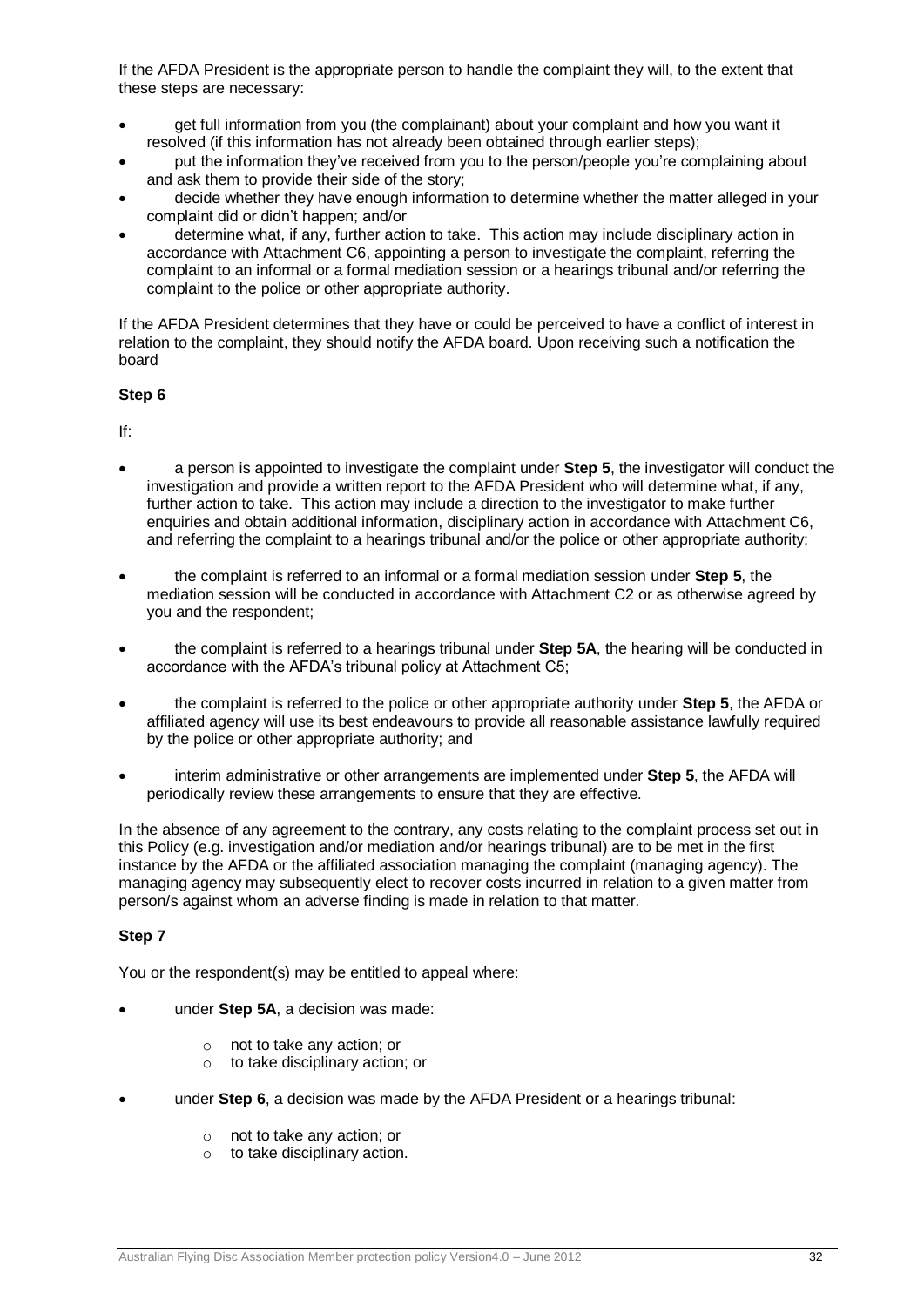The grounds for appeal and the process for appeals under this Policy are set out in the AFDA's appeals policy (Attachment [C6]).

If the internal complaints processes set out in this Policy do not achieve a satisfactory resolution/outcome for you, or if at any time you believe it would be impossible to get an impartial resolution within the AFDA or affiliated association, you may choose to approach an external agency such as an equal opportunity commission to assist with a resolution.

#### **Step 8**

Persons responsible for investigations and decisions in relation to a complaint will document the complaint, the process followed and the outcome. Such documentation shall ,be stored in a confidential and secure place. If the complaint was dealt with at a state/district level, the information will be stored in the state association office. If the matter is of a serious nature, or if the matter was escalated to and/or dealt with at the national level, the original document will be stored at the national office with a copy stored at the state office.

#### **External procedure**

There may be a range of external options available to you depending on the nature of your complaint. If you feel that you have been harassed or discriminated against, you can seek advice from your State or Territory equal opportunity commission without being obliged to make a formal complaint. If the commission advises you that the problem appears to be a type of harassment that comes within its jurisdiction, you may then make a decision as to whether or not to lodge a formal complaint with the commission.

Once a complaint is received by an anti-discrimination commission, an investigation will be conducted. If it appears that unlawful harassment or discrimination has occurred, there will usually be an attempt to conciliate the complaint confidentially first. If this fails, or is inappropriate, the complaint may go to a formal hearing where a finding will be made as to whether unlawful harassment or discrimination occurred. The tribunal will decide upon what action, if any, will be taken. This could include financial compensation for such things as distress, lost earnings or medical and counselling expenses incurred.

An anti-discrimination commission can decline to investigate a complaint, or dismiss a complaint at any point in the investigation, conciliation or public hearing stages.

If you do lodge a complaint under anti-discrimination law, you may use an appropriate person (e.g. an MPIO) as a support person throughout the process. It is also common to have a legal representative, particularly at the hearing stage of a complaint.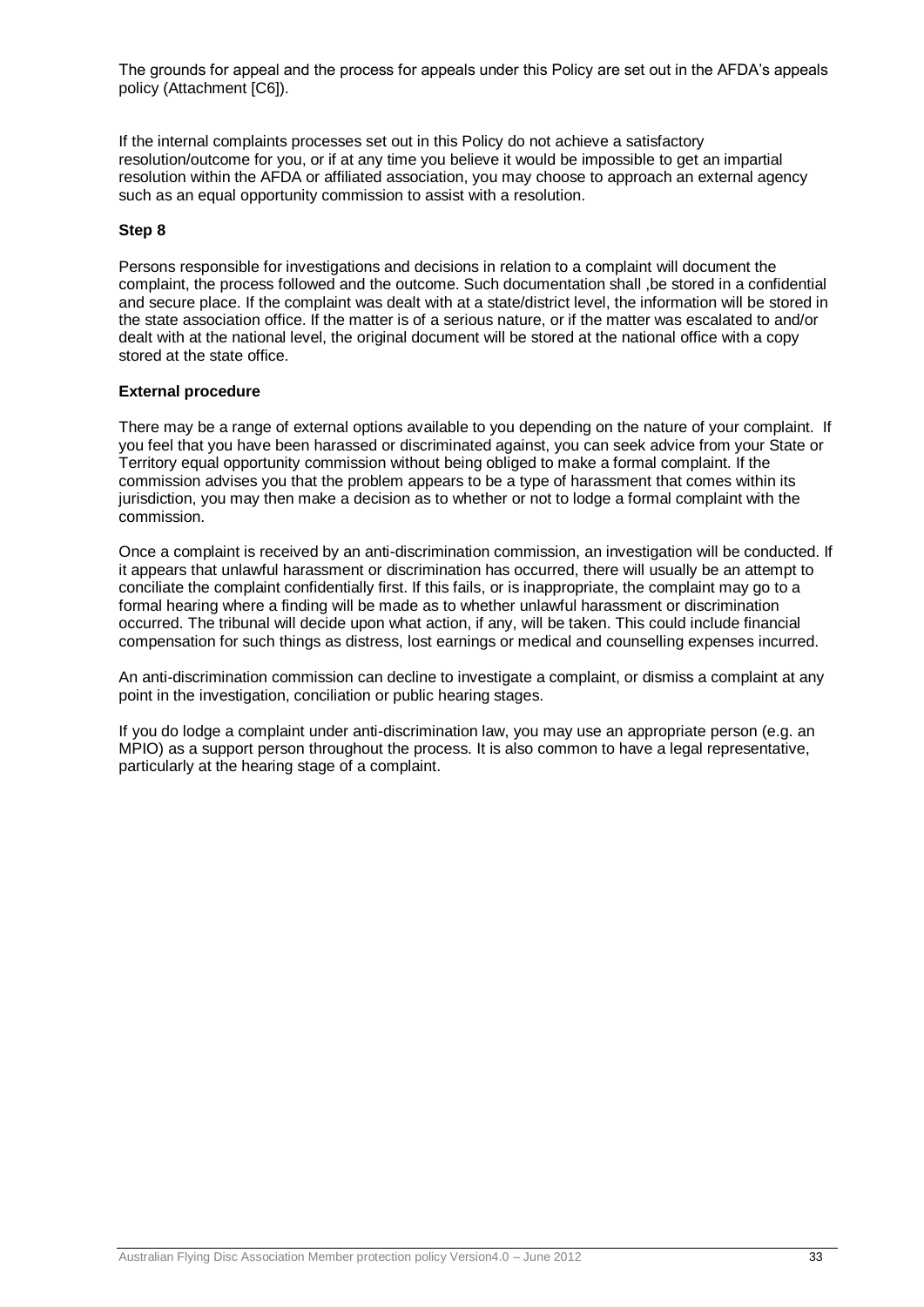# **Attachment C2: MEDIATION**

Mediation is a process by which people who are in conflict can be helped to communicate with each other about what is important for them and how to make decisions about resolving their dispute. Mediators provide a supportive atmosphere and method of talking to one another, to assist in sorting out the issues, coming up with acceptable solutions and making mutually satisfactory agreements.

This attachment outlines the general procedure of mediation that will be followed by AFDA.

- 1. The people involved in a formal complaint (complainant and respondent(s)) may work out their own resolution of the complaint or seek the assistance of a neutral third person or a mediator. Mediation may occur either before or after an investigation of the complaint.
- 2. Mediation (getting those involved to come to a joint agreement about how the complaint should be resolved) will only be recommended:
	- a. After the complainant and respondent have had their chance to tell their version of events to the AFDA President or appointed complaint manager on their own; *and*
	- b. the AFDA President or complaint manager does not believe that any of the allegations warrant any form of disciplinary action - proven serious allegations will not be mediated, no matter what the complainant desires; and
	- c. Mediation looks like it will work (i.e. the versions given by the complainant and respondent tally or almost tally and/or at the very least, it looks as though it will be possible for each party to understand the other party's point of view).
- 3. Mediation will **not** be recommended if:
	- a. The respondent has a completely different version of the events and they won't deviate from these;
	- b. The complainant or respondent are unwilling to attempt mediation; or
	- c. Due to the nature of the complaint, the relationship between you and the respondent(s) and any other relevant factors, the complaint is not suitable for mediation.
- 4. If mediation is chosen to try and resolve the complaint, the AFDA President or complaint manager will, under the direction of the AFDA and in consultation with the complainant and the respondent(s), arrange for a mediator to mediate the complaint.
- *5.* The AFDA President or complaint manager will notify the respondent(s) that a formal complaint has been made, provide them with details of the complaint and notify them the AFDA has decided to refer the matter to mediation to resolve the complaint.
- 6. The mediator's role is to assist the complainant and respondent(s) reach an agreement on how to resolve the problem. The mediator, in consultation with the complainant and respondent(s), will choose the procedures to be followed during the mediation. At a minimum, an agenda of issues for discussion will be prepared by the mediator.
- 7. The mediation will be conducted confidentially and without prejudice to the rights of the complainant and the respondent(s) to pursue an alternative process if the complaint is not resolved.
- 8. At the end of a successful mediation the mediator will prepare a document that sets out the agreement reached between the complainant and respondent(s) and it will be signed by them as their agreement.
- 9. If the formal complaint is not resolved by mediation, the complainant may: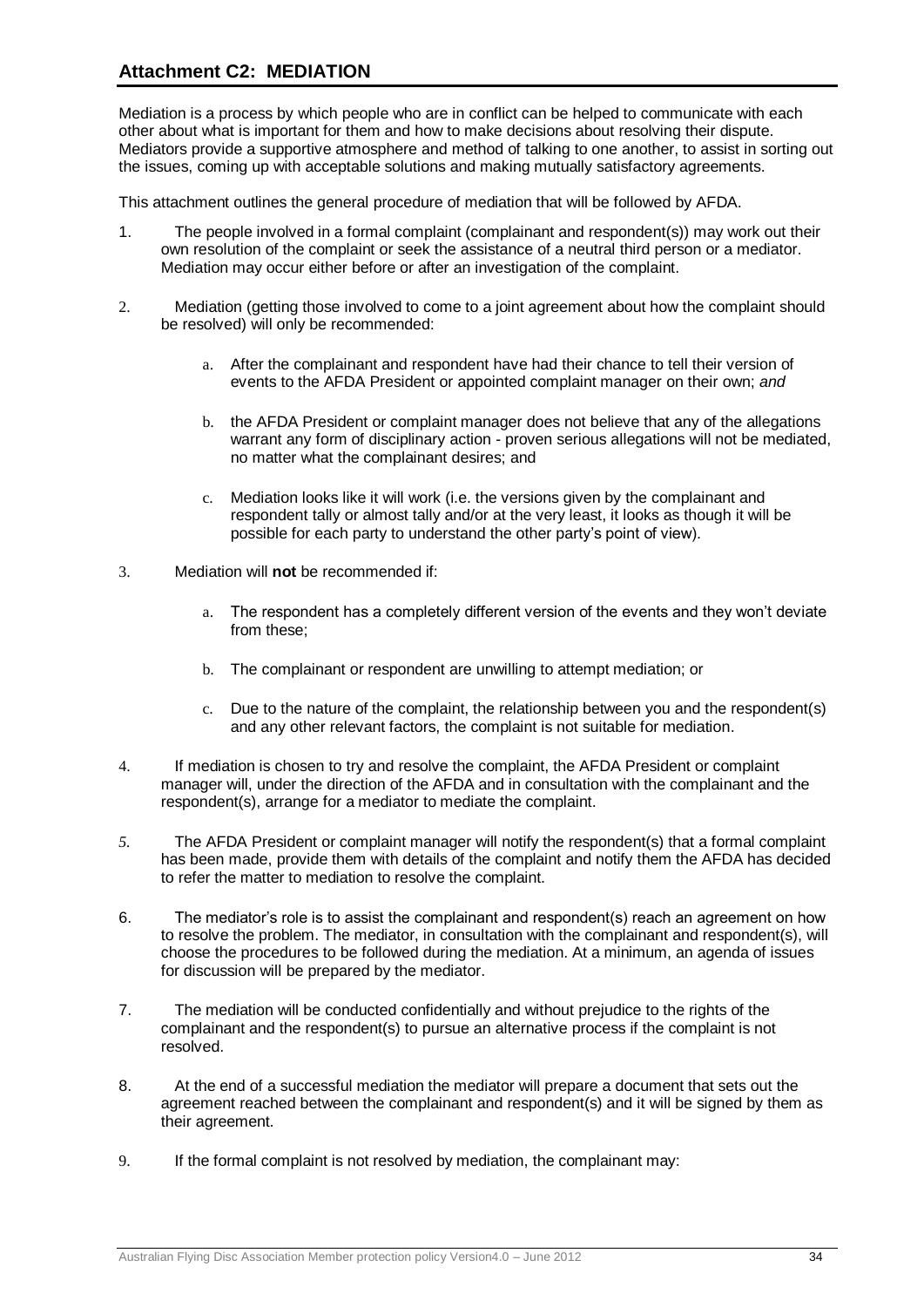- a. Write to the AFDA President or complaint manager to request that the AFDA President or complaint manager reconsider the complaint in accordance with **Step 5A**; *or*
- b. Approach an external agency such as an anti-discrimination commission.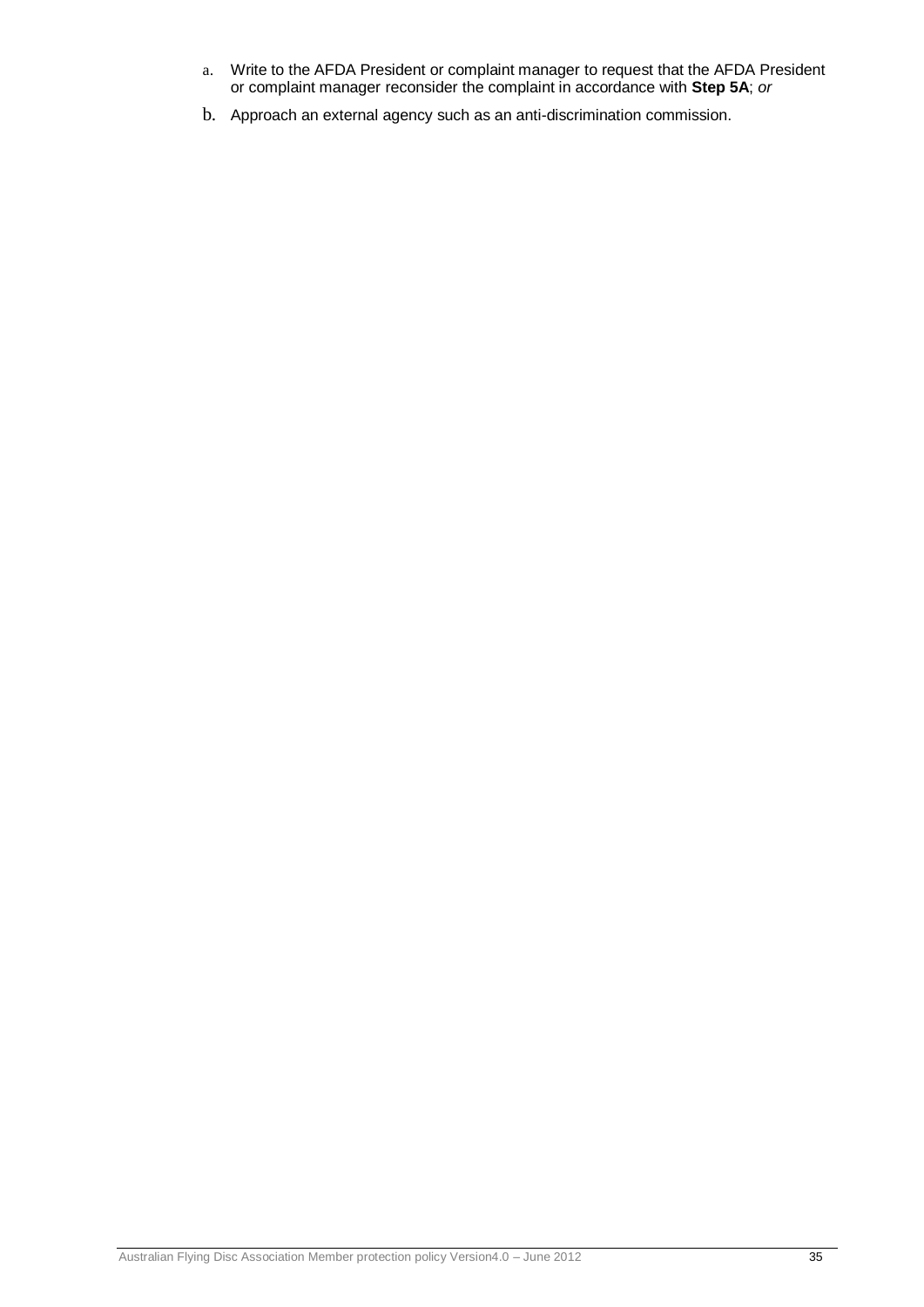If an investigation needs to be conducted the following steps are to be followed:

- 1. A written brief will be provided to the investigator to ensure the terms of engagement and scope of the investigator's role and responsibilities are clear.
- 2. The complainant will be interviewed and the complaint documented in writing.
- 3. The details of the complaint will be conveyed to the person/people complained about (respondent(s)) in full. The respondent(s) must be given sufficient information to enable them to properly respond to the complaint.
- 4. The respondent(s) will be interviewed and given the opportunity to respond. The respondent(s) response to the complaint will be documented in writing.
- 5. If there is a dispute over the facts, then statements from witnesses and other relevant evidence will be obtained to assist in a determination.
- 6. The investigator will make a finding as to whether the complaint is:
	- substantiated (there is sufficient evidence to support the complaint);
	- inconclusive (there is insufficient evidence either way);
	- unsubstantiated (there is sufficient evidence to show that the complaint is unfounded); and/or
	- mischievous, vexatious or knowingly untrue.
- 7. A report documenting the complaint, investigation process, evidence, finding and, if requested, recommendations, will be given to the AFDA President or complaint manager as appropriate.
- 8. A report documenting the complaint and summarising the investigation process and key points that were found to be substantiated, inconclusive, unsubstantiated and/or mischievous will be provided to the complainant and the respondent(s).
- 9. Both the complainant and the respondent(s) are entitled to support throughout this process from their chosen support person/adviser (e.g. MPIO or other person).
- 10. The complainant and the respondent(s) may have the right to appeal against any decision based on the investigation. Information on our appeals process is accessible via our website http://www.afda,com.

More detailed information on conducting internal investigations can be found at [www.ausport.gov.au/ethics/policy.asp](http://www.ausport.gov.au/ethics/policy.asp)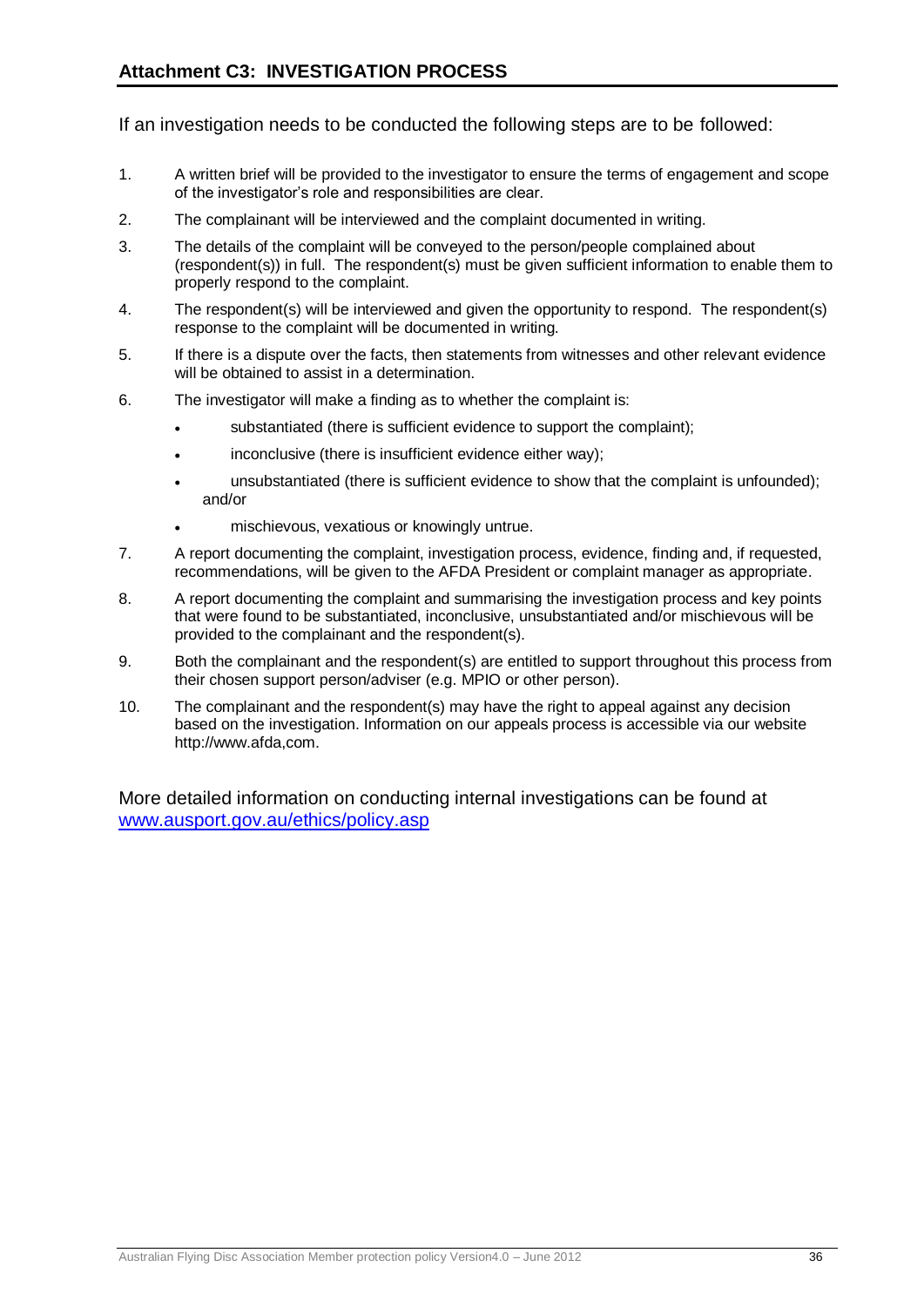# **Attachment C4: INVESTIGATION PROCEDURE - CHILD ABUSE**

An allegation of child abuse is a very serious matter and must be handled with a high degree of sensitivity. The initial response to a complaint that a child has allegedly been abused should be immediate if the incident/s are serious or criminal in nature while less serious/urgent allegations should be actioned as soon as possible, preferably within 24 hours.

The following is a basic outline of the key processes to follow. More information can be obtained from your relevant State or Territory government agency.

#### **Step 1 - Clarify basic details of the allegation**

- Any complaints, concerns or allegations of child abuse should be made or referred to an MPIO, a committee member of an affiliated association or an appropriate AFDA person such as the AFDA President.
- The initial response of the person that receives the complaint from the child (or person on behalf of the child) is crucial to the well-being of the child. It is important for the person receiving the information to:
	- o Listen to, be supportive and do not dispute what the child says;
	- o Reassure the child that what has occurred is not the fault of the child;
	- o Ensure the child is safe;
	- o Be honest with the child and explain that other people may need to be told in order to stop what is happening; and
	- o Ensure that what the child says is quite clear but do not elicit detailed information about the abuse. You should avoid suggestive or leading questions.
- The person receiving the complaint should obtain and clarify basic details (if possible) such as:
	- o Child's name, age and address;
	- o Person's reason for suspecting abuse (observation, injury or other); and
	- o Names and contact details of all people involved, including witnesses.

#### **Step 2 – Report allegations of a serious or criminal nature**

- Any individual or organisation to which this policy applies, **should immediately report any incident of a serious or a criminal nature to the police and other appropriate authority**.
- If the allegation involves a child at risk of harm, the incident should immediately be reported to the police or other appropriate government agency. You may need to report to both the police and the relevant government agency.
- The relevant State or Territory authority should be contacted for advice if there is **any** doubt about whether the complaint should be reported.
- If the child's parent/s are suspected of committing the abuse, report the allegation to the relevant government agency.

#### **Step 3 – Protect the child**

- The person receiving the complaint should assess the risks and take interim action to ensure the child's/children's safety. Some options that the AFDA could implement include redeployment of the alleged offender to a non-child related position, supervision of the alleged offender or removal/suspension from their duties until the allegations are finally determined. It is not the MPIO's role to actually undertake action such as redeploying someone – an MPIO should only recommend possible actions.
- The person handling the complaint should also address the support needs of the person against whom the complaint is made. Supervision of the person should ideally occur with the knowledge of the person. If stood down, it should be made clear to all parties that are aware of the incident that this does not mean the person is guilty and a proper investigation still needs to be undertaken.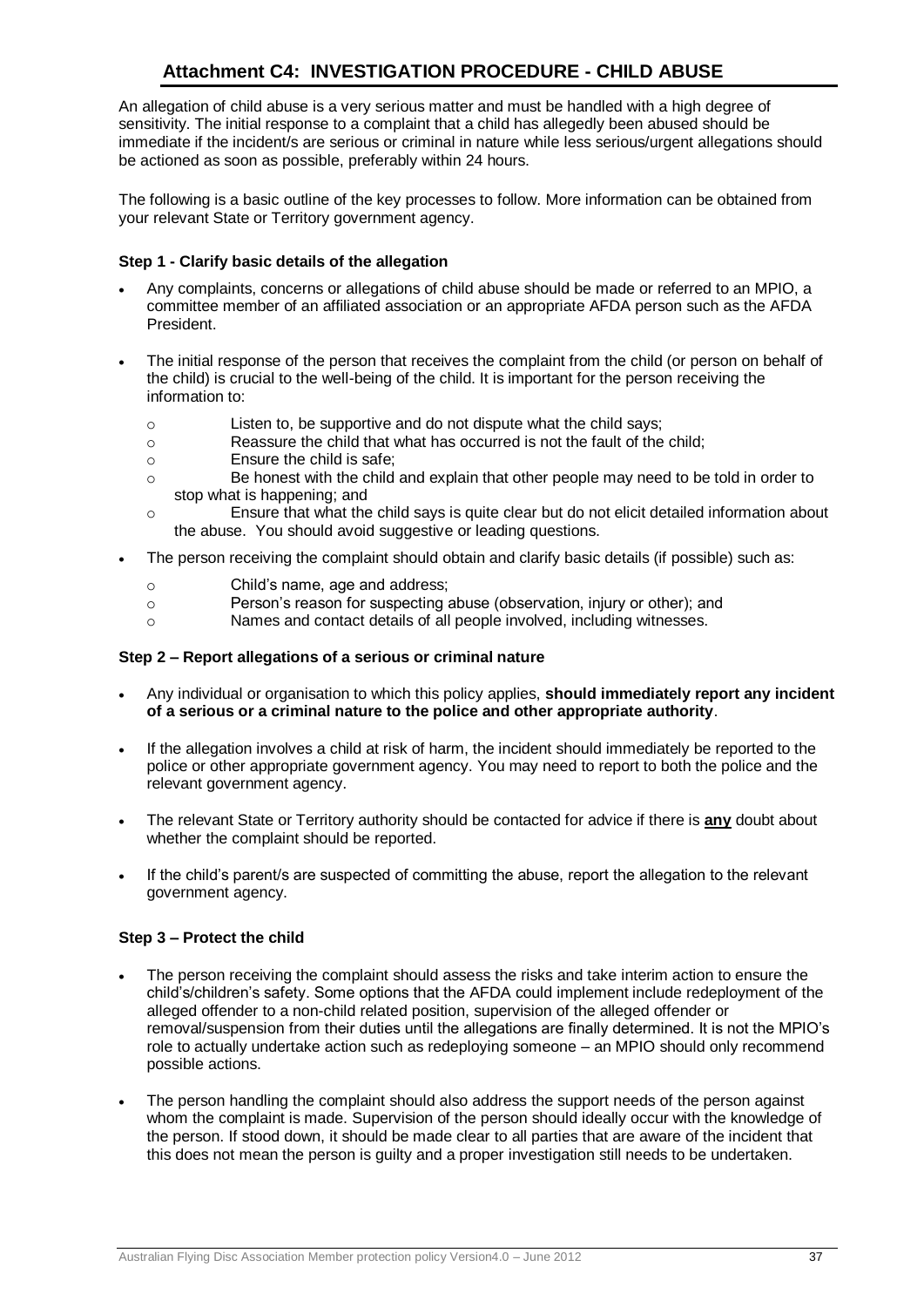#### **Step 4 – Further clarify and investigate allegation**

- Seek advice from the police and relevant government agency as to whether the AFDA should carry out its own internal investigation (in addition to or in conjunction with any police or relevant government agency investigation).
- If the police and/or relevant government agency advises that it is appropriate, then appoint an independent person (where possible) with appropriate expertise to conduct an investigation. The investigator should:
	- o Contact the parents/carers of the child at an appropriate time and as directed by the police or relevant government agency.
	- o If appropriate, meet with parents/carers and the child to clarify the incident and offer support on behalf of AFDA if required (example, professional counselling).
	- o Meet with the person against whom the allegation refers at an appropriate time and as directed by the relevant authority and give the person an opportunity to explain or respond to the allegation and identify any witnesses and supporting evidence. The person should have an opportunity to invite a support person/adviser to attend at a meeting and should be offered support (example, professional counselling) if necessary.
	- o Obtain a signed statement and record of interview from the person.
	- o Make contact with any witnesses and obtain written and signed statements outlining details of the allegation (what happened, when, how). This should only occur following advice from the relevant authority.
	- o Obtain other information that could assist in making a decision on the allegation.
- The information collected during the investigation should be made available to the relevant authorities.
- Strict confidentiality, impartiality, fairness and due process must be maintained at all times.

#### **Step 5 – Record and analyse all information**

- If an internal investigation was conducted under **Step 4**, the investigator will provide a report to the AFDA board
- The decision-maker(s) will be the tribunal of the AFDA and will remain separate and at arm's length from the investigator.
- The tribunal will consider all the information and determine a finding. It will also recommend action and its rationale for the action.

#### **Step 6 – Undertake disciplinary action**

- For incidents of a serious or criminal nature, consideration must be given to the findings of the police and/or the government agency before making a decision on disciplinary proceedings.
- If disciplinary action is to be taken, follow the procedures outlined in Attachment C6 of the policy.
- Implement any disciplinary decision recommended by the tribunal.
- Check with the relevant state government authority to see if you need to forward a report (e.g. the NSW Commission for Children and Young People requires notification of relevant employment proceedings).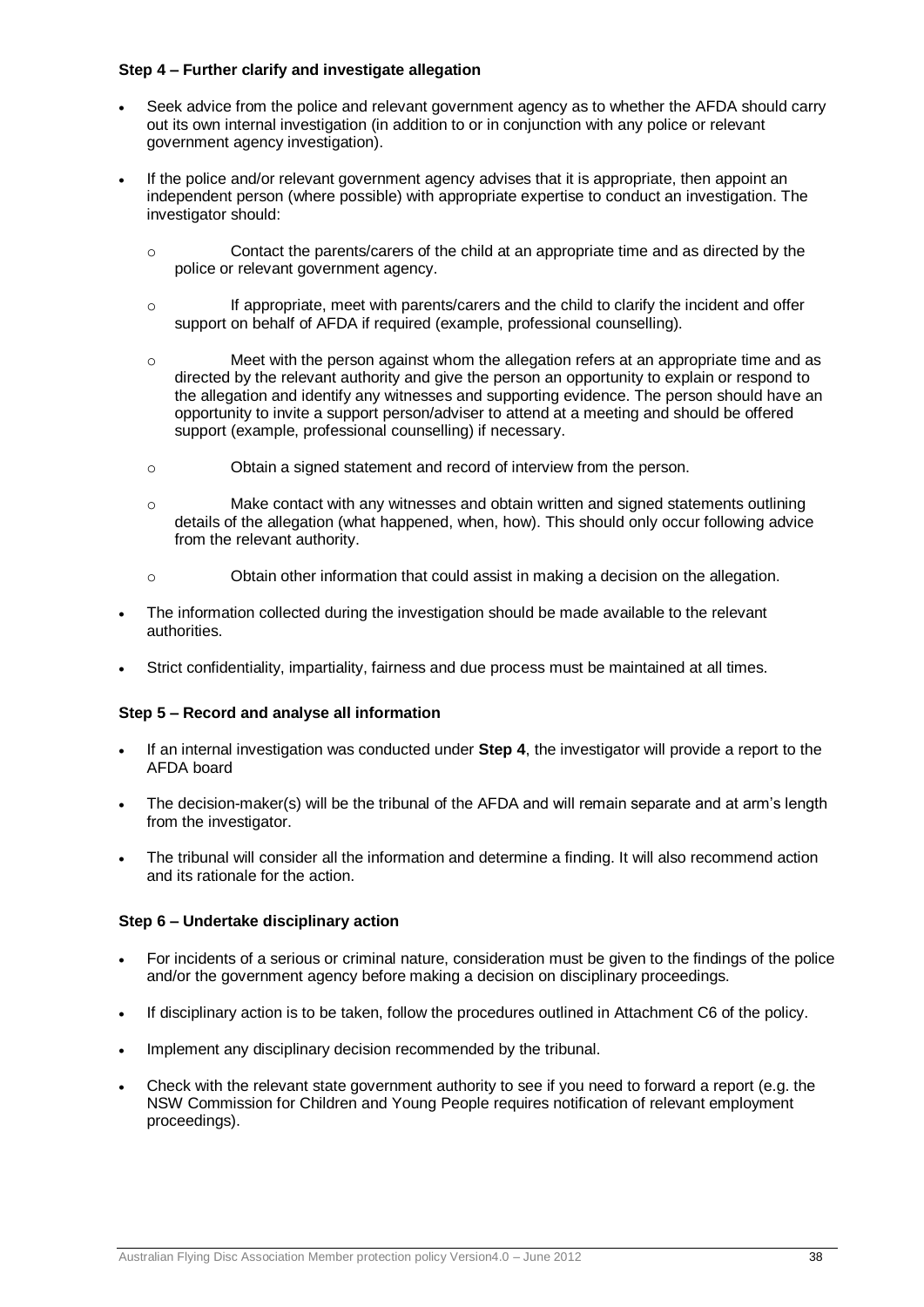# **Attachment C5: HEARINGS & APPEALS TRIBUNAL PROCEDURE**

• The AFDA tribunal and appeals policies are available via the AFDA website [http://www.afda.com.](http://www.afda.com/)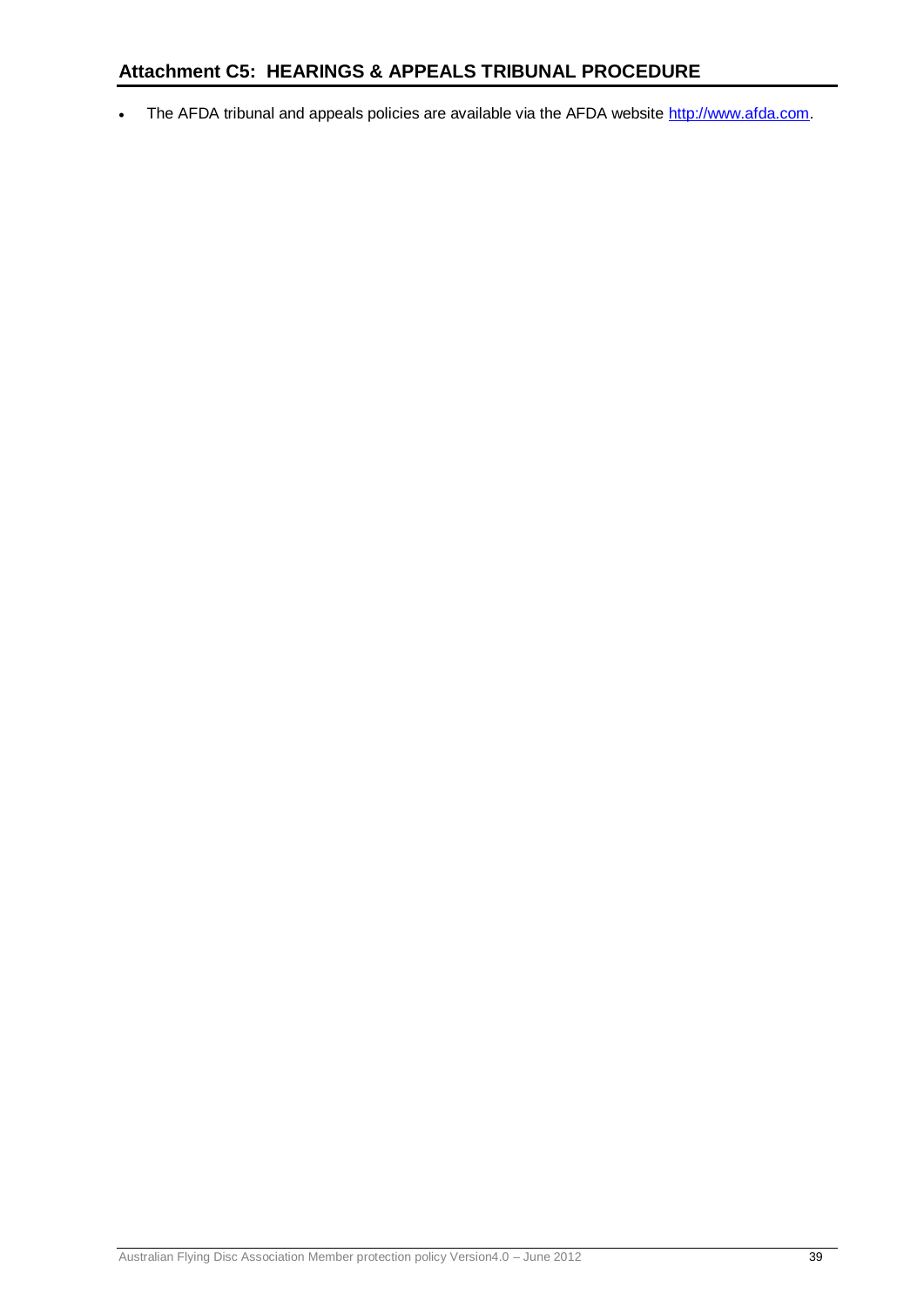Disciplinary measures are outlined in the AFDA's tribunal policy, available via the AFDA website at http://www.afda.com.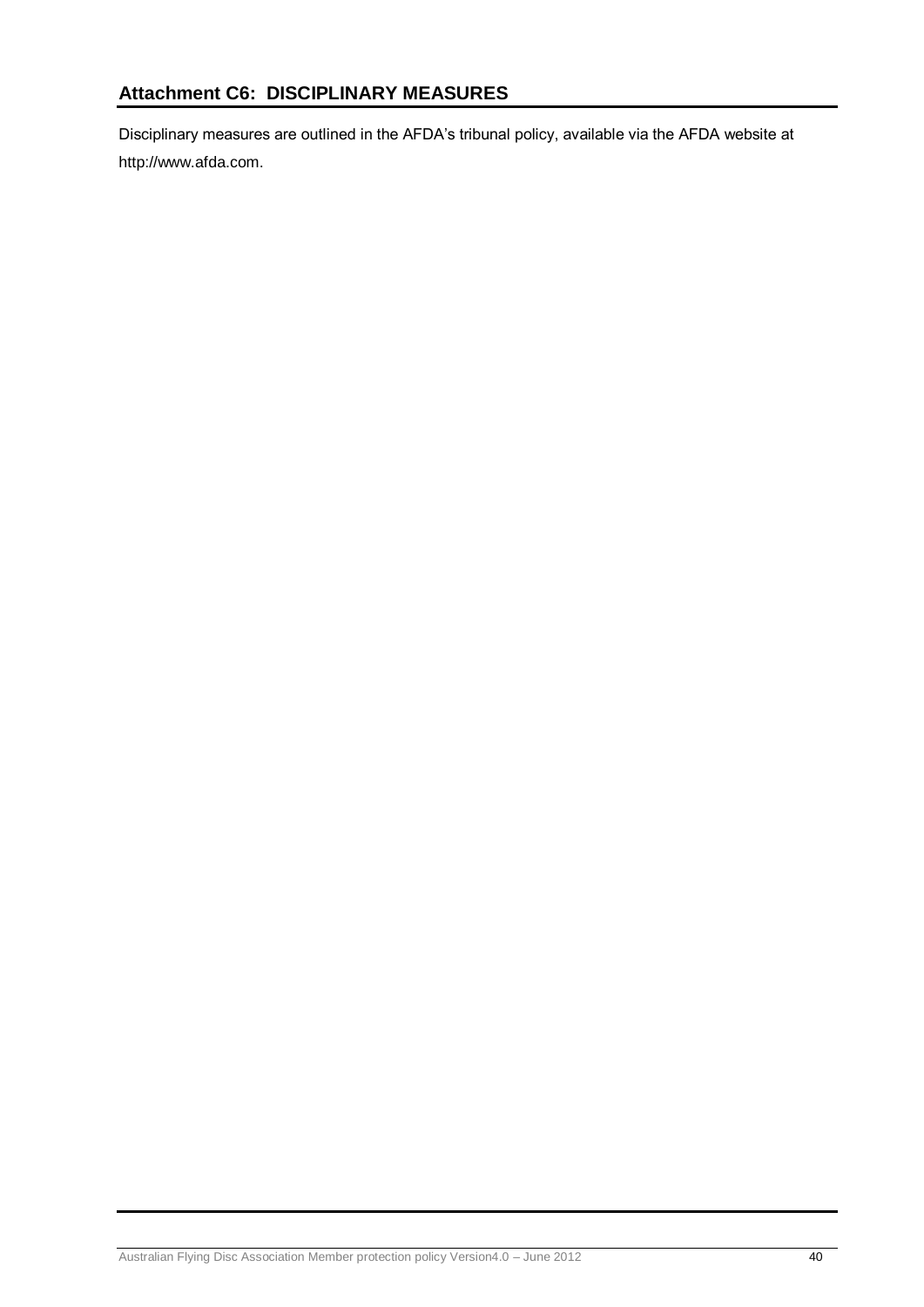# **PART D: ROLE-SPECIFIC CODES OF CONDUCT**

# **Attachment D1: Coach Code of Conduct**

# **1. Respect the rights, dignity and worth of every human being**

 Within the context of the activity, treat everyone equally regardless of sex, ethnic origin or religion

# **2. Ensure the athlete's time spent with you is a positive experience**

- All athletes are deserving of equal attention and opportunities
- Provide feedback to players and other participants in a manner sensitive to their needs. Avoid overly negative feedback.

# **3. Treat each athlete as an individual**

- Respect the talent, developmental stage and goals of each athlete
- Help each athlete reach their full potential
- Encourage and facilitate players' independence and responsibility for their own behaviour, performance, decisions and actions.
- Encourage players to respect one another and to expect respect for their worth as individuals regardless of their level of play.

## **4. Be fair, considerate and honest with athletes**

- Be honest and ensure that qualifications are not misrepresented.
- Involve the players in decisions that affect them.

## **5. Be professional and accept responsibility for your actions**

- Display high standards in your language, manner, punctuality, preparation and presentation
- Display control, respect, dignity and professionalism to all involved with the sport this includes opponents, coaches, officials, administrators, the media, parents and spectators
- Encourage your athletes to demonstrate the same qualities
- Do not exploit any coaching relationship to further personal, political, or business interests at the expense of the best interest of your players.

# **6. Make a commitment to providing a quality service to your athletes**

- Ensure that the tasks/training set are suitable for age, experience, ability and physical and psychological conditions of the players.
- Maintain or improve your current coaching accreditation
- Seek continual improvement through performance appraisal and ongoing coach education
- Provide a training program which is planned and sequential. Maintain appropriate records.
- Recognise players' rights to consult with other coaches and advisers. Cooperate fully with other specialists (eg sports scientists, doctors and physiotherapists).

# **7. Operate within the rules and spirit of your sport**

- Know and abide by rules, regulations and standards, and encourage players to do likewise. Accept both the letter and the spirit of the rules.
- The guidelines of national and international bodies governing your sport should be followed. Please contact your sport for a copy of its rulebook, constitution, by-laws, relevant policies, eg. anti-doping policy and selection procedures, etc
- Coaches should educate their athletes on drugs in sport issues in consultation with the Australian Sports Drug Agency (ASDA)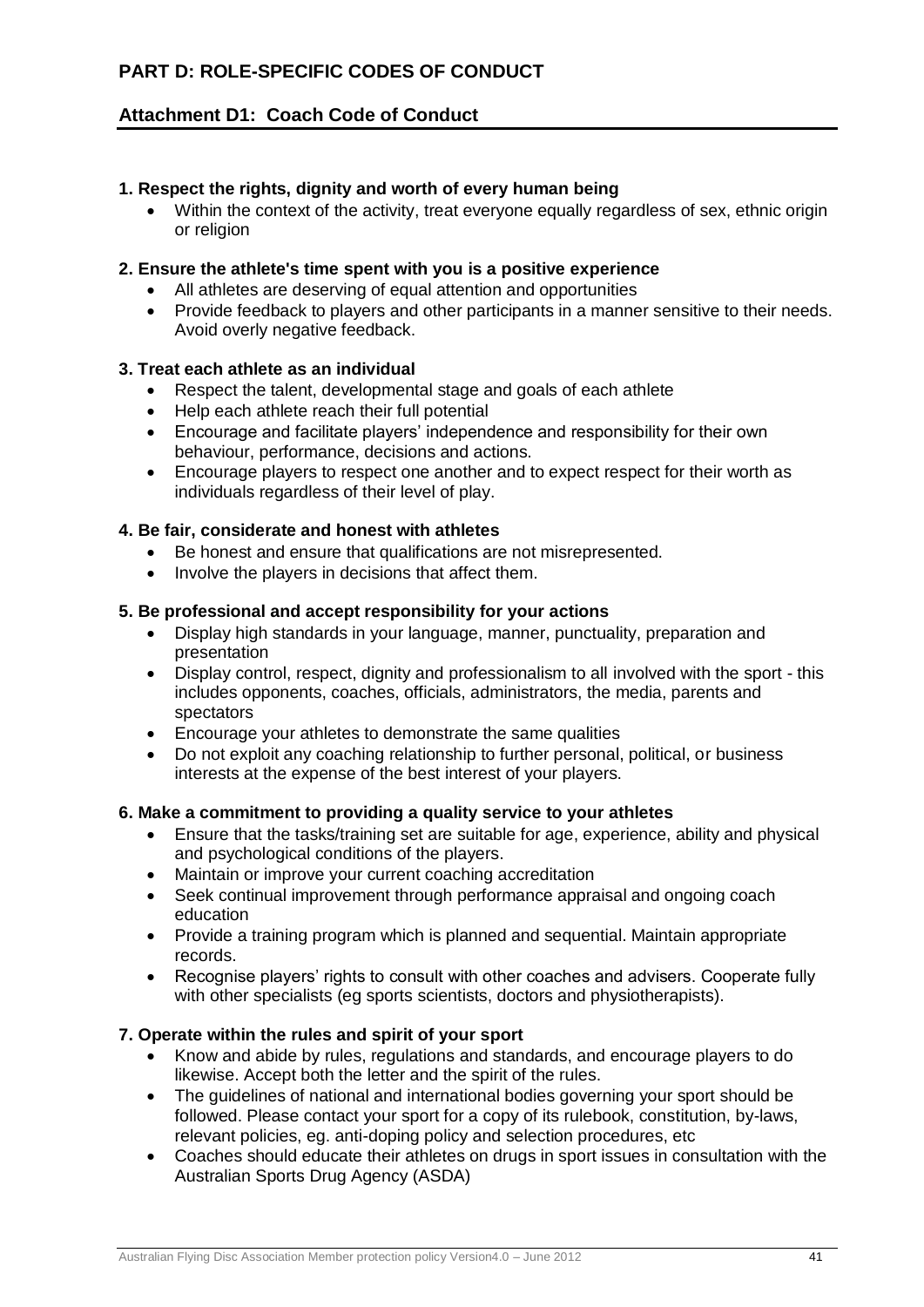Actively discourage the use of performance enhancing drugs, the use of alcohol and tobacco and illegal substances.

# **8. Any physical contact with athletes should be:**

- appropriate to the situation
- Avoid situations with your players that could be construed as compromising.
- necessary for the athlete's skill development\*

# **9. Refrain from any form of personal abuse towards your athletes\***

- This includes verbal, physical and emotional abuse
- Be alert to any forms of abuse directed towards your athletes from other sources while they are in your care
- Do not tolerate acts of aggression

# **10. Refrain from any form of harassment towards your athletes\***

- This includes sexual and racial harassment, racial vilification and harassment on the grounds of disability
- You should not only refrain from initiating a relationship with an athlete, but should also discourage any attempt by an athlete to initiate a sexual relationship with you, explaining the ethical basis of your refusal

# **11. Provide a safe environment for training and competition**

- Ensure equipment and facilities meet safety standards
- Ensure equipment, rules, training and the environment are appropriate for the age and ability of the athletes

# **12. Show concern and caution towards sick and injured athletes**

- Provide a modified training program where appropriate. Allow further participation in training and competition only when appropriate
- Encourage athletes to seek medical advice when required
- Maintain the same interest and support towards sick and injured athletes

# **13. Be a positive role model for your sport and athletes**

\* Please refer to the Harassment-Free Sport Guidelines available from the Australian Sports Commission, for more information on harassment issues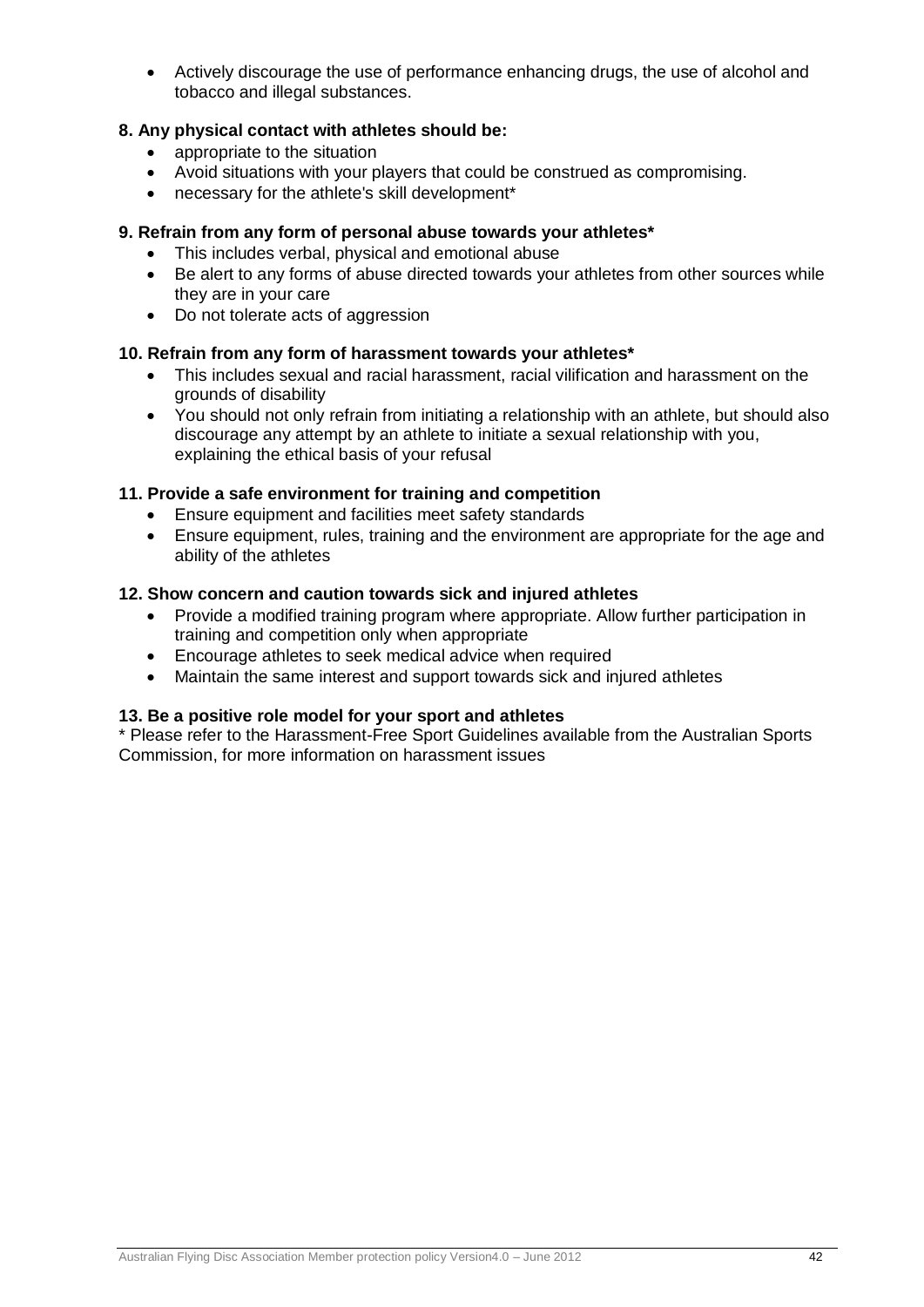# **PART E: REPORTING REQUIREMENT AND DOCUMENTS**

The following information was updated in November 2011. It is subject to change at any time.

# **QUEENSLAND**

If you have a reason to suspect a child in Queensland is experiencing harm, or is at risk of experiencing harm, you need to contact [Child Safety Services:](http://www.communities.qld.gov.au/childsafety/about-us/contact-us)

- **During normal business hours** contact the [Regional Intake Service.](http://www.communities.qld.gov.au/childsafety/about-us/contact-us/child-safety-service-centres/regional-intake-services)
- **After hours and on weekends** contact the Child Safety After Hours Service Centre on **1800 177 135** or (07) 3235 9999. The service operates 24 hours a day, seven days a week.

If you believe a child is in immediate danger or in a life-threatening situation, contact the Queensland Police Service immediately by dialing **000**.

Queensland Police Service has a number of child protection and investigation units across Queensland. To contact the Queensland Police Service, contact the [Police District Communication Centre](http://www.police.qld.gov.au/forms/contact.asp#districtComms) nearest you.

If you aren't sure who to call, or for assistance to locate your nearest child safety service centre, contact Child Safety Services' Enquiries Unit on **1800 811 810**. Child safety service centres have professionally trained child protection staff who are skilled in dealing with information about harm or risk of harm to children.

## **NEW SOUTH WALES**

Anyone who suspects, on reasonable grounds, that a child or young person is at risk of being neglected or physically, sexually or emotionally abused, should report it to Community Services.

Reasonable grounds are the standard that reporters must use in deciding whether or not to report to Community Services.

It does not mean that reporters are required to confirm their suspicions or provide solid proof before making a report. A useful rule of thumb is to consider whether another person, when faced with similar information, would also draw the same conclusion.

You can make a report by phoning the **Child Protection Helpline on 132 111** (TTY 1800 212 936) for the cost of a local call, 24 hours a day, 7 days a week.

# **WESTERN AUSTRALIA**

If you are concerned about a child's wellbeing, [contact](http://www.dcp.wa.gov.au/Organisation/ContactUs/Pages/ContactUs.aspx) the Department for Child Protection's district office closest to where the child lives or the [Crisis Care Unit](http://www.dcp.wa.gov.au/Organisation/ContactUs/Pages/ContactUs.aspx) after hours.

If you believe a child is in immediate danger or in a life-threatening situation, contact the Western Australia Police immediately by dialing **000.**

If you make a report or disclose relevant information to the Department for Child Protection,there is legislative protection for the notifier. These are:

- Protection of identity with some exceptions, your identity must not be disclosed without your consent. For further information, refer to section 240 of the *Children and Community Services Act 2004*
- Legal protection you are not subject to legal liability under State law providing the information is provided in good faith.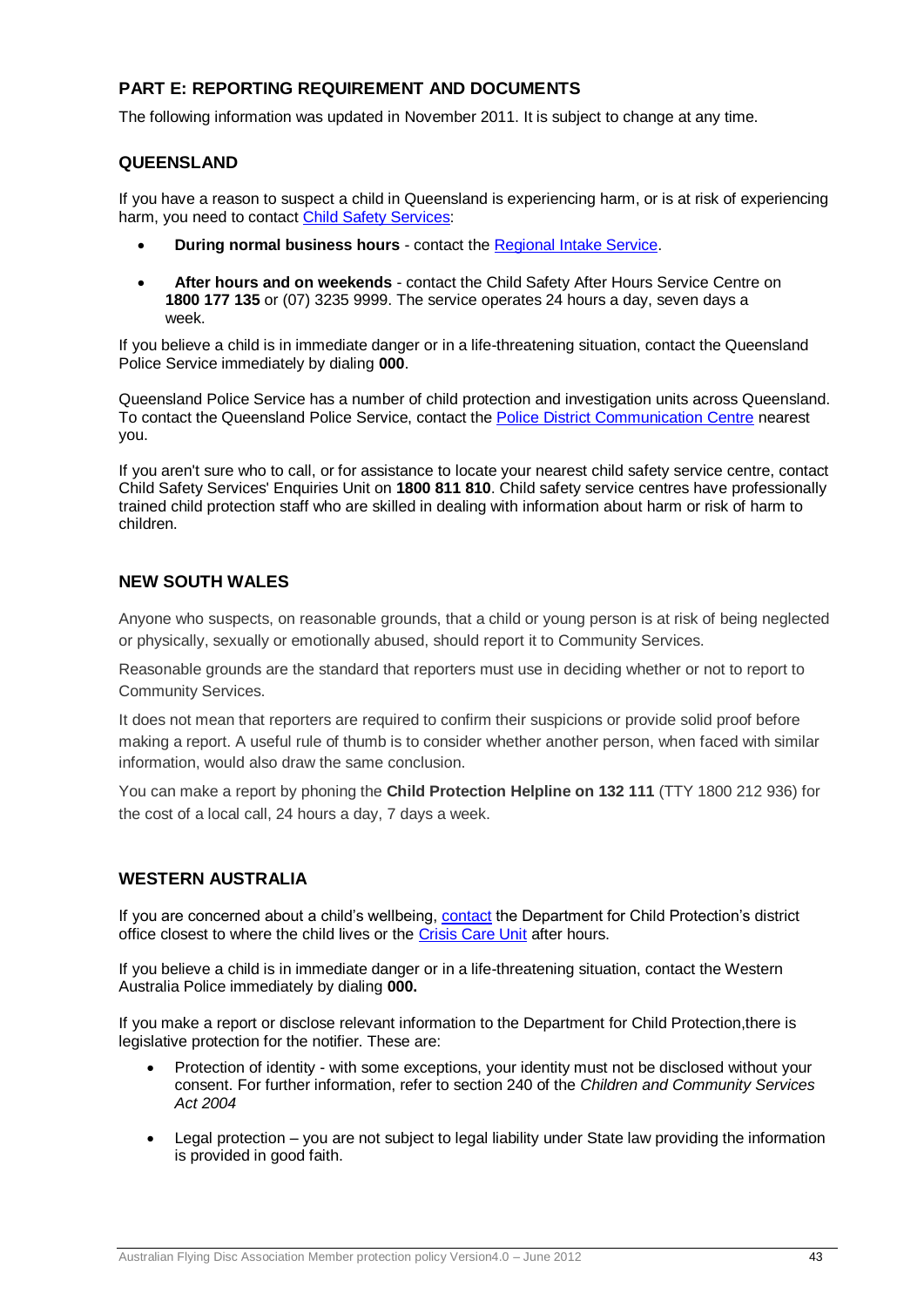Professional protection – authorised disclosure of information cannot be held to constitute unprofessional conduct or a breach of professional ethics. As a result you cannot be disciplined by your professional body or incur any formal professional negative consequences at your workplace.

When you contact the Department, the Duty Officer will gather and record information that you provide and decide how best to respond. The type of information that the officer will gather includes:

- details about the child/young person and family
- the reasons you are concerned
- the immediate risk to the child
- whether or not the child or family has support
- what may need to happen to make the child safe
- your contact details, so that the officer can call you to obtain further information if required or to provide feedback.

You do not need to have all the details about the child or family when you contact the Department for Child Protection

For more information:<http://www.dcp.wa.gov.au/ChildProtection/>

## **VICTORIA**

Some professionals such as doctors, nurses, police and school teachers are legally obliged to report suspected child abuse. In addition, any person who believes on reasonable grounds that a child needs protection can make a report to the Victorian Child Protection Service. It is the Child Protection worker's job to assess and, where necessary, further investigate if a child or young person is at risk of harm.

For more information:<http://www.dhs.vic.gov.au/>

#### **SOUTH AUSTRALIA**

Staff and volunteers who work with children are mandated notifiers and have a legal obligation to report any suspicion of child abuse and/or neglect that they may form in the course of their employment or volunteer activity based on reasonable grounds. This obligation extends to persons holding a management position whose duties include direct responsibility for, or direct supervision of the provision of services to children.

Reports are made to the CHILD ABUSE HELP LINE 13 14 78

A reasonable suspicion must be based on facts, for example:

- A disclosure of abuse by a child
- Professional judgement, based on the notifier's experience and observations

The organisation has an obligation to make each affected person aware of this legal obligation.

There is no obligation that recreation or sporting organisations require mandated reporters to undertake formal external training in the recognition of child abuse.

The law also stipulates that no person shall threaten or intimidate, or cause damage, loss or disadvantage to another person because that person has made a notification or proposes to make a notification pursuant to the *Children's Protection Act 1993*.

For more information: [www.dcsi.sa.gov.au](http://www.dcsi.sa.gov.au/)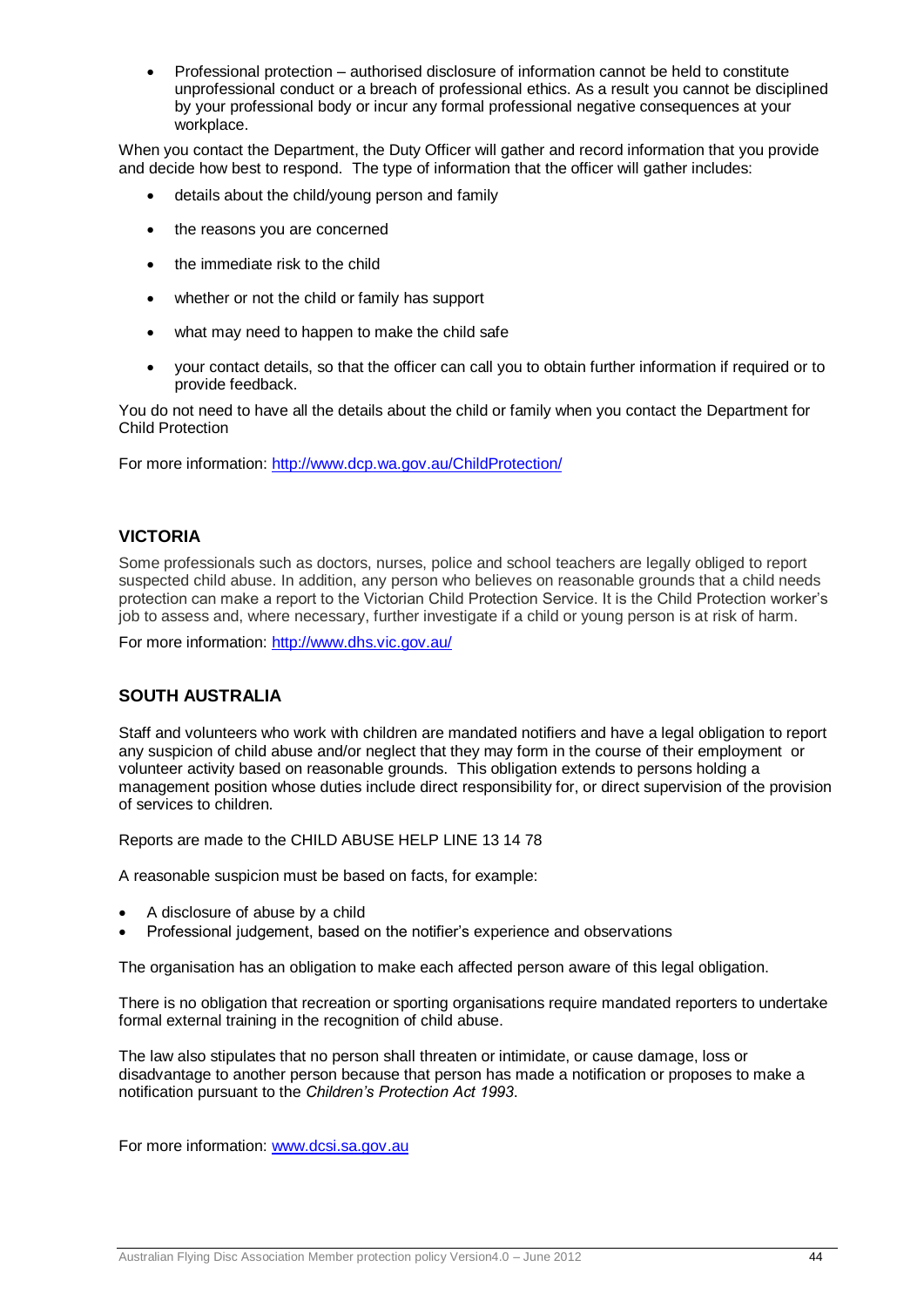## **NORTHERN TERRITORY**

In the Northern Territory any person who believes that a child is being, or has been, abused or neglected is required by law to report their concerns.

Reports should be made to the 24 hour Centralised Intake Service by using the free-call phone number **1800 700 250.**

Remember, you do not need to prove abuse or neglect, you need only report your concerns. The Care and Protection of Children Act provides legal protection against civil or criminal liability for people who make reports in good faith.

The Act also makes it clear that making a report does not breach any requirements of confidentiality or professional ethics.

For more information: [http://www.childrenandfamilies.nt.gov.au/Child\\_Protection/](http://www.childrenandfamilies.nt.gov.au/Child_Protection/)

# **AUSTRALIAN CAPITAL TERRITORY**

Care and Protection services are responsible for facilitating coordination across government for the care and protection of children and young people. Care and Protection services and an After Hours service, provide a continuum of service delivery to children and young people considered 'at risk' of serious harm.

Care and Protection Services is authorised to collect personal information under the *Children and Young People Act 2008* to ensure the safety and wellbeing of children and young people in the ACT. The information collected may be disclosed to government and non government agencies (including but not limited to the Australian Federal Police, ACT Children's Court, the Family Court, Health and Education Directorates and community organisations) to assist in ensuring the safety and wellbeing of children and young people. Information identifying a person making a child protection report is treated with the highest confidentiality and will not be disclosed except where a Court orders the disclosure.

For more information: [http://www.dhcs.act.gov.au/ocyfs/services/care\\_and\\_protection](http://www.dhcs.act.gov.au/ocyfs/services/care_and_protection)

#### **TASMANIA**

Most professionals who provide services to children and families in Tasmania are 'mandatory reporters' of child abuse, under the Children, Young Persons and their Families Act 1997. This includes, but is not limited to, the following groups:

- DHHS employees
- Child Care providers
- Dentists, dental therapists or dental hygienists
- Police officers and probation officers
- **Psychologists**
- Registered medical practitioners and nurses
- School principals and teachers
- Volunteers and employees of any organisation that provides health, welfare, education, care or residential services and which receives government funding.

To make an urgent notification about abuse or neglect to Child Protection Services, please ring 1300 737 639 at any time.

Child Protection Services prefer to talk to a notifier in order to aid them in gathering information. However, if it is after hours and you are a mandatory reporter, an online notification can also be made.

For more information: [http://www.dhhs.tas.gov.au/children/child\\_protection\\_services](http://www.dhhs.tas.gov.au/children/child_protection_services)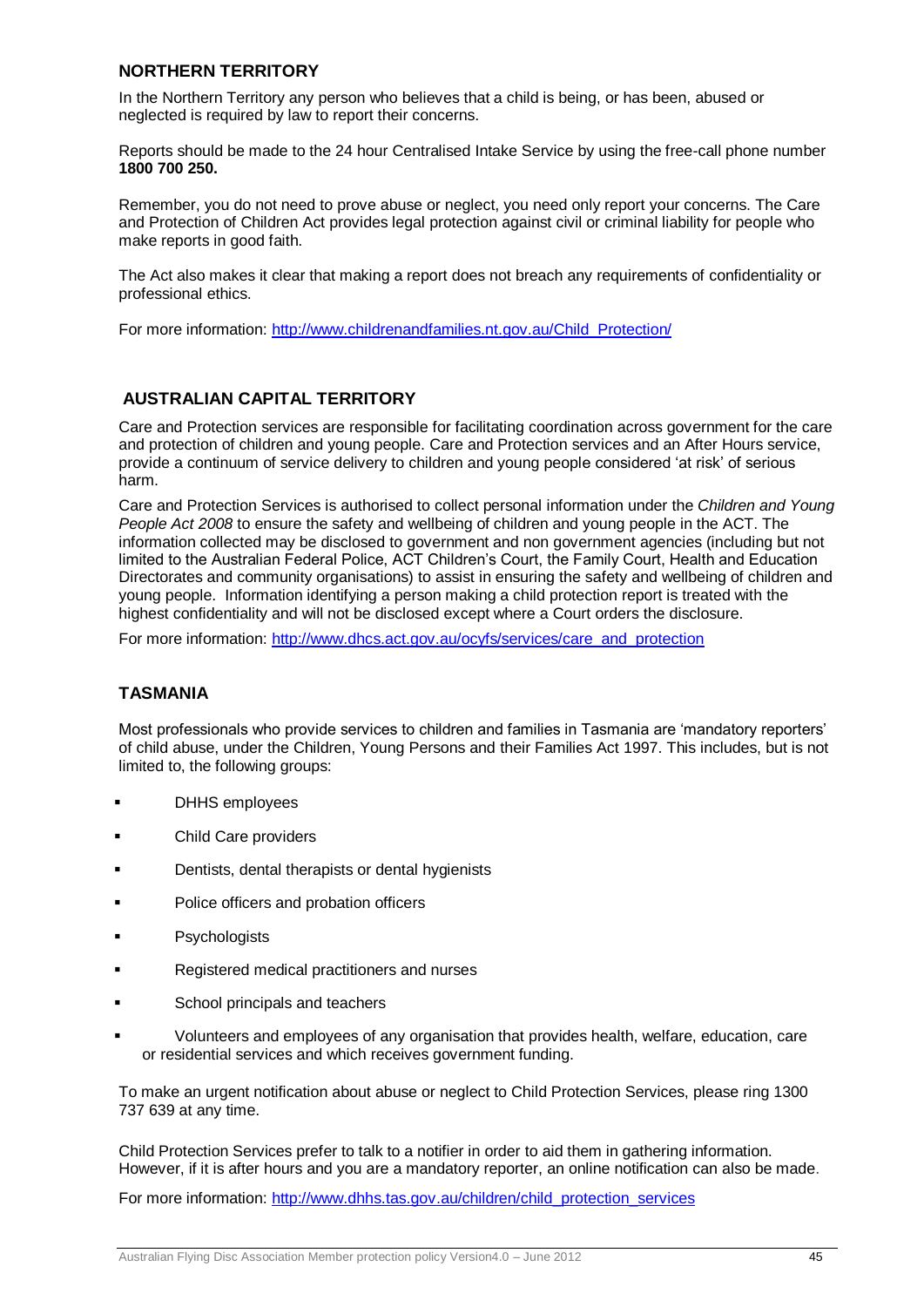# **ATTACHMENT E1: CONFIDENTIAL RECORD OF INFORMAL COMPLAINT**

| Name of person<br>receiving complaint           |                                            |                     |                   | Date:<br>$\prime$        |
|-------------------------------------------------|--------------------------------------------|---------------------|-------------------|--------------------------|
| Complainant's Name                              |                                            |                     |                   |                          |
|                                                 | Over 18                                    |                     |                   | Under 18                 |
| Role/status                                     | Administrator (volunteer)                  |                     |                   | Parent                   |
|                                                 | Athlete/player<br>$\Box$                   |                     |                   | Spectator                |
|                                                 | Coach/Assistant Coach                      |                     |                   | <b>Support Personnel</b> |
|                                                 | Employee (paid)                            |                     | $\vert \ \ \vert$ | Other                    |
|                                                 | Official                                   |                     |                   |                          |
| Location/event of alleged<br>issue              |                                            |                     |                   |                          |
| Facts as stated by<br>complainant               |                                            |                     |                   |                          |
|                                                 |                                            |                     |                   |                          |
|                                                 |                                            |                     |                   |                          |
|                                                 |                                            |                     |                   |                          |
|                                                 |                                            |                     |                   |                          |
|                                                 |                                            |                     |                   |                          |
|                                                 |                                            |                     |                   |                          |
|                                                 |                                            |                     |                   |                          |
|                                                 | $\Box$ Harassment or $\Box$ Discrimination |                     |                   |                          |
| Nature of complaint<br>(category/basis/grounds) | □ Sexual/sexist                            | □ Selection dispute |                   | □ Coaching methods       |
|                                                 | Sexuality                                  | □ Personality clash |                   | □ Verbal abuse           |
| Can tick more than one box                      | Race<br>$\Box$                             | <b>Bullying</b>     |                   | □ Physical abuse         |
|                                                 | Religion                                   | Disability          |                   | □ Victimisation          |
|                                                 | Pregnancy                                  | □ Child Abuse       |                   | □ Unfair decision        |
|                                                 |                                            |                     |                   |                          |
| What they want to<br>happen to fix issue        |                                            |                     |                   |                          |
|                                                 |                                            |                     |                   |                          |
| What information                                |                                            |                     |                   |                          |
| provided                                        |                                            |                     |                   |                          |
|                                                 |                                            |                     |                   |                          |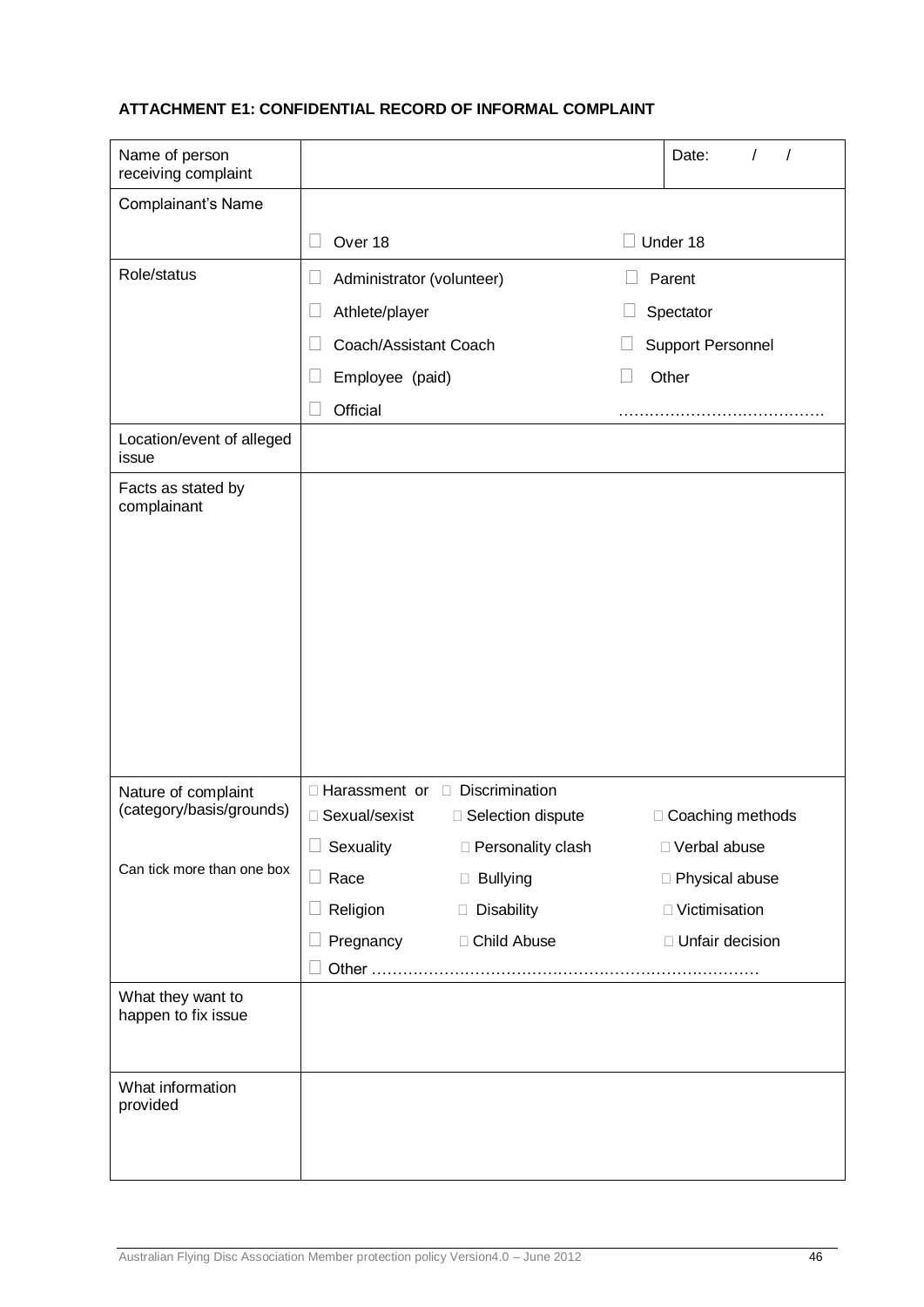| What they are going to<br>do now |  |
|----------------------------------|--|
|                                  |  |

This record and any notes must be kept in a confidential and safe place – do not enter it on a computer system. If the issue becomes a formal complaint, this record is to be sent to *[ ].*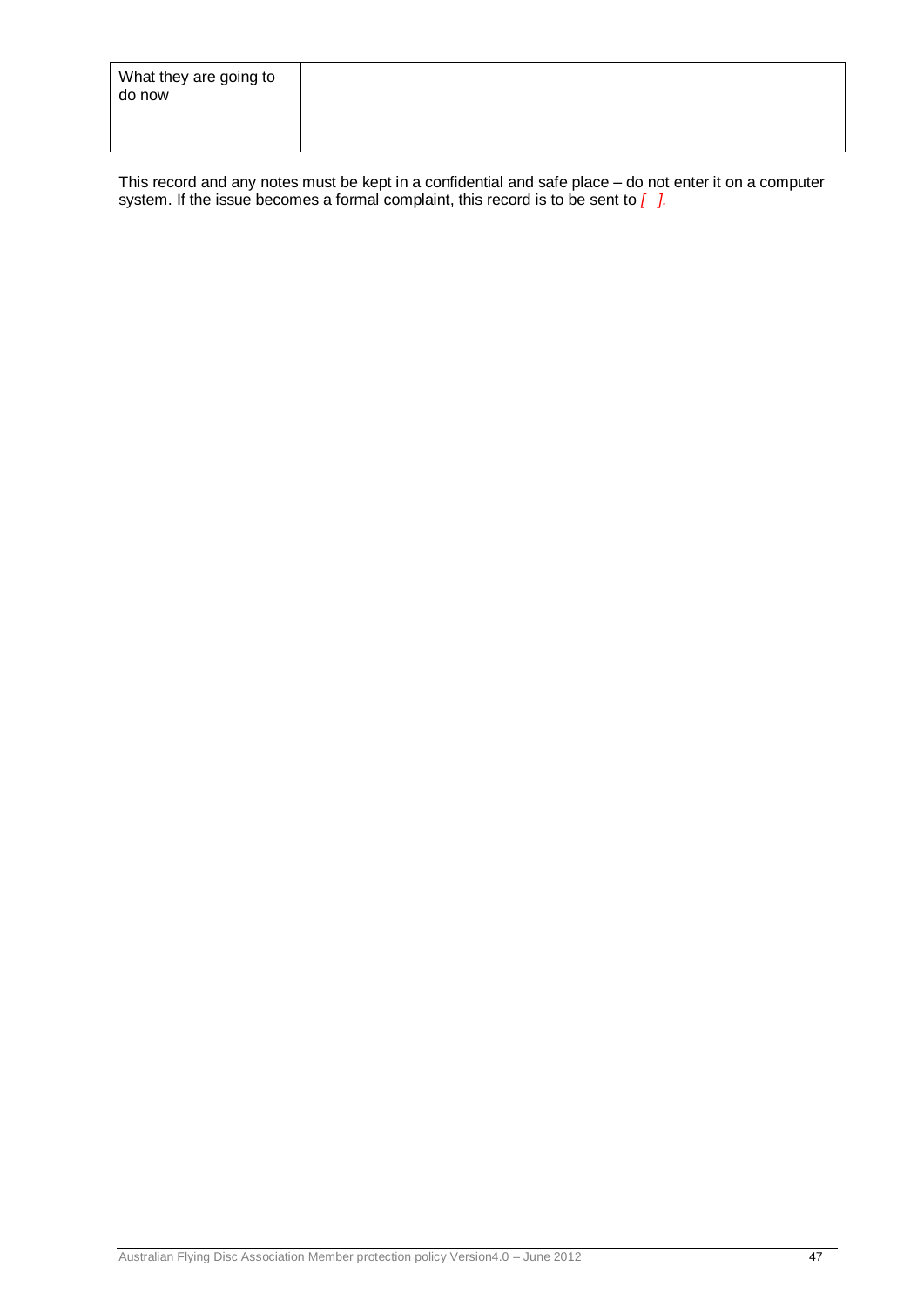# **Attachment E2: CONFIDENTIAL RECORD OF FORMAL COMPLAINT**

| Complainant's Name                              |                                                     |                                        | Date Formal Complaint                |
|-------------------------------------------------|-----------------------------------------------------|----------------------------------------|--------------------------------------|
|                                                 | Over 18                                             | Under 18                               | Received:                            |
| Complainant's contact<br>details                | Phone:<br>Email:                                    |                                        |                                      |
| Complainant's<br>Role/status                    | Н<br>Administrator (volunteer)                      |                                        | Parent                               |
|                                                 | Athlete/player                                      |                                        | Spectator                            |
|                                                 | Coach/Assistant Coach                               |                                        | <b>Support Personnel</b>             |
|                                                 | Employee (paid)                                     |                                        | Other                                |
|                                                 | Official                                            |                                        |                                      |
| Name of person<br>complained about              |                                                     |                                        |                                      |
| (respondent)                                    | Over 18                                             |                                        | Under 18                             |
| Respondent's                                    | Administrator (volunteer)<br>$\Box$                 |                                        | Parent                               |
| Role/status                                     | Athlete/player                                      |                                        | Spectator                            |
|                                                 | Coach/Assistant Coach                               |                                        | <b>Support Personnel</b>             |
|                                                 | Employee (paid)                                     |                                        | Other                                |
|                                                 | Official                                            |                                        |                                      |
| Location/event of alleged<br>issue              |                                                     |                                        |                                      |
| Description of alleged<br>issue                 |                                                     |                                        |                                      |
|                                                 |                                                     |                                        |                                      |
|                                                 |                                                     |                                        |                                      |
|                                                 |                                                     |                                        |                                      |
|                                                 |                                                     |                                        |                                      |
|                                                 |                                                     |                                        |                                      |
|                                                 |                                                     |                                        |                                      |
| Nature of complaint<br>(category/basis/grounds) | □ Harassment or □ Discrimination<br>□ Sexual/sexist |                                        |                                      |
|                                                 |                                                     | □ Selection dispute                    | □ Coaching methods<br>□ Verbal abuse |
| Can tick more than one box                      | Sexuality<br>Race<br>$\Box$                         | □ Personality clash<br><b>Bullying</b> | □ Physical abuse                     |
|                                                 | Religion                                            | Disability                             | □ Victimisation                      |
|                                                 | Pregnancy                                           | □ Child Abuse                          | □ Unfair decision                    |
|                                                 | Other                                               |                                        |                                      |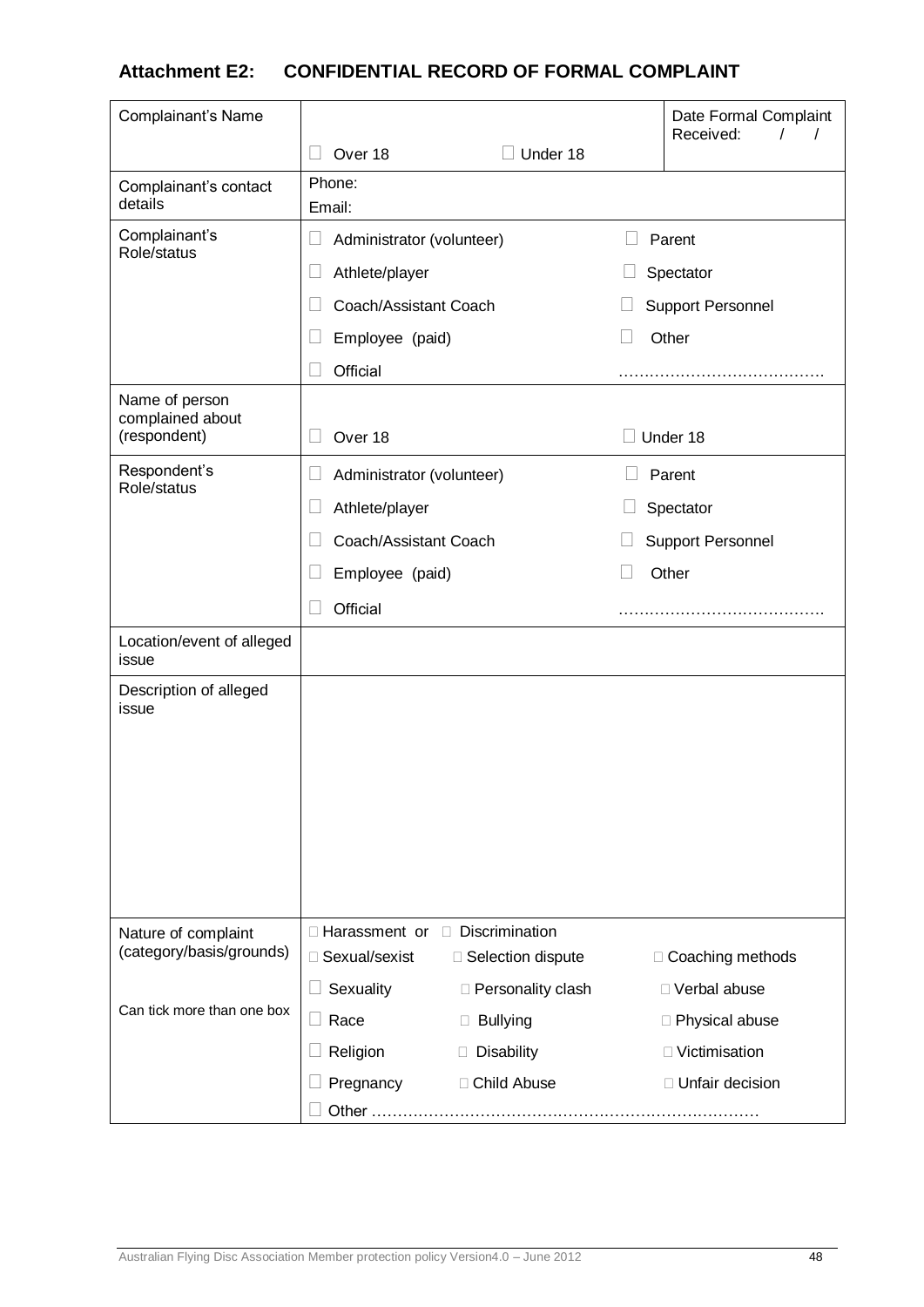| Methods (if any) of<br>attempted informal<br>resolution |                                   |
|---------------------------------------------------------|-----------------------------------|
| Formal resolution<br>procedures followed                |                                   |
| (outline)                                               |                                   |
|                                                         |                                   |
| If investigated: Finding -                              |                                   |
| If went to hearing<br>tribunal:                         |                                   |
| Decision -                                              |                                   |
| Action recommended -                                    |                                   |
| If mediated:                                            |                                   |
| Date of mediation -                                     |                                   |
| Were both parties<br>present -                          |                                   |
| Terms of Agreement -                                    |                                   |
|                                                         |                                   |
| Any other action taken -                                |                                   |
| If went to appeals<br>tribunal:                         |                                   |
| Decision                                                |                                   |
| Action recommended                                      |                                   |
| Resolution                                              | Less than 3 months to resolve     |
|                                                         | Between $3 - 8$ months to resolve |
|                                                         | More than 8 months to resolve     |
| Completed by                                            | Name:<br>Position:                |
|                                                         | $\frac{1}{2}$<br>Signature:       |
| Signed by:                                              | Complainant:                      |
|                                                         | Respondent:                       |

This record and any notes must be kept in a confidential and safe place. If the complaint is of a serious nature, or is escalated to and/or dealt with at the national level, the original must be forwarded to the national body and a copy kept at the club/state/district level (whatever level the complaint was made).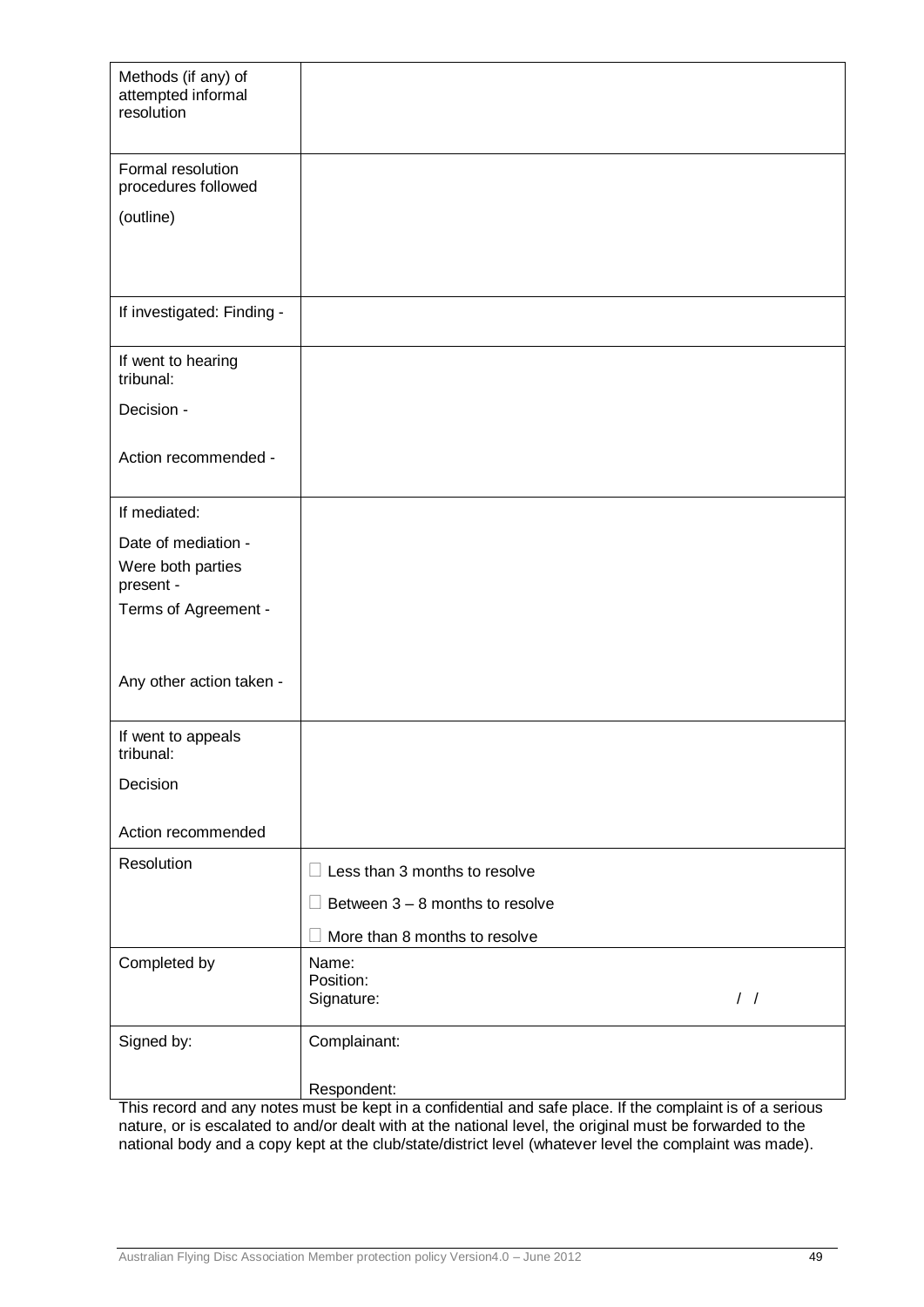# **Attachment E3: CONFIDENTIAL RECORD OF CHILD ABUSE ALLEGATION**

Before completing, ensure the procedures outlined in attachment C4 have been followed and advice has been sought from the relevant government agency and/or police.

| Complainant's Name (if<br>other than the child)                                                                         |                           | Date Formal Complaint<br>Received:<br>I |
|-------------------------------------------------------------------------------------------------------------------------|---------------------------|-----------------------------------------|
| Role/status in sport                                                                                                    |                           |                                         |
| Child's name                                                                                                            |                           | Age:                                    |
| Child's address                                                                                                         |                           |                                         |
| Person's reason for<br>suspecting abuse                                                                                 |                           |                                         |
| (e.g. observation, injury,<br>disclosure)                                                                               |                           |                                         |
| Name of person<br>complained about                                                                                      |                           |                                         |
| Role/status in sport                                                                                                    | Administrator (volunteer) | Parent                                  |
|                                                                                                                         | Athlete/player<br>Ш       | Spectator                               |
|                                                                                                                         | Coach/Assistant Coach     | <b>Support Personnel</b>                |
|                                                                                                                         | Employee (paid)<br>$\Box$ | Other                                   |
|                                                                                                                         | Official                  |                                         |
| Witnesses                                                                                                               | Name (1):                 |                                         |
|                                                                                                                         |                           |                                         |
| (if more than 3                                                                                                         | Contact details:          |                                         |
| witnesses, attach details<br>to this form)                                                                              | Name $(2)$ :              |                                         |
|                                                                                                                         | Contact details:          |                                         |
|                                                                                                                         | Name (3):                 |                                         |
|                                                                                                                         | Contact details:          |                                         |
| Interim action (if any)<br>taken (to ensure child's<br>safety and/or to support<br>needs of person<br>complained about) |                           |                                         |
| Police contacted                                                                                                        | Who:                      |                                         |
|                                                                                                                         | When:                     |                                         |
|                                                                                                                         | Advice provided:          |                                         |
|                                                                                                                         |                           |                                         |
|                                                                                                                         |                           |                                         |